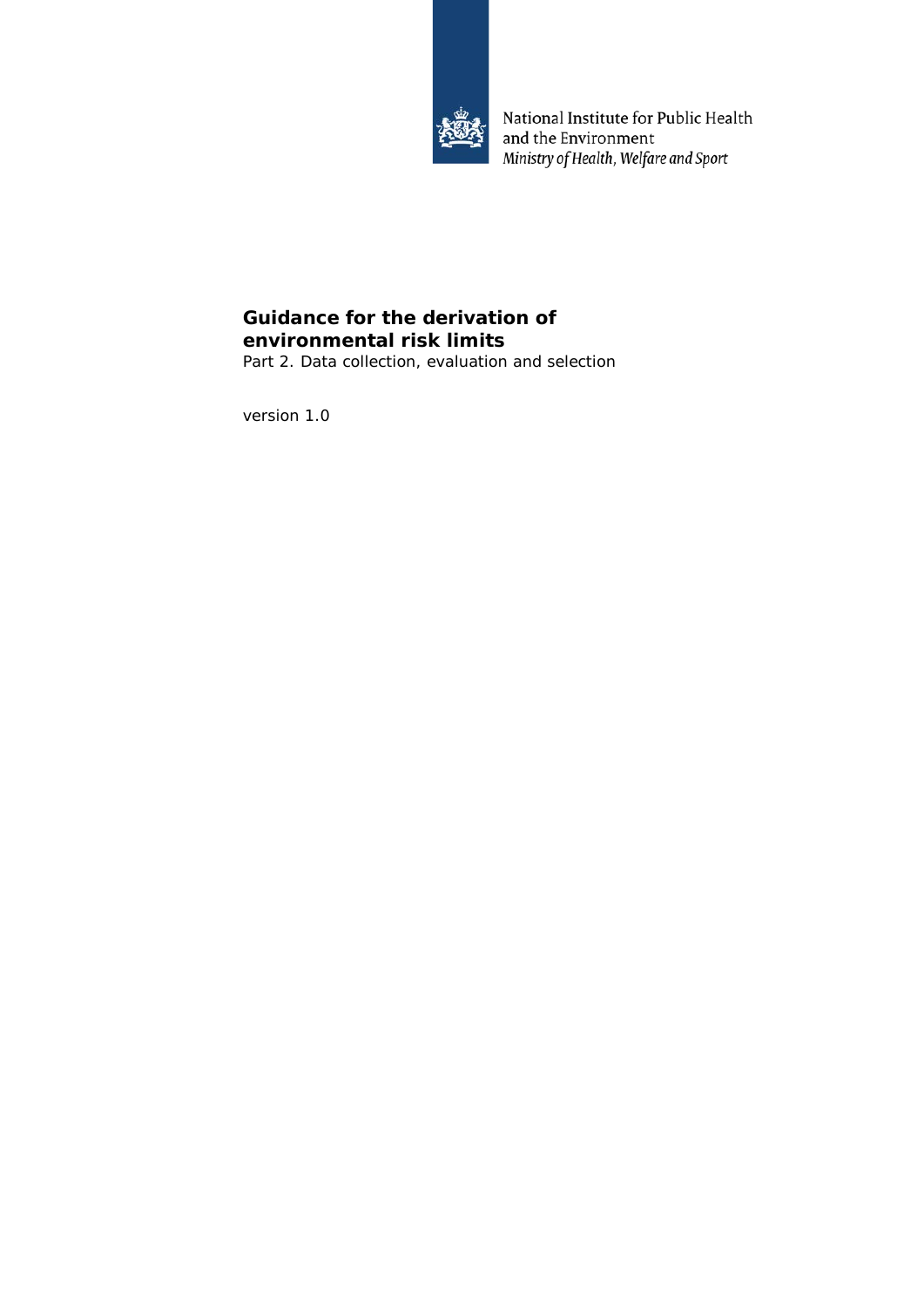Colophon

© RIVM 2015 Parts of this publication may be reproduced, provided acknowledgement is given to: National Institute for Public Health and the Environment, along with the title and year of publication.

Contact: [Helpdesk Risico's van stoffen](https://rvs.rivm.nl/helpdesk/helpdesk-risicos-van-stoffen)

This investigation has been performed by order and for the account of Ministry of Infrastructure and the Environment, within the framework of the project 'Nationaal stoffenbeleid ZZS'.

This is a publication of: **National Institute for Public Health and the Environment** P.O. Box 1 | 3720 BA Bilthoven The Netherlands www.rivm.nl/en

Page 2 of 69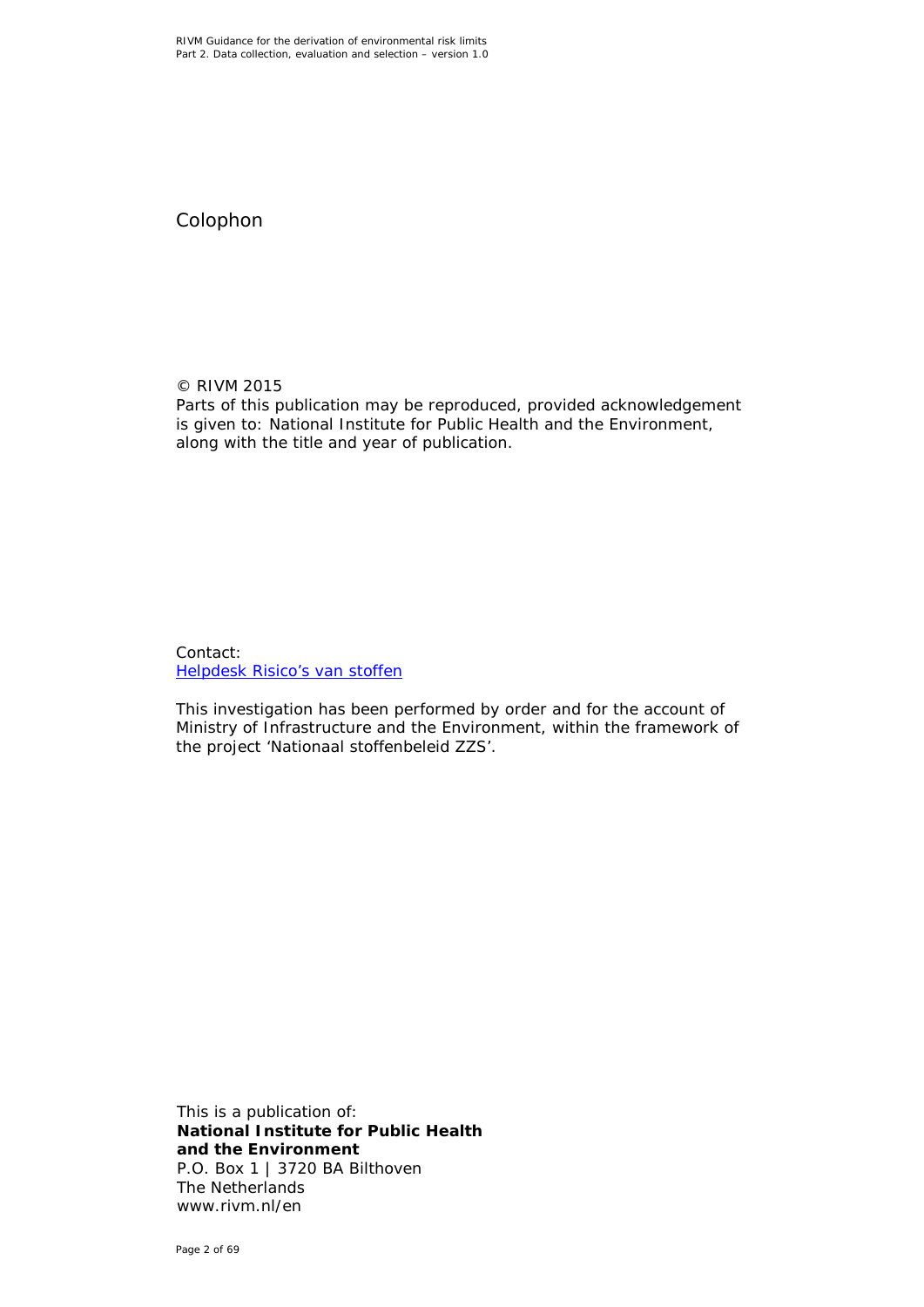# **Contents**

- **1 [Introduction5](#page-4-0)**<br>**1.1** Update of guida Update of quidance 5
- 1.2 [Scope and structure of this document](#page-4-2) 5
- **2 [General guidance on data collection and quality assessment](#page-6-0) 7**
- 2.1 [Collection of data](#page-6-1)
- 2.2 [Reliability and usefulness](#page-6-2) 7

### **3 [Substance identity and use](#page-10-0) 11**

- 3.1 [Identification](#page-10-1) 11<br>3.2 Information on u
- [Information on use](#page-10-2) 11

### **4 [Physico-chemical properties, fate and behaviour](#page-12-0) 13**

- 4.1 [Data collection](#page-12-1) 13
- 4.2 Data [evaluation and selection](#page-13-0) 14
- 4.2.1 [Vapour pressure](#page-15-0) 16
- 4.2.2 [Henry coefficient](#page-17-0) 18
- 4.2.3 [Water solubility](#page-18-0) 19
- 4.2.4 [Dissociation constant\(s\) –](#page-18-1)  $pK_a$  19<br>4.2.5 Octanol/water partitioning coefficient l
- Octanol/water partitioning coefficient  $K_{ow}$  20
- 4.2.6 [Partitioning coefficients for organic compounds and metals](#page-22-0) 23
- 4.2.7 [Data on removal processes](#page-27-0) 28

### **5 [Ecotoxicity data](#page-30-0) 31**

- 5.1 [Data collection](#page-30-1) 31
- 5.1.1 [Data sources](#page-30-2) 31
- 5.1.2 [Type of data considered](#page-32-0) 33
- 5.2 [Data evaluation and selection: procedure and general aspects](#page-33-0) 34 5.2.1 [Procedure](#page-33-1) 34<br>5.2.2 Acute and chri
- 5.2.2 [Acute and chronic ecotoxicity data used for ERL derivation](#page-34-0) 35<br>5.2.3 Relevant ecotoxicity endpoints 40 [Relevant ecotoxicity endpoints](#page-39-0) 40
- 5.2.4 [Toxicity values higher or lower than range of test concentration](#page-40-0) 41
- 5.2.5 [Purity and identity of the test substance](#page-41-0) 42
- 5.2.6 [Use of co-solvents, emulsifiers and dispersants, formulated products](#page-41-1) [42](#page-41-1)
- 5.2.7 [Comparison of toxicity values with water solubility](#page-42-0) 43
- 5.2.8 pH,  $pK_a$  [and ionisation of test compound](#page-42-1) 43<br>5.2.9 Ecotoxicity studies performed in other media
- 5.2.9 [Ecotoxicity studies performed in other media](#page-43-0) 44<br>5.3 Selection and agaregation of laboratory ecotoxicity of
- [Selection and aggregation of laboratory ecotoxicity data](#page-44-0) 45

### **6 [Evaluation and selection of bird and mammal toxicity data](#page-46-0) [47](#page-46-0)**

- 6.1 [Data collection and evaluation](#page-46-1) 47
- 6.1.1 [General](#page-46-2) 47
- 6.1.2 [Data tables for laboratory toxicity studies with birds and mammals](#page-46-3) [47](#page-46-3)
- 6.2 [Selection of bird and mammal toxicity data](#page-51-0) 52
- **7 [Human toxicological threshold limits](#page-52-0) 53**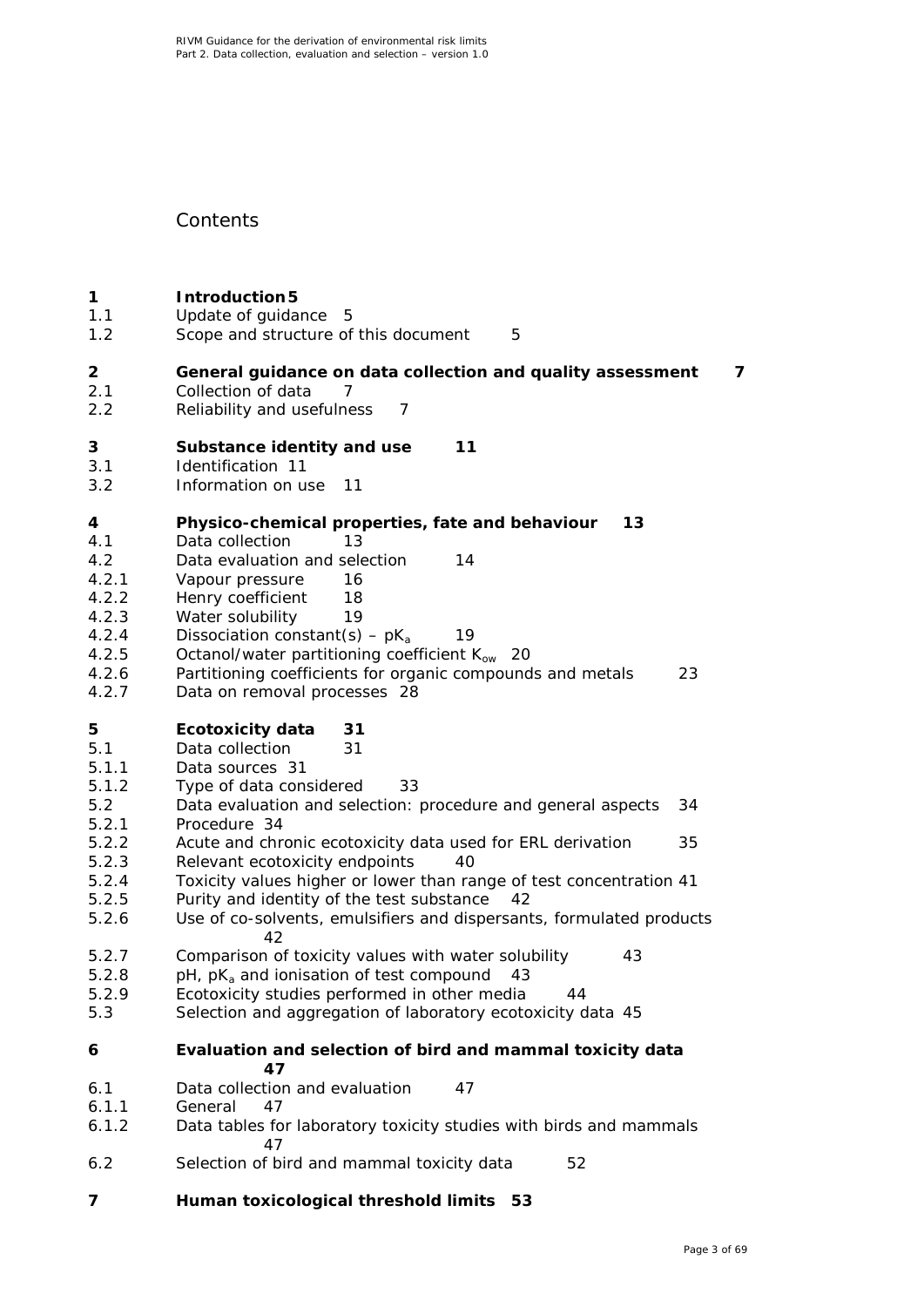# **8 [References](#page-54-0) 55**

**[List of abbreviations](#page-60-0) 61**

# **[Appendix 1. Established guidelines for bird and mammal tests](#page-64-0) 65**

**[Appendix 2. Partition coefficients –](#page-66-0) glossary 67**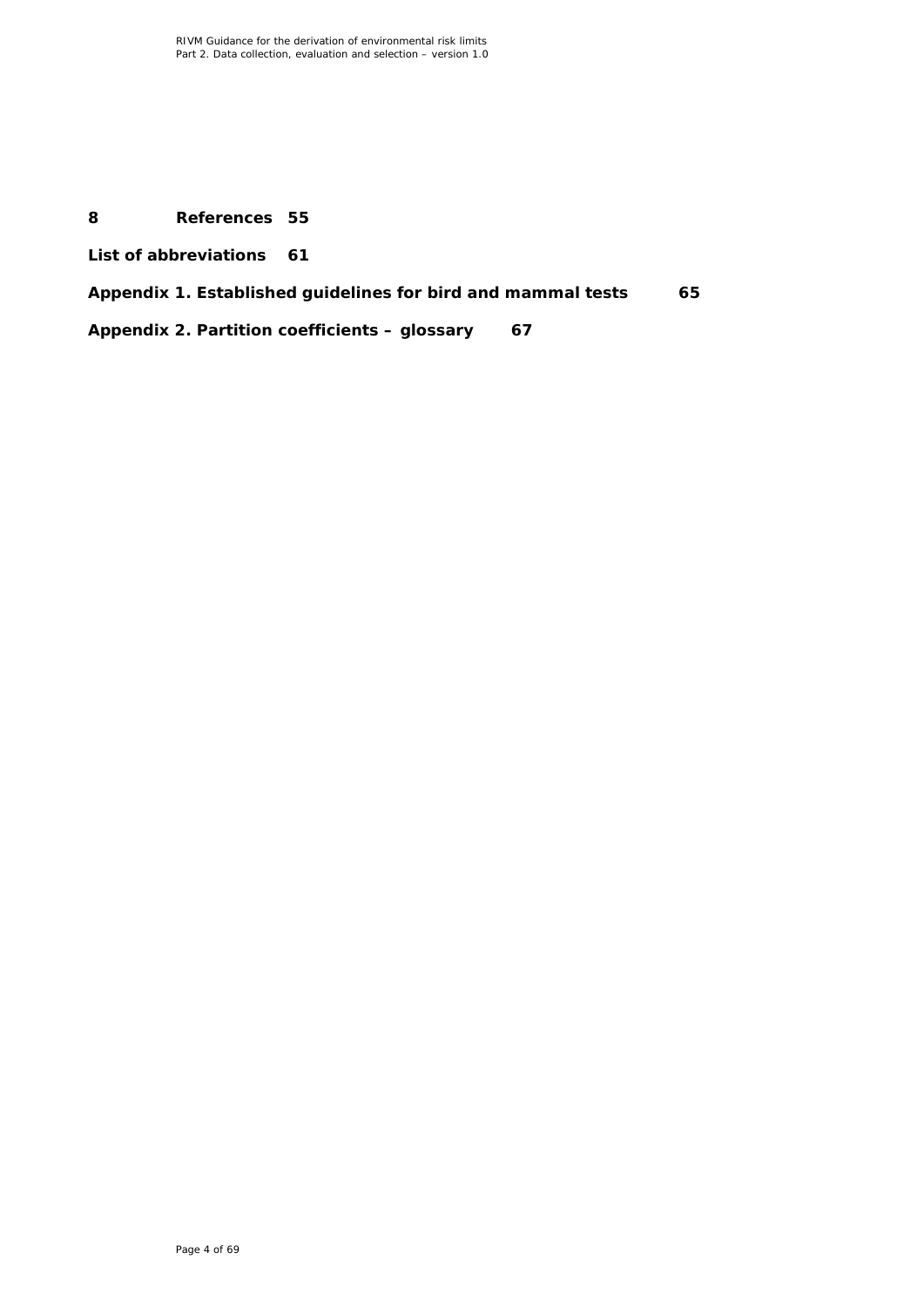# <span id="page-4-0"></span>1 Introduction

# **1.1 Update of guidance**

<span id="page-4-1"></span>The previous version of the guidance for derivation of environmental risk limits (ERLs) was published in 2007 and combined the existing European methodology [\[1](#page-54-1)[,2\]](#page-54-2) with national guidance for those aspects that were not addressed in the international guidance documents. Since then, the European legislation for new and existing substances became obsolete and new European guidance was introduced in 2008 for those compounds falling under REACH [\[3-8\]](#page-54-3). In addition, a technical guidance document for the derivation of water quality standards under the Water Framework Directive (WFD) was published in 2011 [\[9\]](#page-54-4). As a consequence, an update of the 2007 guidance was needed. It was decided to publish the updated guidance in the form of separate chapters that are accessible online.

### **1.2 Scope and structure of this document**

<span id="page-4-2"></span>The present document deals with the first steps of risk limit derivation: the collection and evaluation of data. This part of work is of crucial importance to ERL derivation. To make this section optimally useful to assessors, we reproduced sections from the WFD guidance [\[9\]](#page-54-4) and the former INS (Integrale Normstelling Stoffen) guidance [\[10\]](#page-54-5), rather than referring to these. Moreover, the accepted way of presenting the collected data for ERL derivation in the Netherlands is more elaborate than described in WFD guidance. This chapter gives general guidance on collection, evaluation and selection of data (Section 2) and on aspects that are relevant for several compartments: identity and use (Section 3), physico-chemical properties, fate and behaviour (Section [4\)](#page-12-0), general guidance on ecotoxicity studies (Section 5), evaluation and selection of bird and mammal data (Section 6) and evaluation of human-toxicological data (Section 7).

Further details that are relevant for specific compartments can be found in the respective chapters on water (ERL Report 03), sediment (ERL Report 04), and air (ERL Report 06). Where appropriate, reference is given to the REACH guidance documents and the location in WFD guidance. Note that some sections of the WFD guidance were literal copies of the 2007 guidance, which are updated in the present document.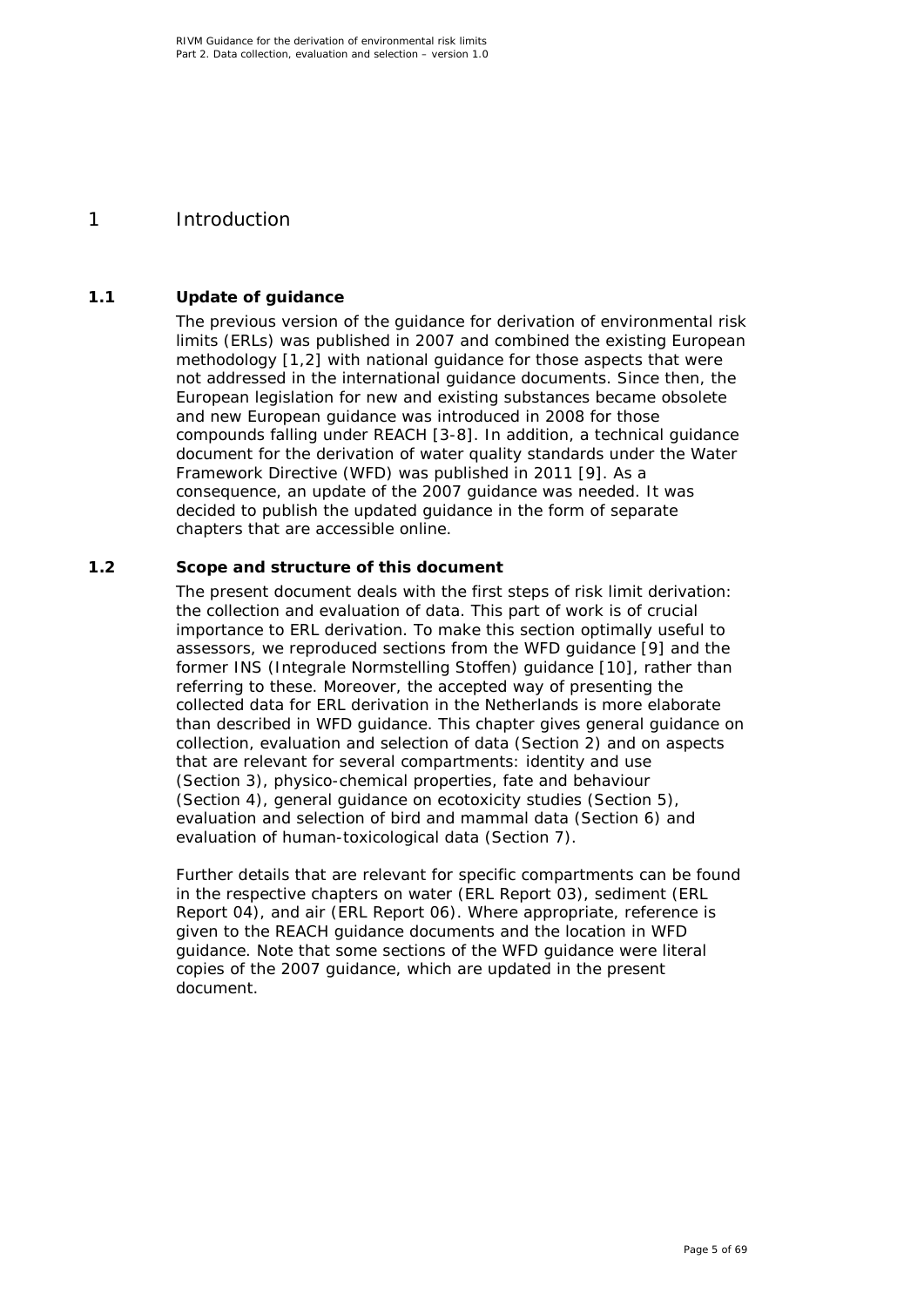RIVM Guidance for the derivation of environmental risk limits Part 2. Data collection, evaluation and selection – version 1.0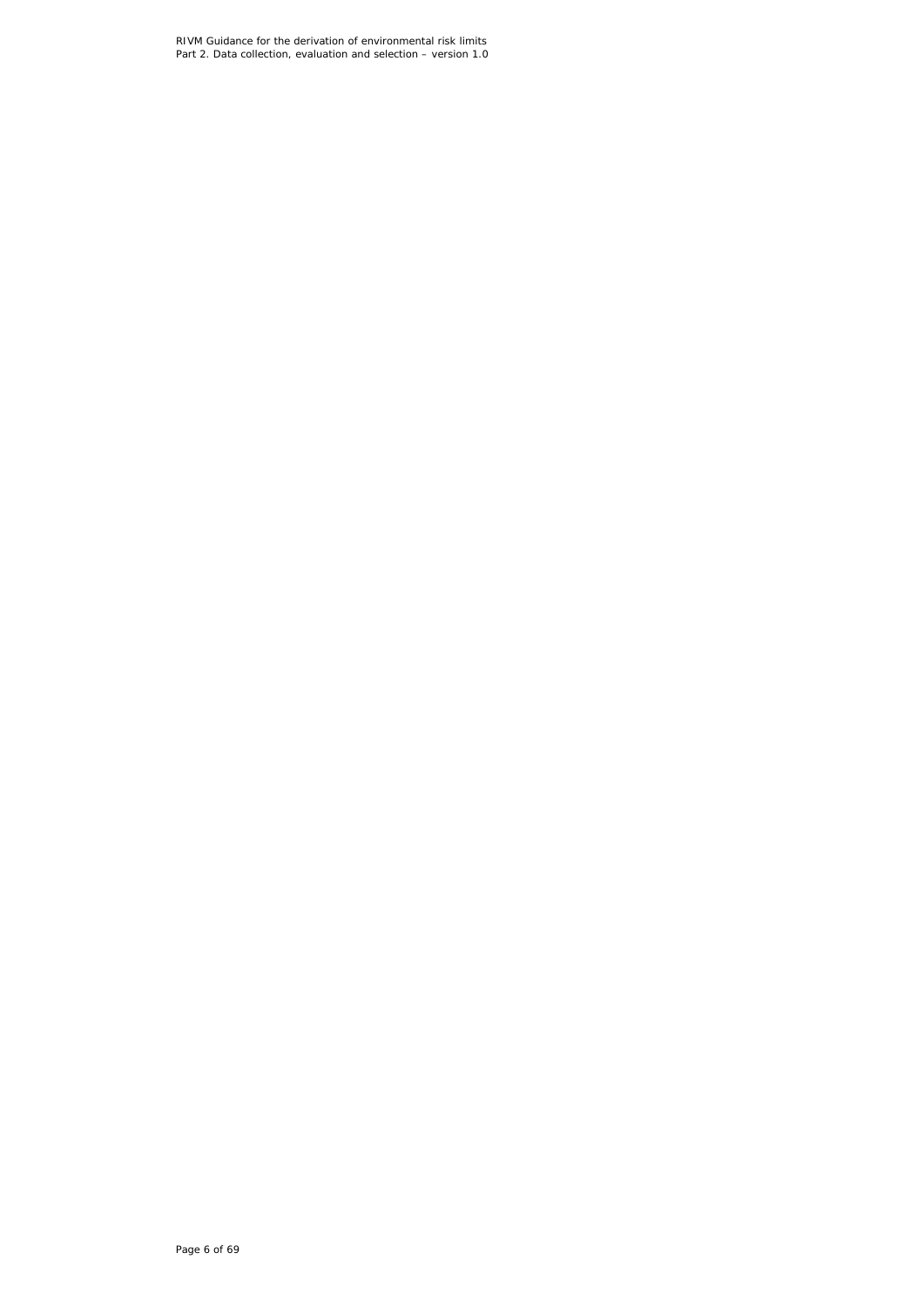# <span id="page-6-0"></span>2 General guidance on data collection and quality assessment

# **2.1 Collection of data**

<span id="page-6-1"></span>For most physicochemical properties, database endpoints may be sufficient for ERL derivation since they are primarily needed to gain insight into the environmental behaviour of a compound. These compound properties are used as background information to enable interpretation of ecotoxicity tests. In cases where the data are more critical, such as input in model calculations like equilibrium partitioning (ERL Report 09) and the calculation of soil standards based on indirect exposure of humans, a critical review is needed.

The main environmental fate parameters needed are partitioning constants and information on physical, chemical and biological degradation, of which both database values and values collected from original sources are used. If an ERL for soil or sediment has to be derived by means of equilibrium partitioning, information on the sorption characteristics is of crucial importance and should be collected. More detail on collection methods for distribution constants is given in sections 4.2.5 and 4.2.6. Information on degradation of the substance considered is generally not used quantitatively in ERL derivation. However, this information is crucial to understand the behaviour of the substance in toxicity tests and in the environment. Data on e.g. hydrolysis, photolysis and biodegradation are collected and tabulated, but the underlying original sources are generally not evaluated, unless this becomes crucial for the derivation of the risk limit under consideration.

The collection of ecotoxicity data consists of multiple steps. The screening procedure is worked out in detail in section 5.1. First, data are gathered from secondary sources such as databases, handbooks, evaluation reports prepared in the context of authorisation (e.g. agricultural pesticides, biocides) or risk limit derivations prepared by other countries. The second step is to retrieve the studies underlying these secondary sources and to evaluate these. Thirdly, primary data are retrieved from the open literature. It is noted that with respect to ecotoxicity data, a full literature search is carried out in most cases. For human-toxicological data, data collection is only needed if an established human-toxicological threshold is absent or if re-evaluation of an old value is needed. The collection procedure for ecotoxicity data is described in more detail in section 5.1.

### **2.2 Reliability and usefulness**

<span id="page-6-2"></span>All data have to be evaluated with respect to reliability and to that end, the original data source (publication, study report) should be retrieved whenever possible. In principle, this also holds for studies that already have been accepted for use in another regulatory context. According to the WFD guidance, data that have already been subjected to data quality assurance and peer review and are published in risk assessment reports under other legal frameworks, may be used, based on summaries in those reports. It should be noted that these summaries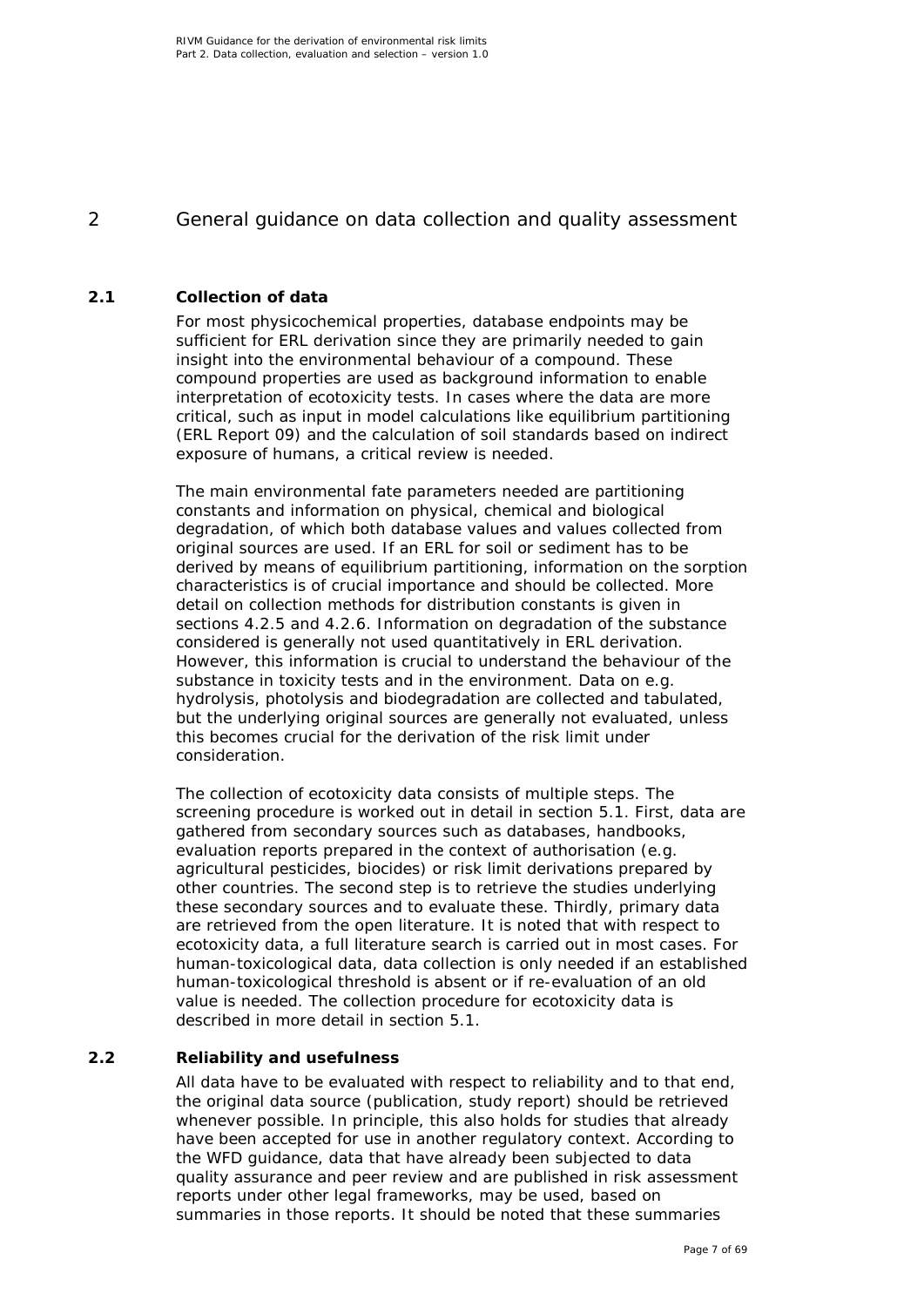should be robust, i.e. contain enough information and detail to enable the assessor to judge whether the earlier study evaluation has adequately addressed reliability and usefulness with respect to use in ERL derivation. This should be done with care, since not all studies that have been accepted earlier meet the quality criteria that are applied nowadays. For instance, analytical verification of test concentrations was not common practice in the past and may be critical in case of fast dissipating or hydrophobic substances.

Reliability of a study pertains to the intrinsic, scientific quality of an individual study, and is determined by the set-up, performance and evaluation of the experiment, and the reporting [\[11-13\]](#page-54-6). A study may be properly reported, but considered less or not reliable because of an inadequate set-up (e.g. too few replicates) or performance (e.g. high control mortality). Sometimes, a study that was seemingly carried out in a scientifically sound way, cannot be properly evaluated because the description is so concise that the experimental set-up cannot be judged adequately (e.g. the study or its methods reported as a reference to another report), or if various items that are considered important for interpretation of the test results cannot be checked (e.g. temperature data are not given). Primary data sources and study summaries are evaluated with respect to their intrinsic reliability according to the methodology of Mensink et al. [\[12,](#page-55-0)[13\]](#page-55-1). Reliability indices (Ri) are used to designate the reliability of a test or study, with Ri 1, 2, or 3 reflecting reliable, less reliable, and unreliable test results, respectively. A fourth category, Ri 4, is added for references which due to limited or inadequate reporting cannot be evaluated. The reliability codes assigned are summarised as follows (according to Klimisch et al. [\[11\]](#page-54-6)):

- 1. reliable without restrictions: 'studies or data...generated according to generally valid and/or internationally accepted testing guidelines (preferably performed according to GLP) or in which the test parameters documented are based on a specific (national) testing guideline... or in which all parameters described are closely related/comparable to a guideline method.'
- 2. reliable with restrictions: 'studies or data... (mostly not performed according to GLP), in which the test parameters documented do not totally comply with the specific testing guideline, but are sufficient to accept the data or in which investigations are described which cannot be subsumed under a testing guideline, but which are nevertheless well documented and scientifically acceptable.'
- 3. not reliable: 'studies or data...in which there were interferences between the measuring system and the test substance or in which organisms/test systems were used which are not relevant in relation to the exposure (e.g., unphysiologic pathways of application) or which were carried out or generated according to a method which is not acceptable, the documentation of which is not sufficient for assessment and which is not convincing for an expert judgment.'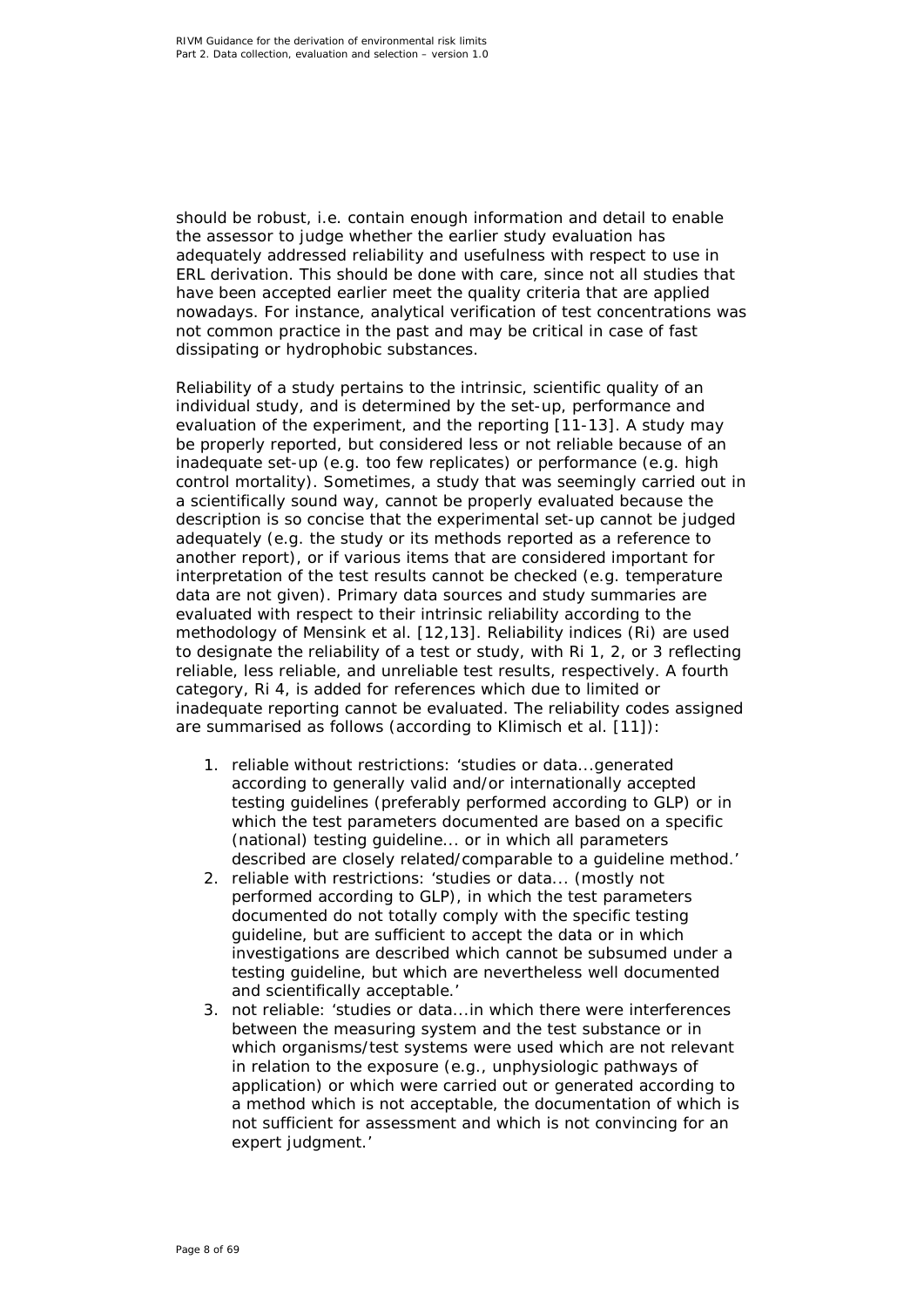4. not assignable: 'studies or data....which do not give sufficient experimental details and which are only listed in short abstracts or secondary literature (books, reviews, etc.).'

Additional guidance on reliability assessment can be found in the endpoint specific guidance of REACH [\[4,](#page-54-7)[5](#page-54-8)[,8\]](#page-54-9). Reliability checklists for specific tests within the context of pesticide evaluation have been published by RIVM [\[12-15\]](#page-55-0). If a test result is not (properly) reported, but can be (re)calculated from the data presented by the author(s), the result is also used. Studies that show results in a graph of good quality that might be converted back into raw data are also evaluated. In general, when a test has fundamental shortcomings, it should be classified as not reliable (Ri 3). This applies e.g. to situations where the identity of the substance is improperly characterised or reported [\[13\]](#page-55-1), ecotoxicity tests that are incubated too long (e.g. for algae) or too wet (for soil), or in which control mortality was higher than allowed according to the relevant guidelines. Studies performed and reported according to accepted international guidelines are generally reliable when the requirements of the protocols are met, although these studies should also be carefully evaluated. Hence, following an accepted protocol is not a prerequisite for being considered reliable (Ri 1 or 2), nor is the applicability of a formal quality assurance scheme, such as Good Laboratory Practice. The reported description of a study, should provide all information necessary to assess its quality. If more information from comparable studies and organisms is available, this can be involved to judge plausibility of the respective studies, but this is not a part of intrinsic reliability.

Good quality tests may be considered not useful or not relevant for ERL derivation. This is the case when a parameter is derived under conditions that are not considered relevant for the field situation, for instance when a DT50 for hydrolysis relates to a pH of 10 and 50°C. Tests that are not relevant for the purpose of ERL derivation may still contain information that is useful as circumstantial evidence. An example is an ecotoxicity experiment that is carried out in a medium that is not the natural habitat of the tested species. Results of a terrestrial plant test that is carried out in water, cannot be used as a basis for ERL derivation. These tests may still be valid and reported with Ri 1 or 2, but it should be clearly indicated that the endpoint is not considered relevant for ERL derivation. However, such a test may provide information that is useful, e.g. to show that macrophytes are likely not sensitive. Other examples of studies that contain useful ecotoxicity information but cannot be used directly for derivation of ERLs, are a NOEC value from a short term test, or a value higher than the highest tested concentration or lower than lowest tested concentration. The judgement of relevance is thus highly dependent on the context of ERL derivation, and specific guidance is given in the respective chapters (see sections 5.2.4 and 5.2.9).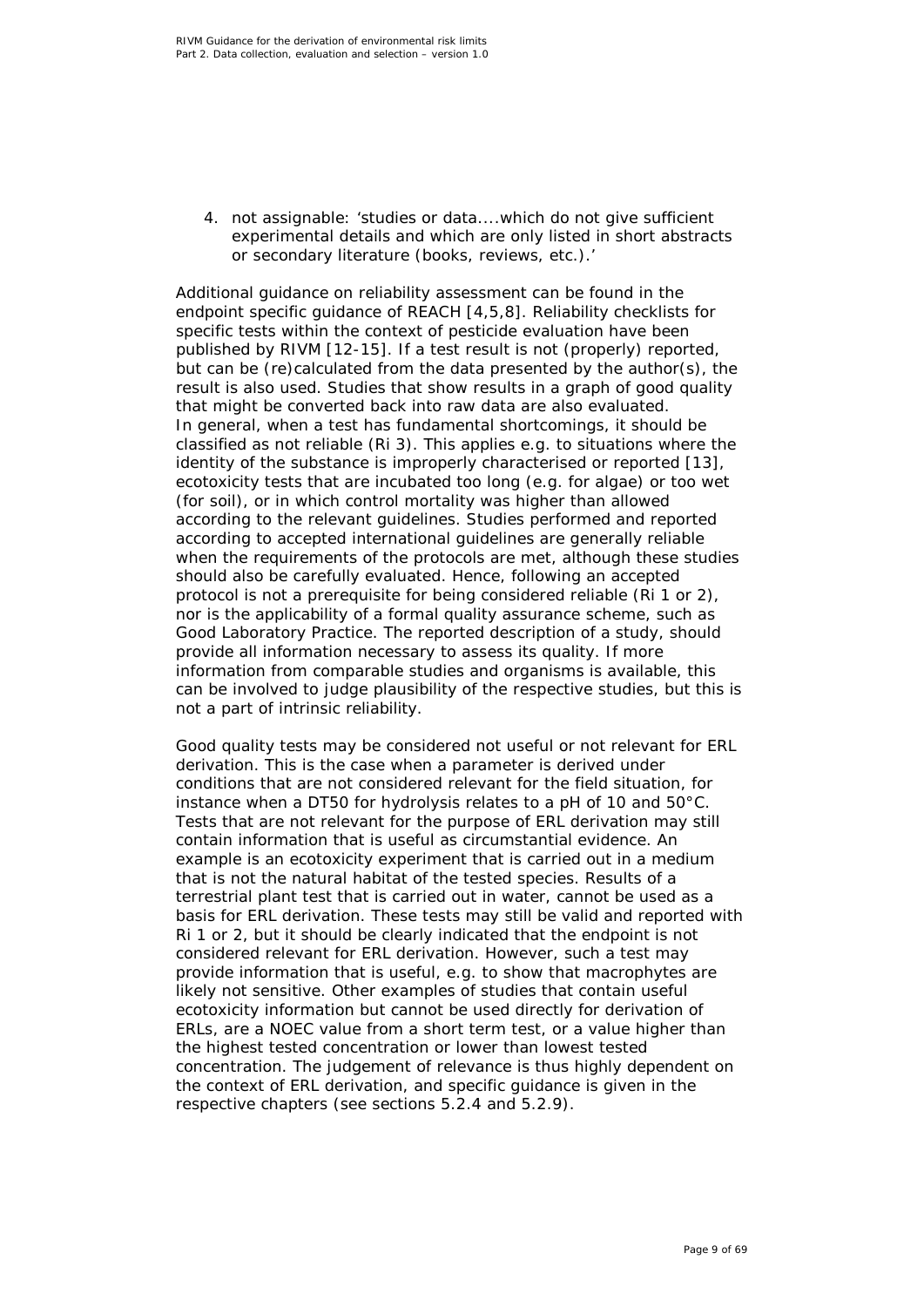RIVM Guidance for the derivation of environmental risk limits Part 2. Data collection, evaluation and selection – version 1.0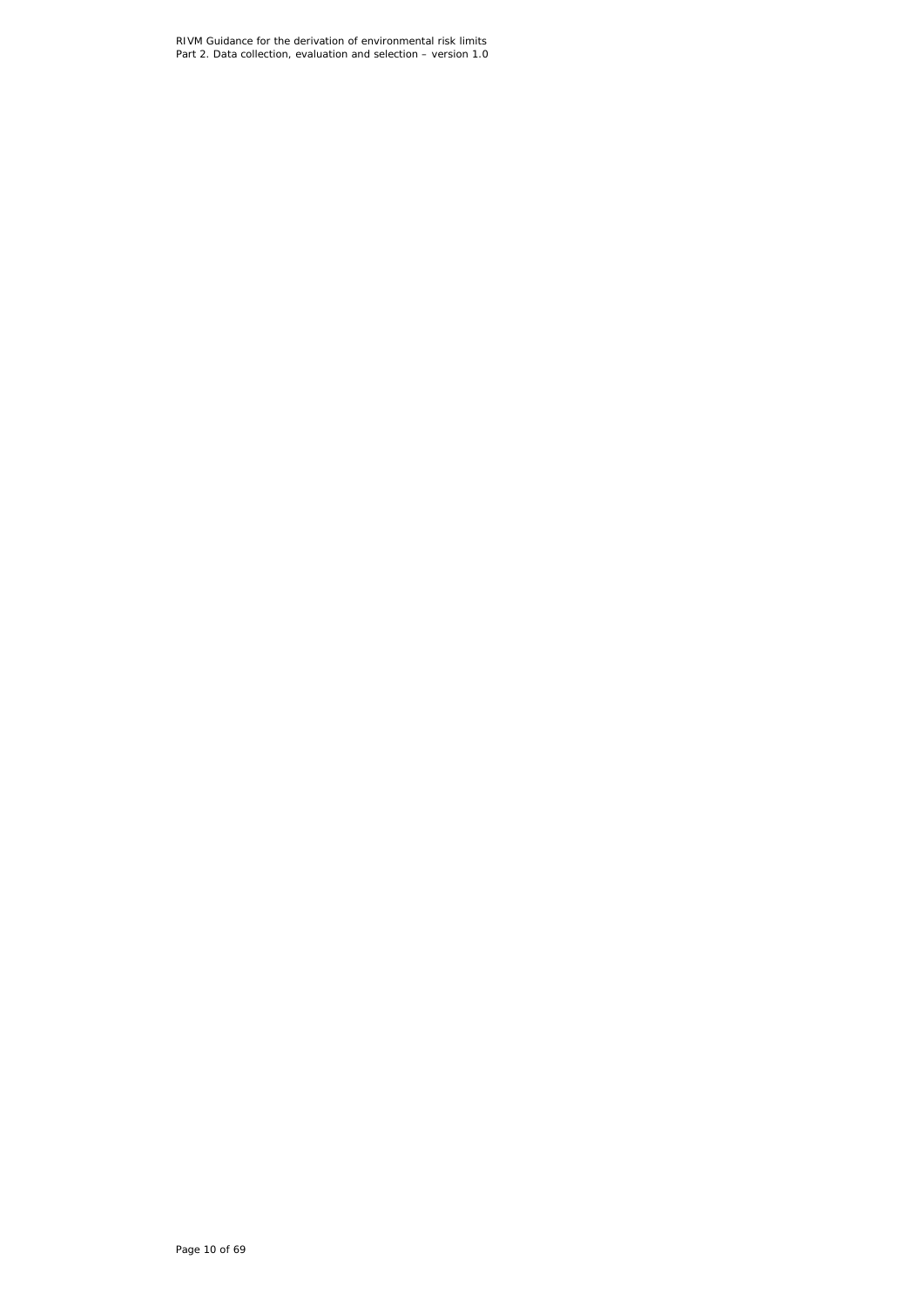# <span id="page-10-0"></span>3 Substance identity and use

### **3.1 Identification**

<span id="page-10-1"></span>For a proper identification of the chemical under consideration, information is presented on names, registry numbers and formulas of the compound. The required information is presented in a table format which is also included in the ERL report (Table 1).

*Table 1 Identification of substance [name]. Example of the table format used for the identification of the substance under evaluation.*

| Parameter            | <b>Value</b>                             |
|----------------------|------------------------------------------|
| Chemical name        | indicate if this is IUPAC or CAS name or |
|                      | otherwise                                |
| Common/trivial/other | trade names, product names               |
| name                 |                                          |
| CAS number           |                                          |
| EC number            |                                          |
| Molecular formula    | CxHyOz                                   |
| Molecular mass       |                                          |
| Structural formula   |                                          |
| SMILES code          |                                          |

The information may be collected from various sources, but the OECD QSAR Toolbox [\[16\]](#page-55-2) is used as the primary data source. The OECD QSAR Toolbox includes a number of data sources, among which the US EPA Ecotox database , public data from the REACH dossiers [\[17\]](#page-55-3) and information from EPI Suite™ [\[18\]](#page-55-4). The molecular formula (CxHyOz, etc.) is not yet included in the QSAR Toolbox, and should be obtained separately from EPI Suite™ [\[18\]](#page-55-4). If a structural formula cannot be obtained from the OECD QSAR Toolbox, general handbooks like Mackay et al. [\[19\]](#page-55-5) can be consulted. For pesticides and biocides, reference is made to the assessment reports prepared in the context of European active substance approval, available via EFSA and ECHA, respectively. The SMILES code is also generated by the QSAR Toolbox or EPI Suite if the substance is present in the database. If the compound of interest is not available, the SMILES code can be generated using chemical drawing software, e.g. ChemSketch [\[20\]](#page-55-6).

→ Location in WFD guidance: Appendix 1.2, p. 128.

# **3.2 Information on use**

<span id="page-10-2"></span>Next to information on identity, it is advised to collect information on the use of the compound and the main emission sources, e.g. industrial categories or agricultural application. Information on the function (herbicide, fungicide, insecticide, disinfectant, biocide, antifouling, veterinary pharmaceutical, antibiotic, human pharmaceutical, anticancer drug, cardiovascular drug, flame retardant, etc.) and mode of action should also be presented. This information may be added to the table, or presented in a separate section when given in more detail. Various sources are used, starting with the risk assessment reports that are made publicly available in the respective frameworks, such as EU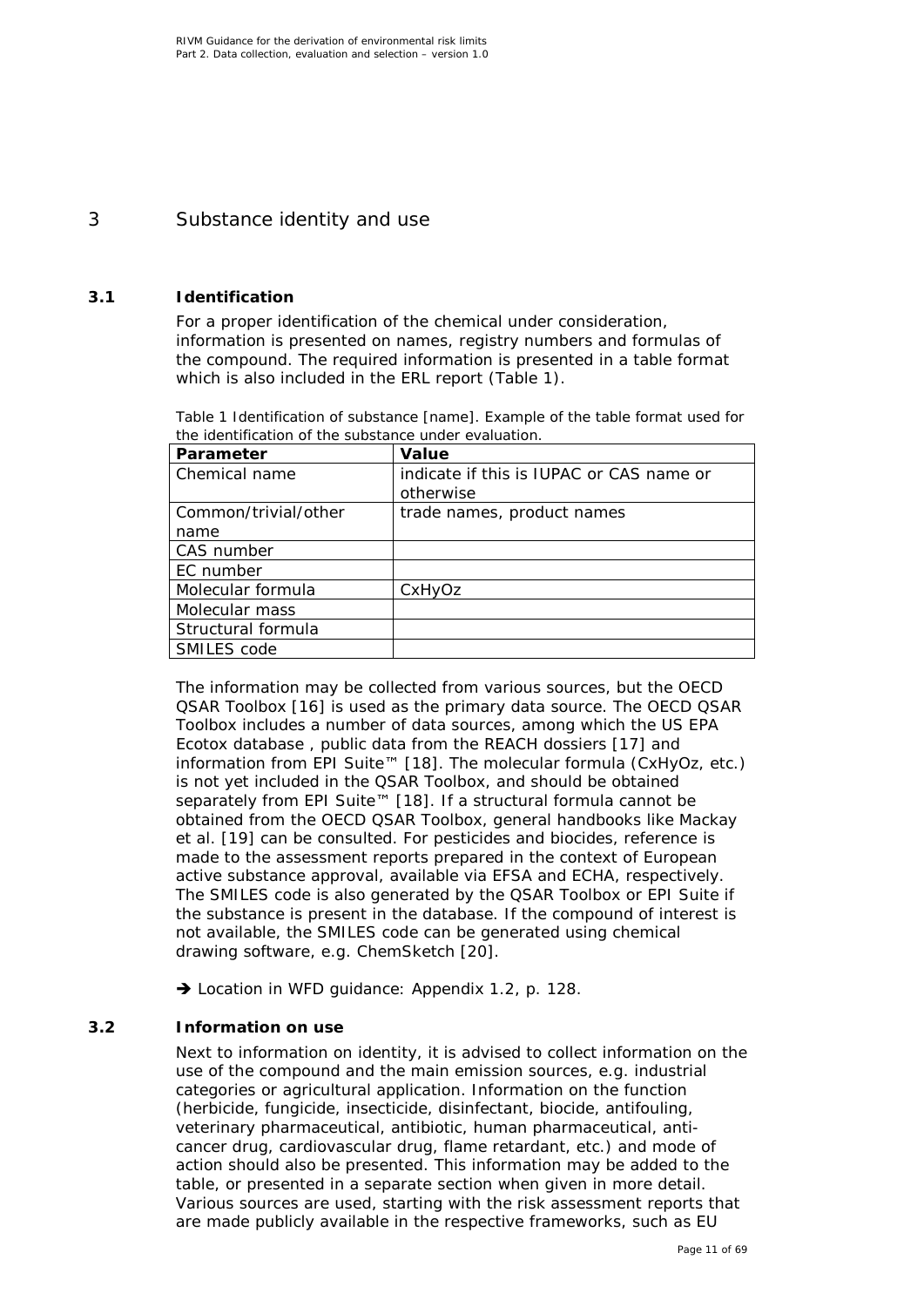RARs or the REACH dossier data the REACH dossier data (dossiers are accessible via [https://echa.europa.eu/information-on-chemicals,](https://echa.europa.eu/information-on-chemicals) see section on Manufacture, Use and Exposure information). For plant protection products or biocides, the respective assessment reports (DARs and CARs) should be consulted. For human pharmaceuticals the European Public Assessment Reports published by EMA are a relevant source [\(https://www.ema.europa.eu/en/medicines\)](https://www.ema.europa.eu/en/medicines). Apart from these sources, handbooks like e.g. Pesticide Manual can be consulted.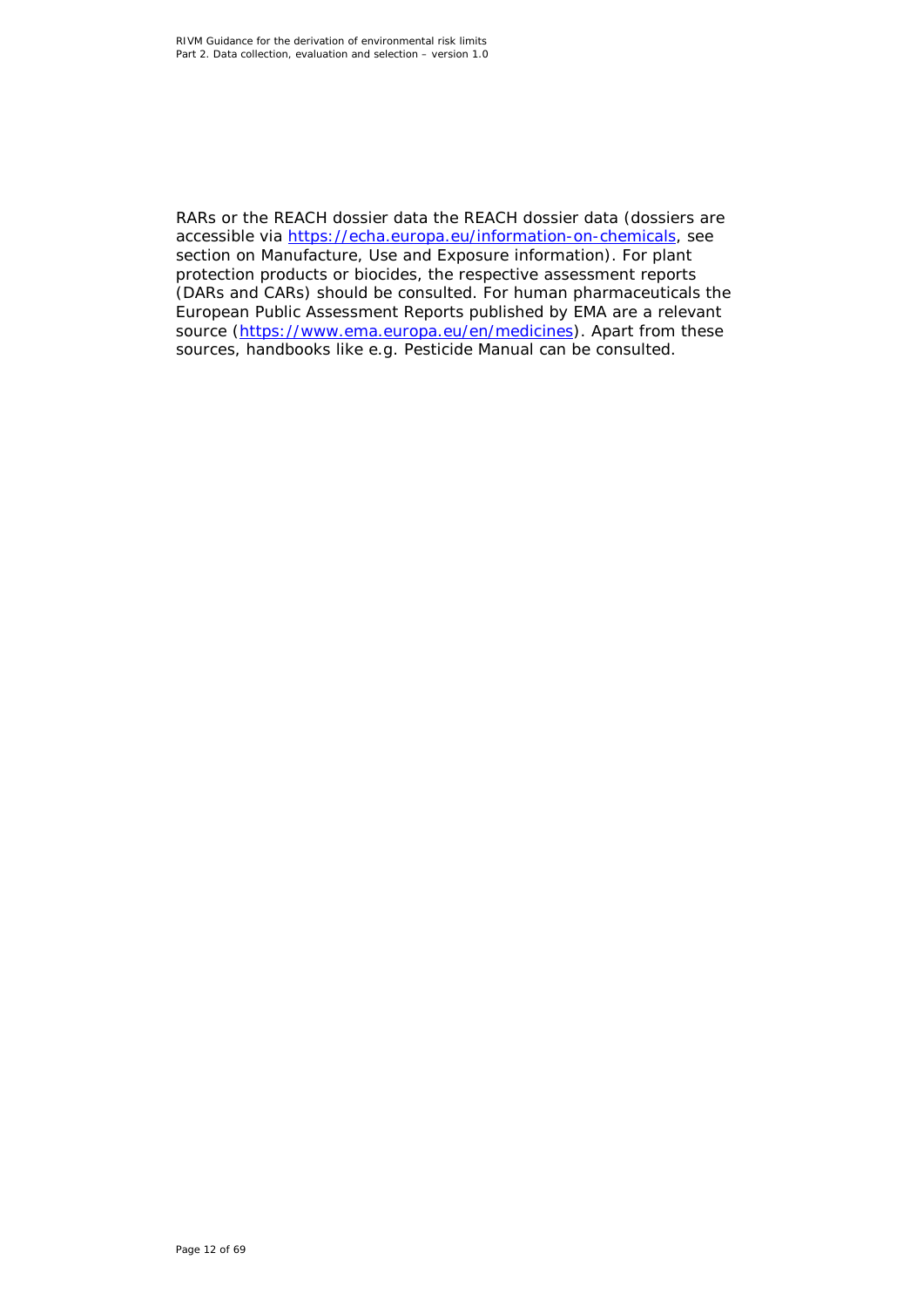# <span id="page-12-0"></span>4 Physico-chemical properties, fate and behaviour

# **4.1 Data collection**

<span id="page-12-1"></span>The following physical and chemical parameters and data on behaviour should at least be collected for the molecule of interest:

- melting point:  $T_m$ , (°C);
- boiling point:  $T_b$ , (°C);
- vapour pressure:  $P_v$  (Pa), experimentally determined values for melting point and boiling point can be useful for estimation of the vapour pressure;
- Henry's law constant:  $H(Pa.m<sup>3</sup>/mol)$ .
- water solubility:  $S_w$  (mg/L), an experimentally determined value for melting point can be useful for the estimation of the solubility from  $log K_{ow}$ ;
- dissociation constant:  $pK_a$  (-);
- *n*-octanol/water partition coefficient:  $K_{ow}(-)$ ;
	- soil/sediment water partition coefficient:  $K_p$ , (L/kg<sub>dw</sub>).
		- o For organic substances, the partition coefficient normalised to organic carbon is preferred:  $K_{oc}$  (L/kg<sub>oc</sub>).
		- o For metals, field based partition coefficients  $(K_p)$  are preferred.
- additional information on environmental fate, such as dissipation half-life times in water, soil and sediment due to e.g. hydrolysis, photolysis and/or biodegradation.
- → Location in WFD quidance: Appendix A1.2
- REACH guidance document R7.a [\[8\]](#page-54-9)

As noted in section 2.1, database endpoints on physico-chemical parameters are generally considered sufficient as background information for the interpretation of ecotoxicity tests. Properties that are associated with potential high disappearance from the test solutions (e.g. high vapor pressure, low solubility, high  $K_{ow}$ , fast hydrolysis) give an indication that special care should be taken to maintain test concentrations during the experiment and/or that test endpoints should be based on measured concentrations only. For the derivation of ERLs for soil or sediment, an additional evaluation of sorption characteristics may be needed in case an ERL has to be derived by means of equilibrium partitioning.

For plant protection products and biocides, the assessment reports prepared in the context of European substance approval procedures are used as the primary source of information (see section 5.1). Log  $K_{ow}$ should additionally be obtained using the BioLoom software (former ClogP) [\[21\]](#page-55-7). Additional information may be obtained from the OECD QSAR Toolbox [\[16\]](#page-55-2) and general handbooks such as the Pesticide Manual [\[22\]](#page-55-8).

For other compounds, log  $K_{ow}$  is also derived from BioLoom [\[21\]](#page-55-7), while for the other physico-chemical data, the OECD QSAR Toolbox [\[16\]](#page-55-2) is used as the starting point. Most recommended values from the MacKayhandbook [\[19\]](#page-55-5) are included in the SRC database that is part of EPI Suite™ [\[18\]](#page-55-4) and the OECD QSAR Toolbox [\[16\]](#page-55-2). The program does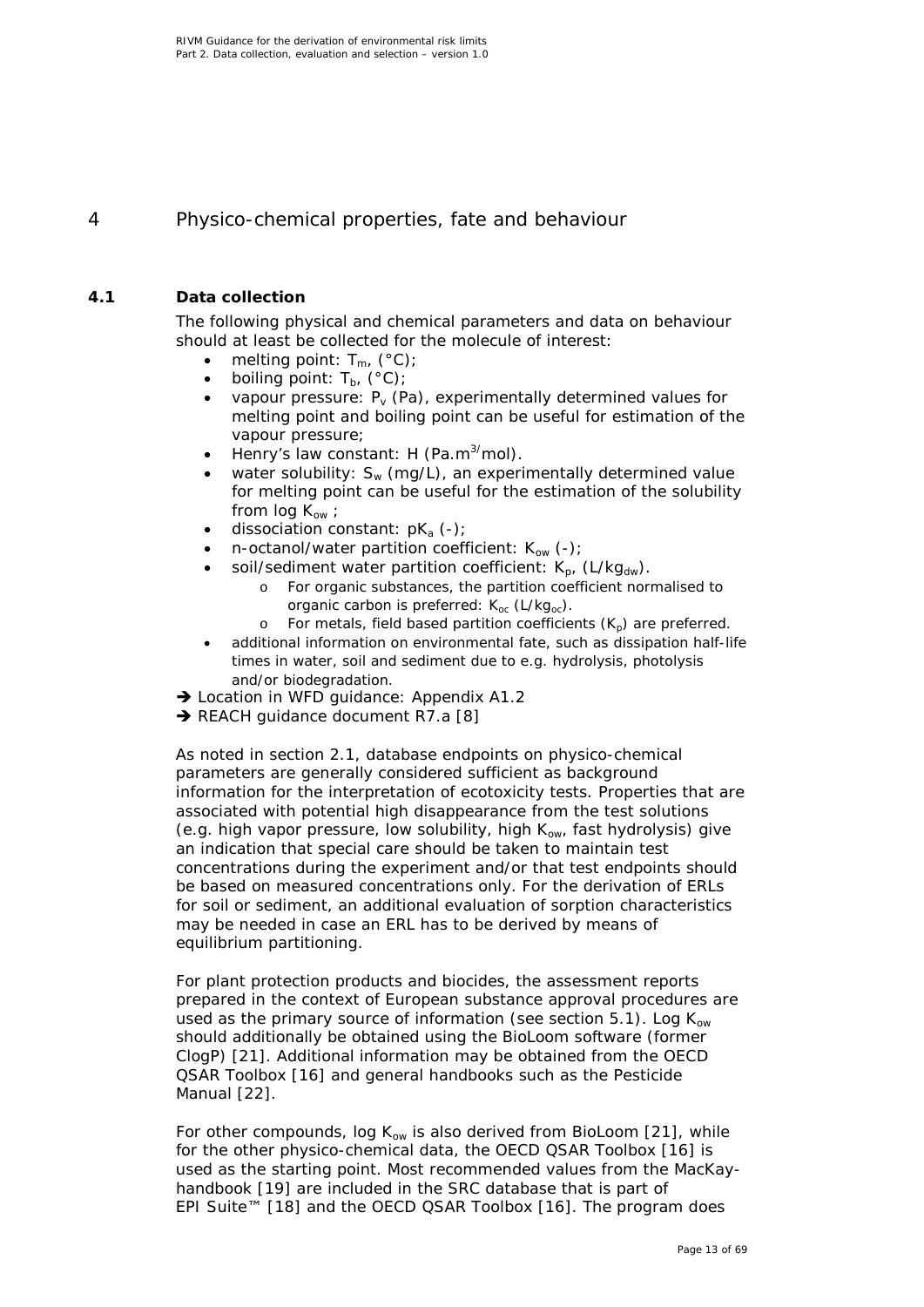not search online, and thus gives a momentary view of the data sources at the time of release of the present version. For the data on physicochemical properties, this is not considered as a serious drawback, since major changes in parameters are rare and hence databases for these properties are generally not frequently updated. However, if the OECD QSAR Toolbox does not give (enough) results, the REACH dossiers [\[17\]](#page-55-3) and other sources should be consulted. Care should be taken to verify whether the latter data sources do contain data that have been evaluated REACH dossiers may contain data that have been evaluated previously in the context of other regulatory frameworks, but reliability indices are designated by the registrant.

#### **4.2 Data evaluation and selection**

<span id="page-13-0"></span>In case primary data sources such as peer-reviewed literature are collected, these studies are evaluated according to the reliability criteria in section 2.2. The studies are summarised in a data table which is included in an Annex to the ERL derivation report. An example of such a summary table is given below for a sorption study (Table 2). In most cases, the evaluation consists of a general assessment of database results, e.g. the suitability of the reported methods is evaluated in relationship to the properties of the compound, depending on the available data on the evaluated properties. Lipophilicity is inversely related with water solubility. Hence, if for a compound the reported  $log K<sub>ow</sub>$  and water solubility are both relatively high or both relatively low, the reliability of the data on these properties should be further investigated, e.g. by attempting to retrieve more data or QSAR estimates of both parameters.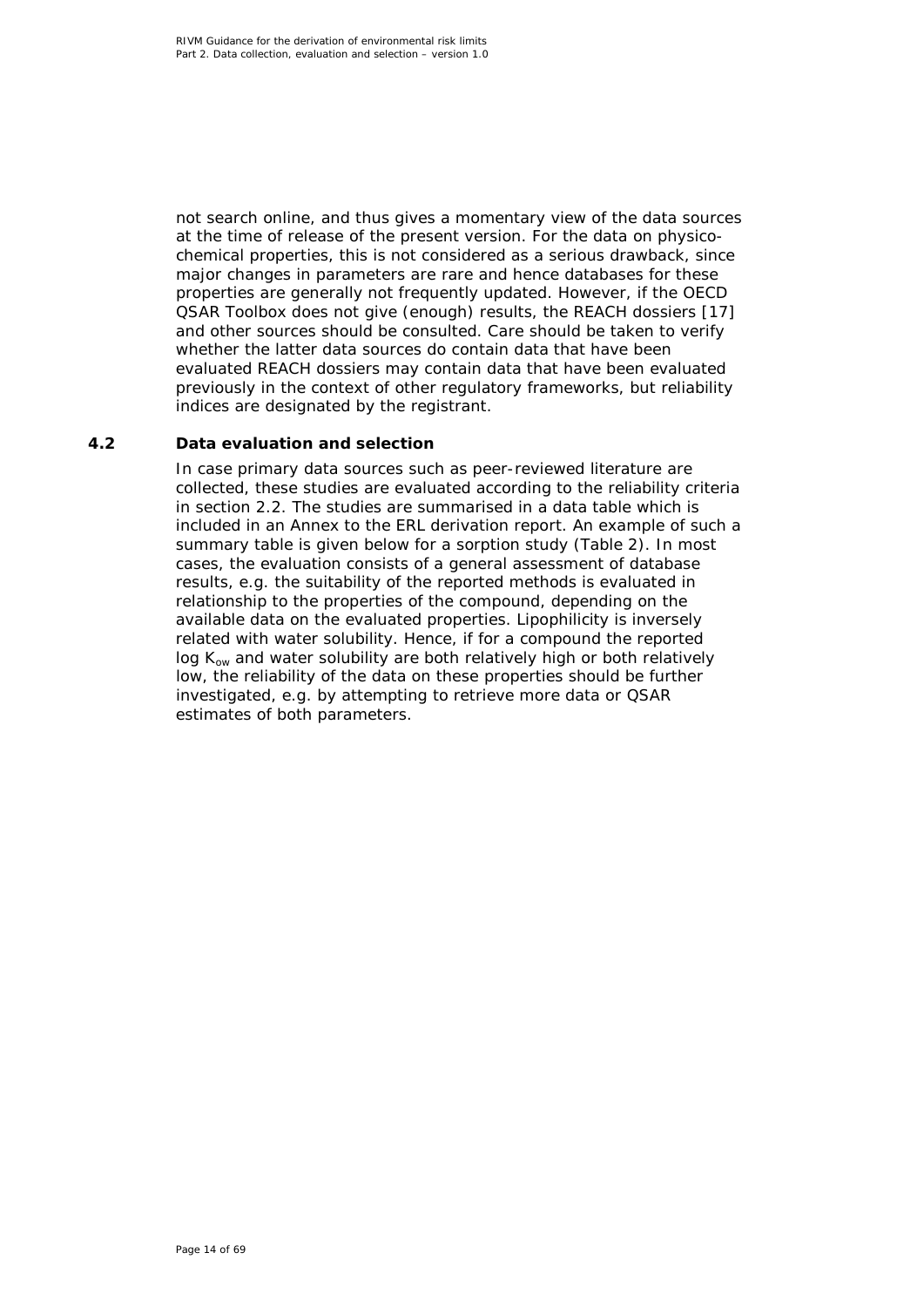#### *Table 2 Example of a data table for batch equilibrium soil adsorption studies.*

|           | Legend to column headings                                                                                                            |
|-----------|--------------------------------------------------------------------------------------------------------------------------------------|
| Purity    | refers to purity of active substance or content of active substance in formulation; $aq =$ analytical grade; tq = technical grade    |
| om        | organic matter content                                                                                                               |
| soil: sol | soil solution: ratio                                                                                                                 |
| ratio     |                                                                                                                                      |
| Ads.      | Adsorption                                                                                                                           |
| Des.      | Desorption                                                                                                                           |
|           | Temperature                                                                                                                          |
| Analysis  | indicate if water and/or soil are analyased                                                                                          |
| К         | type of partitioning coefficient, e.g. Kd (single concentration estimate) or Kf (partition coefficient based on Freundlich isotherm) |
|           | Freundlich exponent                                                                                                                  |
| Ri        | Reliability index according to [11]. Valid studies (Ri 2 or higher) are considered for ERL derivation                                |
|           |                                                                                                                                      |

| Soil        | Test             | Purity | Soil | Soil | pH                | soil:      | Ads.  | Des. |                    | Analysis K |     | <b>Value</b> | 1/n |                | $\vert$ Ri $\vert$ Note $\vert$ Ref. |       |
|-------------|------------------|--------|------|------|-------------------|------------|-------|------|--------------------|------------|-----|--------------|-----|----------------|--------------------------------------|-------|
| type        | $ compound $ [%] |        | lom  | lpH  | type              | <b>Sol</b> | Itime | time | [C <sup>°</sup> C] |            |     | [L/kg]       |     |                |                                      |       |
|             |                  |        | '[%] |      |                   | ratio      |       |      |                    |            |     |              |     |                |                                      |       |
| sand        | active           | ∣tg    | 0.8  | 5.5  | $0.01$ M $1:10$   |            | 24 h  | 48 h | 20                 | water      | lKf |              | 0.9 | 3 <sup>1</sup> |                                      | . [a] |
|             |                  |        |      |      | CaCl <sub>2</sub> |            |       |      |                    | lonly      |     |              |     |                |                                      |       |
| lloamy sand | active           | ag     |      | 16.3 | $H_2O$            | 1:5        | 24 h  | 48 h | 19                 | water      | lKf | 104          | 0.8 | 2 I2           |                                      | [b]   |
|             |                  |        |      |      |                   |            |       |      |                    | soil       |     |              |     |                |                                      |       |

#### Notes

1 Study according to OECD 106, five concentrations, stability and mass balance checked; soil: water ratio too low for adequate determination of K<sub>s/l</sub><br>2 Study according to OECD 106, six concentrations, degradation observed

2 Study according to OECD 106, six concentrations, degradation observed, but Kf based on measured concentrations in water and soil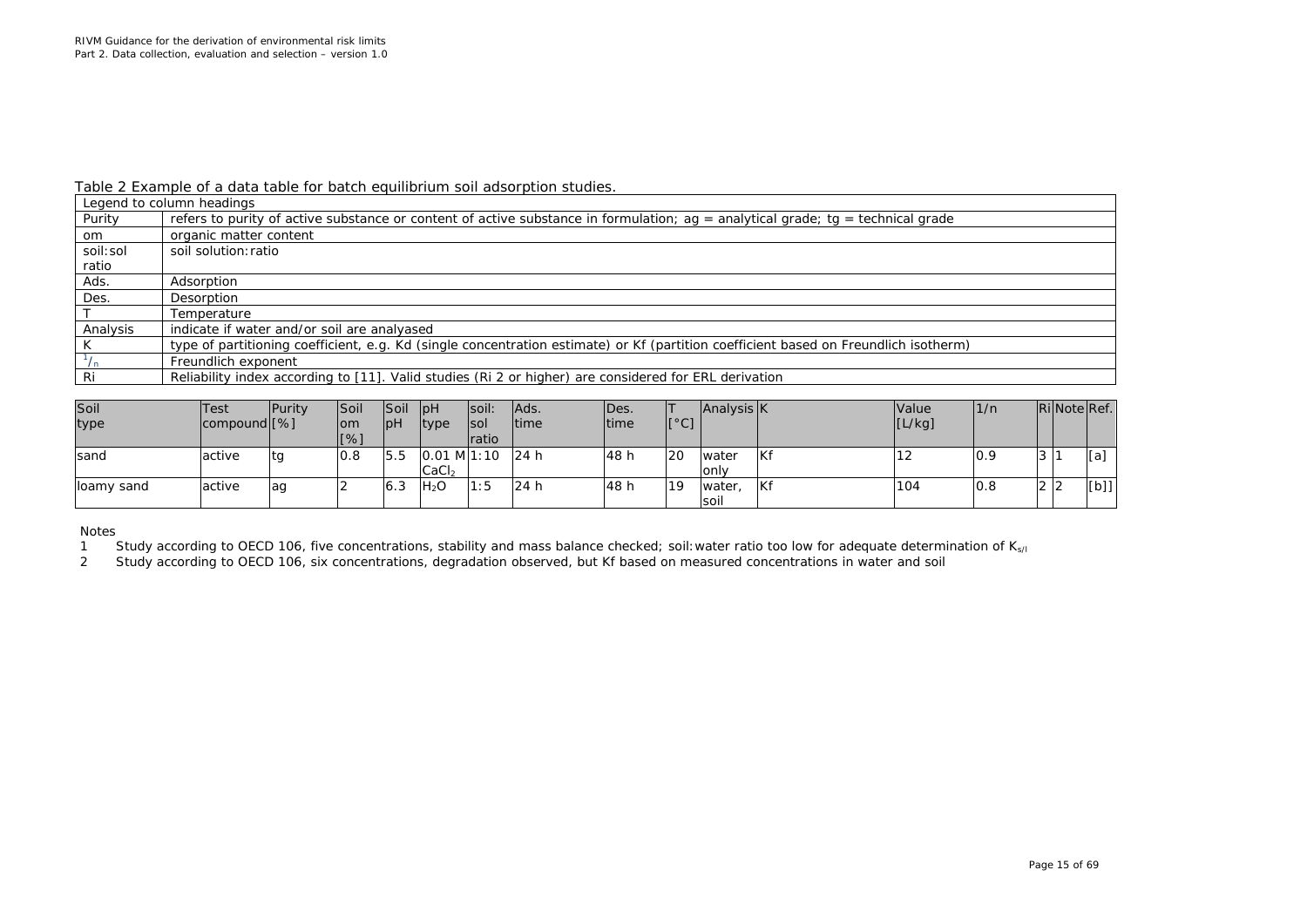The relevant and reliable data are summarised in an overview table according to the format below (Table 3). If for a given parameter more than one result is available, these are all listed and it is indicated what is the representative value to be used for derivation of ERLs. In the next sections, some parameters are discussed in more detail. Specific guidance is given on the evaluation of experimental data and on estimation methods in case of absence of data, and advice is given on the selection of the appropriate endpoints.

| <b>Properties</b>                                       | <b>Value</b> | Unit           | Referenc |
|---------------------------------------------------------|--------------|----------------|----------|
|                                                         |              |                | е        |
| Melting point                                           |              | $^{\circ}$ C.  |          |
| Boiling point                                           |              | $^{\circ}$ C   |          |
| Vapour pressure                                         |              | Pa             |          |
| Henry's law constant                                    |              | Pa. $m^3$ /mol |          |
| Water solubility                                        |              | mq/L           |          |
| $pK_a$ (specify reaction <sup>a</sup> 1 to which $pK_a$ |              |                |          |
| applies)                                                |              |                |          |
| $log K_{ow}$                                            |              |                |          |
| $log K_{oc}$                                            |              |                |          |
| $log K_p$                                               |              |                |          |
| $log K_{p, susp}$                                       |              |                |          |
| Dissipation half-life (DT50) or                         |              | hours,         |          |
| degradation half-life <sup>b</sup> (DegT50) for         |              | days           |          |
| hydrolysis/photolysis/biodegradation                    |              |                |          |
| in water and/or sediment                                |              |                |          |

*Table 3 Overview and default table structure for reporting physico-chemical and fate parameters.*

a:  $pK<sub>a</sub>$  values are not informative unless the dissociation reaction to which the value applies is presented. E.g. p $K_a$  for RN<sup>+</sup>H  $\rightarrow$  RN| + H<sup>+</sup>

b: DT50 is used for hydrolysis, photolysis and non-microbial removal in biodegradation studies. DegT50 is used when the half-life value is known to represent biodegradation.

### *4.2.1 Vapour pressure*

<span id="page-15-0"></span>The experimental determination of the vapour pressure of a compound is described in OECD guideline 104 [\[23\]](#page-55-9). In this guideline several methods are discussed, each with its own range of applicability. The following table presents information from the guideline, which specifies what method is suitable for which compound.

|                       | Table 4 Domain of applicability of different methods for the determination of |
|-----------------------|-------------------------------------------------------------------------------|
| vapour pressure [23]. |                                                                               |

| <b>Method</b>         | Suitable for<br>liquids | <b>Suitable for</b><br>solids | Recommende<br>d range |  |  |
|-----------------------|-------------------------|-------------------------------|-----------------------|--|--|
| Dynamic method        | low melting             | Yes                           | $10^3 - 10^5$ Pa      |  |  |
| Static method         | <b>ves</b>              | Yes                           | 10-10 $5$ Pa          |  |  |
| Isoteniscope          | ves                     | Yes                           | $10^2 - 10^5$ Pa      |  |  |
| Effusion method       | ves                     | Yes                           | $10^{-3}$ -1 Pa       |  |  |
| Gas saturation method | ves                     | Yes                           | $10^{-5} - 10^{3}$ Pa |  |  |
| Spinning rotor method | ves                     | Yes                           | $10^{-4}$ -0.5 Pa     |  |  |

<span id="page-15-1"></span> $\frac{1}{1}$ .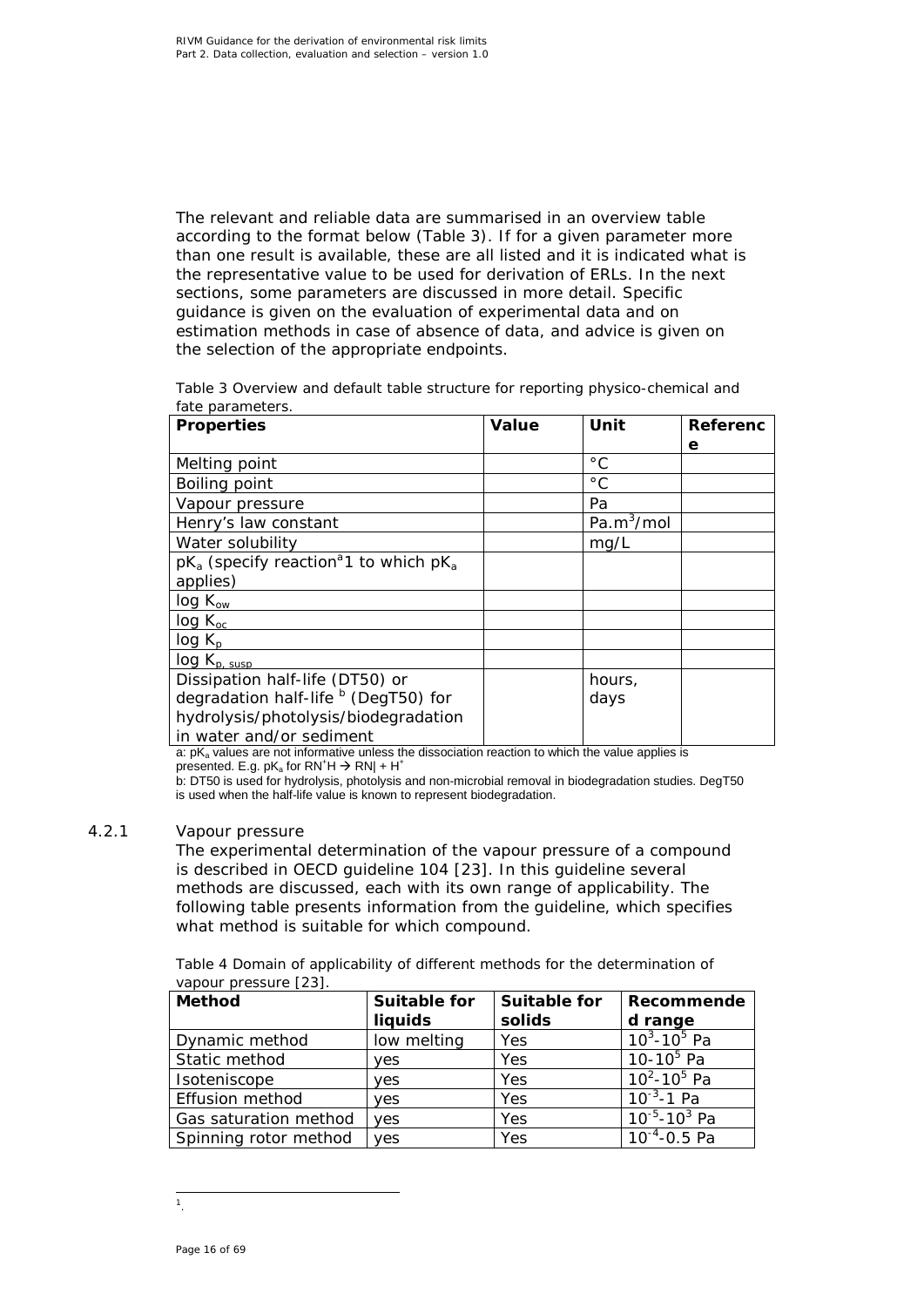In the dynamic method (Cottrell's method), the boiling point of a compound is determined at various pressures between about  $10<sup>3</sup>$  and  $10<sup>5</sup>$  Pa. In the static method, the vapour pressure is determined at one specified temperature by means of a manometer (e.g.  $25^{\circ}$ C). The isoteniscope method is based on the same principle as the static method, and although it was developed to measure the vapour pressure of certain liquid hydrocarbons it is appropriate for solids as well. The method is usually not suitable for multicomponent systems. In the effusion method the weight loss of the compound is measured. This can be done directly by measuring the mass of the remaining substance or by analysing the volatilised amount by gas chromatography (GC). In the updated OECD guideline 104 [\[23\]](#page-55-9), isothermal gravimetry is added for the effusion method. The weight loss is then determined at different temperatures and an extrapolation to 20 or 25ºC can be made. The range of vapour pressures that can be determined with this method is  $10^{-10}$  to 1 Pa. The gas saturation method makes use of a column containing a carrier material supporting the substance, through which an inert gas is passed. The concentration of the substance in this carrier gas is then determined, usually by GC. The last method is the spinning rotor method, where the retardation of a spinning ball due to the friction with the gas phase is measured.

In general, the methods that make use of an analysis of the substance, for example by gas chromatography, are less prone to errors due to impurities than the other methods. The OECD guideline does not mention this explicitly. However, degassing of more volatile compounds prior to the determination of the vapour pressure also enhances the reliability of the determination. The retention time in gas chromatography can be used to estimate the vapour pressure of a compound. Although this is not a direct determination of the vapour pressure, it generally gives rather accurate results and is applicable to substances with a very low vapour pressure. In addition to this, the vapour pressure can be estimated by the programme MPBPwin, which is incorporated in EPI Suite™ [\[18\]](#page-55-4). The programme makes use of three estimation methods, which are the Antoine method, the modified Grain method and the Mackay method. All three methods use the boiling point and melting point of the compound for their estimation of the vapour pressure. Both boiling and melting point can be estimated by the programme, but experimental values can also be entered if known. For solids, the result of the modified Grain method is presented as the preferred value, while for liquids this is the mean of the Antoine method and the modified Grain method.

In the data table, experimental and estimated values are both reported. If results from different methods deviate significantly from each other, only the methods with a direct analysis of the compound should be used, such as the gas saturation method. Complementary to this, the data from GC retention times may be used if there are not enough reliable data. If no experimental data are available, the estimate from EPI Suite™ as included in the OECD QSAR Toolbox can be used [\[18\]](#page-55-4).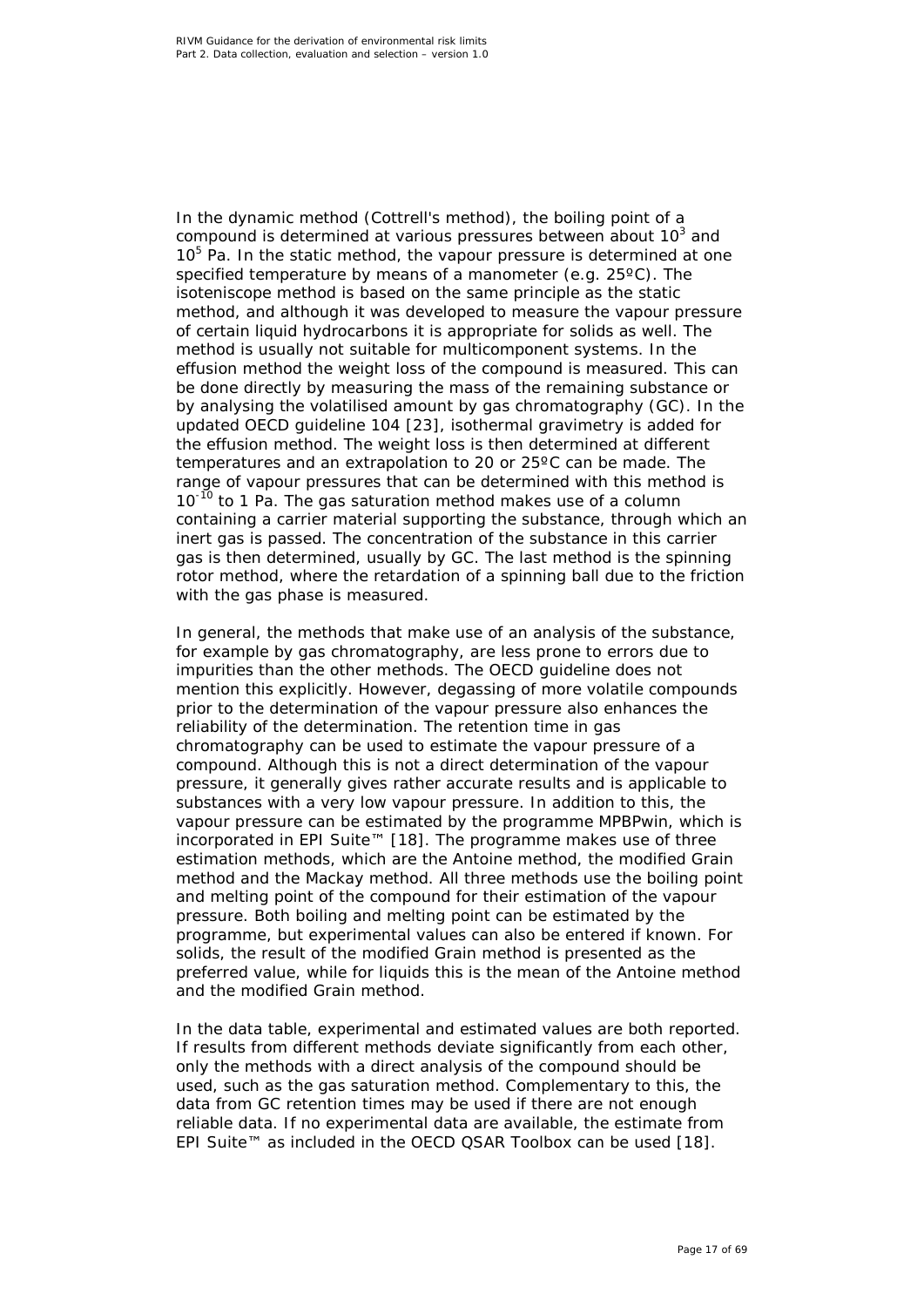#### *4.2.2 Henry coefficient*

<span id="page-17-0"></span>No general accepted guideline exists for the determination of the Henry coefficient. However, several methods exist to determine the Henry coefficient experimentally.

In the batch stripping method, gas is bubbled at a known rate through a solution of the compound in water. The Henry coefficient is calculated from the decrease in the aqueous concentration, using the mass balance. The concentration in air is generally not measured. This method works well for fairly volatile compounds with Henry coefficients higher than 2.5 and occasionally down to 0.25 Pa.m<sup>3</sup>/mol [\[24\]](#page-55-10). One common method, very similar to the batch stripping method, is the gas stripping method in which a gas is bubbled through the aqueous solution and both the aqueous concentration and the gas concentration are determined. The technique was applied to chlorobenzenes, polyaromatic hydrocarbons (PAHs) and polychlorinated biphenyls (PCBs), in a range from 0.018 to 276 Pa.m<sup>3</sup>/mol [\[25\]](#page-55-11).

A method for highly volatile compounds (i.e. higher than 120 Pa.m<sup>3</sup>/mol) is the Equilibrium Partitioning In Closed Systems (EPICS) method. With this method a known volume of solute in water solution is equilibrated with air in sealed vessels. The headspace air concentrations are measured. The method has a high precision [\[24\]](#page-55-10). A number of other headspace analysis techniques that are used, are slightly different from the EPICS method, in some techniques not only the headspace but both phases are analysed [\[24\]](#page-55-10).

A method for less volatile compounds is the wetted-wall method. In this method the solute is equilibrated between a thin flowing film of water and a concurrent air flow in a vertical column. Both phases are measured. The method has been applied to pesticides and other less volatile compounds, but no recommended range is given [\[24\]](#page-55-10). In the cited handbook, values for PCBs, PAHs, and two pesticides are tabulated using this method. Values for PCBs and PAHs range from 0.91 to 74.3 Pa.m $3$ /mol. One of the pesticides (alachlor) has a much lower Henry coefficient of 8.43 $\times$ 10<sup>-4</sup> Pa.m<sup>3</sup>/mol. This is in agreement with the method being suitable for less volatile compounds.

The Henry coefficient is sometimes related to retention times [\[24\]](#page-55-10). However, results obtained using this method should be considered as an estimate. Another estimation that is often used for the Henry coefficient is the quotient of vapour pressure and solubility. This method works quite well for substances that have a solubility of less than 1% in water. The Henry coefficient can also be calculated by a bond contribution method as included in EPI Suite™ [\[18\]](#page-55-4). These estimated values should be included in the physico-chemical data table.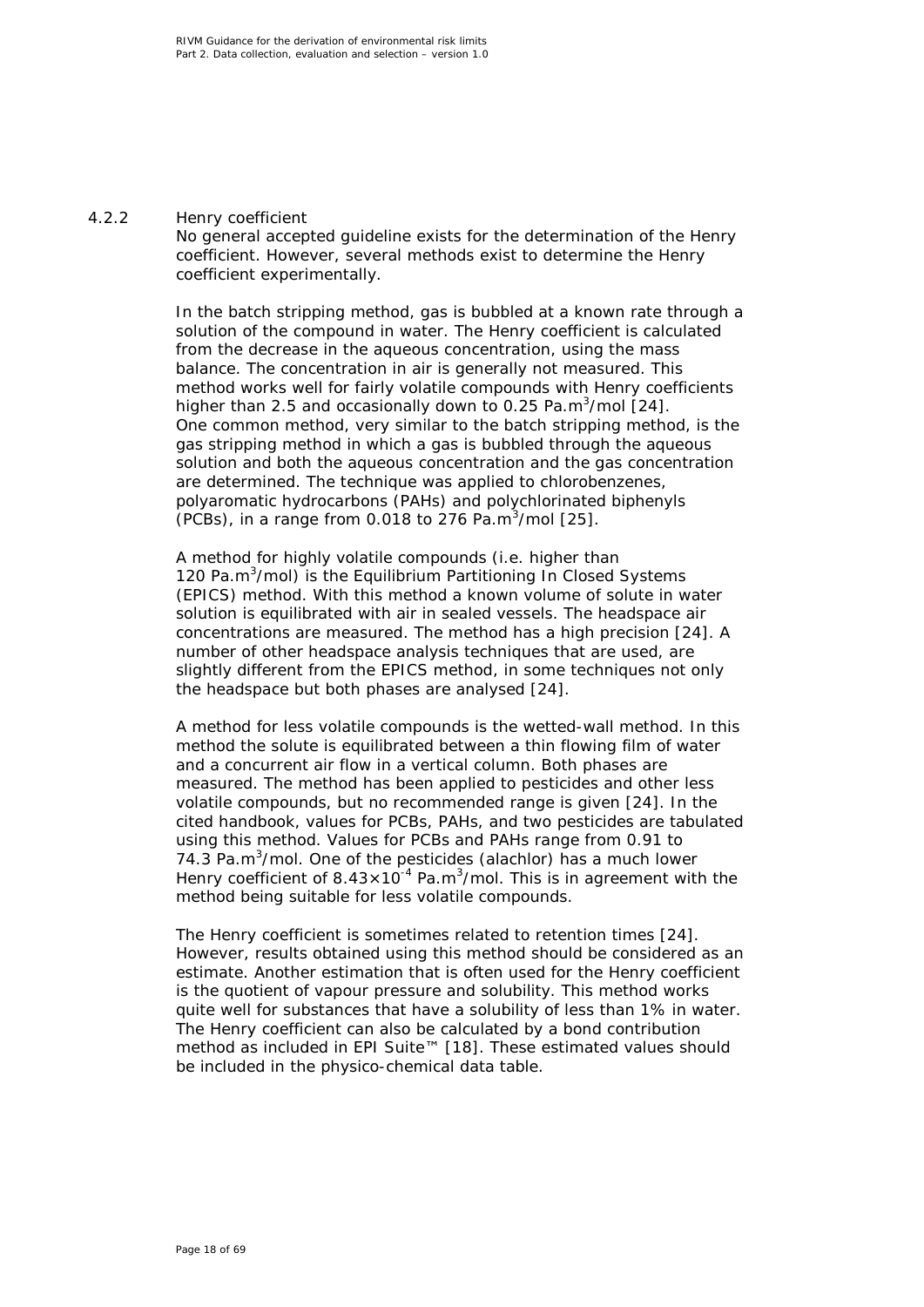The validity of values for the Henry coefficient should be considered on a case-by-case basis. When no reliable experimental values are available, the Henry coefficient can be estimated from the quotient of the vapour pressure and the water solubility, provided that reliable values are available for both parameters. If this is not the case, the estimate from EPI Suite, as included in the OECD QSAR Toolbox can be used [\[16](#page-55-2)[,18\]](#page-55-4).

→ Location in WFD quidance: Appendix A1.2.3, p. 130-132.

#### *4.2.3 Water solubility*

<span id="page-18-0"></span>Two methods for the experimental determination of water solubility are described in OECD guideline 105 [\[26\]](#page-55-12). These methods are the flask method (shake-flask) and the column elution method (generator column). The flask method can be used for compounds with a solubility higher than 10 mg/L. Below that value, colloid formation will overestimate the true aqueous solubility and in that case the column elution method should be used, which prevents this phenomenon. Apart from the methods proposed in the OECD guideline, the water solubility of poorly soluble liquid compounds can be accurately determined by means of the slow-stirring method. The reliability of the slow-stirring method applied to liquid substances can be considered equivalent to that of the column elution method. Only few examples are available of the use of this method for the determination of solubility, mostly for hydrocarbons and phthalate esters [\[27-29\]](#page-56-0). This method is often used to prepare saturated solutions of hydrocarbon mixtures (oil products) in water (water accommodated fractions or WAF), by which information on the solubility of a mixture is given [\[30\]](#page-56-1).

Estimates of the water solubility can be made by two different programmes included in EPI Suite [\[18\]](#page-55-4). These programmes are WSKOWwin, which estimates the solubility from log  $K_{\text{ow}}$ , and WATERnt, which is a fragment method for water solubility independent of log  $K_{ow}$ . Experimental values for log  $K_{ow}$  and melting point can be entered in WSKOWwin if available. Otherwise WSKOWwin will use the default values (experimental or calculated) from EPI Suite for these parameters. These estimated values should be reported as well in the data tables. The selected value for water solubility may be calculated from the geometric mean of all valid values for the water solubility. Values below 10 mg/L determined with the shake-flask method should be considered as unreliable. For these poorly soluble compounds, the geometric mean of the generator column and slow-stirring method is used as selected value.

### *4.2.4 Dissociation constant(s) – pKa*

<span id="page-18-1"></span>It should be reported whether the substance under investigation contains groups that dissociate upon dissolution in water. When it is known that a substance is neutral at environmentally pH values (pH range 5 – 10), this is worthwhile information, especially for more complex molecules. For substances that contain dissociating groups, the  $pK<sub>a</sub>$  values should be collected and preferably a short description is given on how the molecule is charged as a function of pH. Experimentally determined  $pK_a$  values are preferable, but values from handbooks, databases or computation software are tabulated as well. For the latter, e.g. Marvin Sketch [\[31\]](#page-56-2) could be used.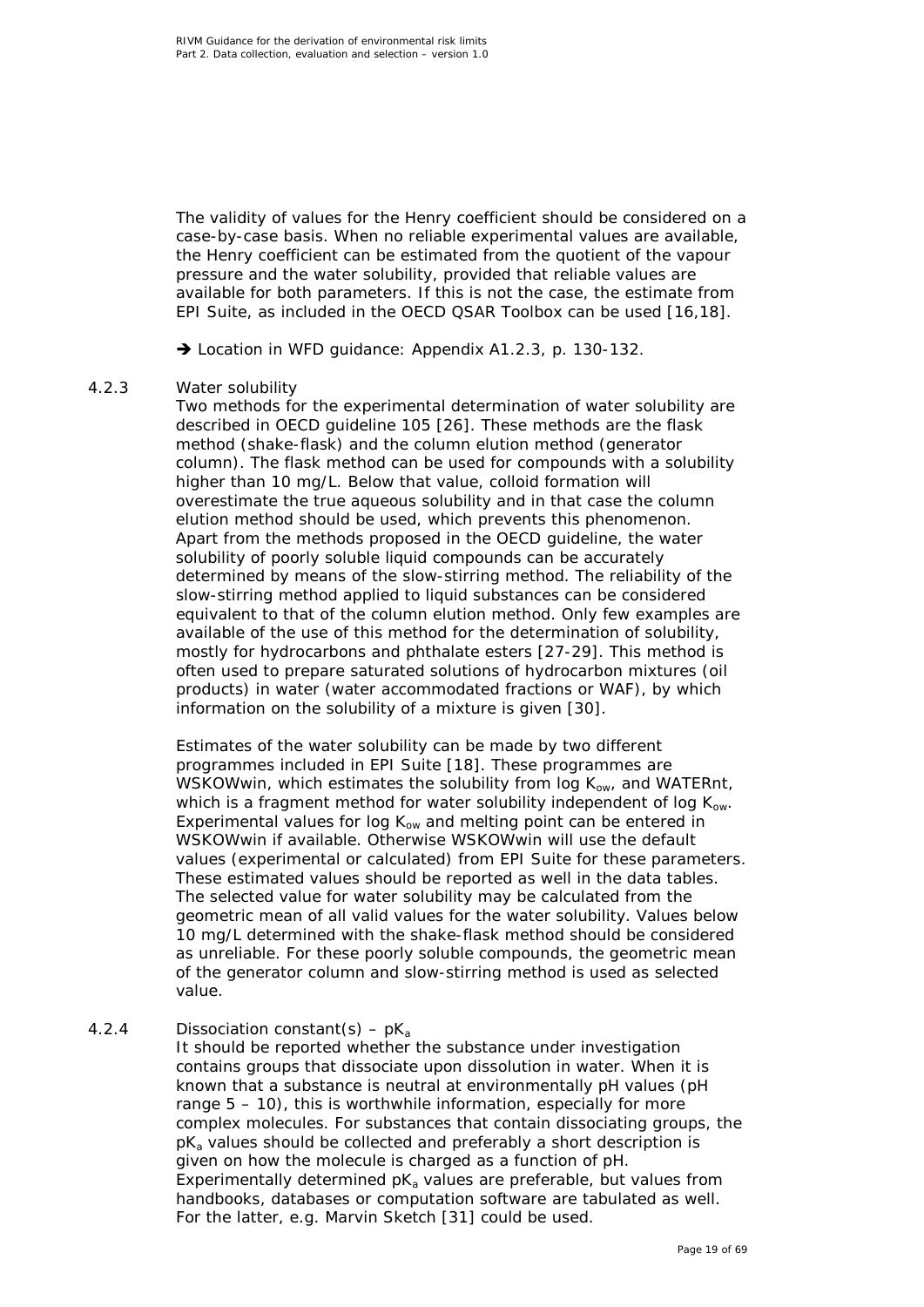For both acidic (proton donating) groups and basic (proton accepting) groups, the  $pK_a$  value should be reported. In both cases, this is the equilibrium constant for the proton releasing reaction. For bases this is the equilibrium constant for the proton releasing reaction of the conjugated acid. For example:

 $C_6H_5$ -OH + $H_2O \rightarrow C_6H_5$ -O<sup>-</sup> +  $H_3O^+$ 

is the reaction for the dissociation of the weakly acidic phenolic group of phenol. The  $pK_a$  of this reaction is 10.0. This means that at  $pH$  12 the molecule will be in its ionised form (1-) for ~99% and at pH 8 the molecule will be in its neutral form for ~99%. Below pH 8 the neutral fraction will only increase further.

 $C_6H_5-NH_3^+ + H_2O \rightarrow C_6H_5-NH_2 + H_3O^+$ 

is the reaction for the acidic dissociation of the conjugated acid of aniline. The  $pK_a$  of this reaction is 4.6. Note that the  $pK_b$  of aniline is 9.6. A  $pK<sub>a</sub>$  of 4.6 means that at  $pH$  2.6 the molecule is present in its ionised form  $(1+)$  for  $\sim$  99% and at pH 6.6 the molecule is present in its neutral form for ~99%. The neutral form will be even more dominant at increasing pH values.

If there are several dissociating groups in the molecule, clarify which  $pK_a$ is valid for which group and reaction. The most acidic  $pK<sub>a</sub>$  value is given an index of 1:  $pK_{a1}$ , the second one an index of 2 ( $pK_{a2}$ ), etc.

### *4.2.5 Octanol/water partitioning coefficient Kow*

<span id="page-19-0"></span>Several methods are available for the experimental determination of log K<sub>ow</sub>. Three methods are described in OECD guidelines and a fourth method is described in a draft guideline. The first method is the shakeflask method: OECD guideline 107 [\[32\]](#page-56-3). This method is applicable to compounds with log  $K_{ow}$  values in the range between -2 and 4 (occasionally up to 5), but is impossible to use with surface-active materials. For these materials, a calculated value (using BioLoom [\[21\]](#page-55-7)) or an estimate based on individual *n*-octanol solubility and water solubility should be provided, preferably in mutually saturated *n*-octanol and water [\[33-35\]](#page-56-4).

The second method is the HPLC method. Values of log  $K_{ow}$  in the range between 0 and 6 can be estimated using high performance liquid chromatography: OECD guideline 117 [\[36\]](#page-56-5). The HPLC method is not applicable to strong acids and bases, metal complexes, surface-active materials or substances which react with the eluent. The HPLC method is less sensitive to the presence of impurities in the test compound than is the shake-flask method. Nevertheless, in some cases impurities can make the interpretation of the results difficult because peak assignment becomes uncertain. For mixtures which give an unresolved band, upper and lower limits of log  $K_{ow}$  should be stated.

The slow-stirring method is the third method. It determines the distribution of a compound between *n*-octanol and water directly, with a range of applicability extending beyond that of the shake-flask method: OECD guideline 123 [\[37\]](#page-56-6). With this method, log  $K_{ow}$  values up to 8.2 can be accurately determined, making it suitable for highly hydrophobic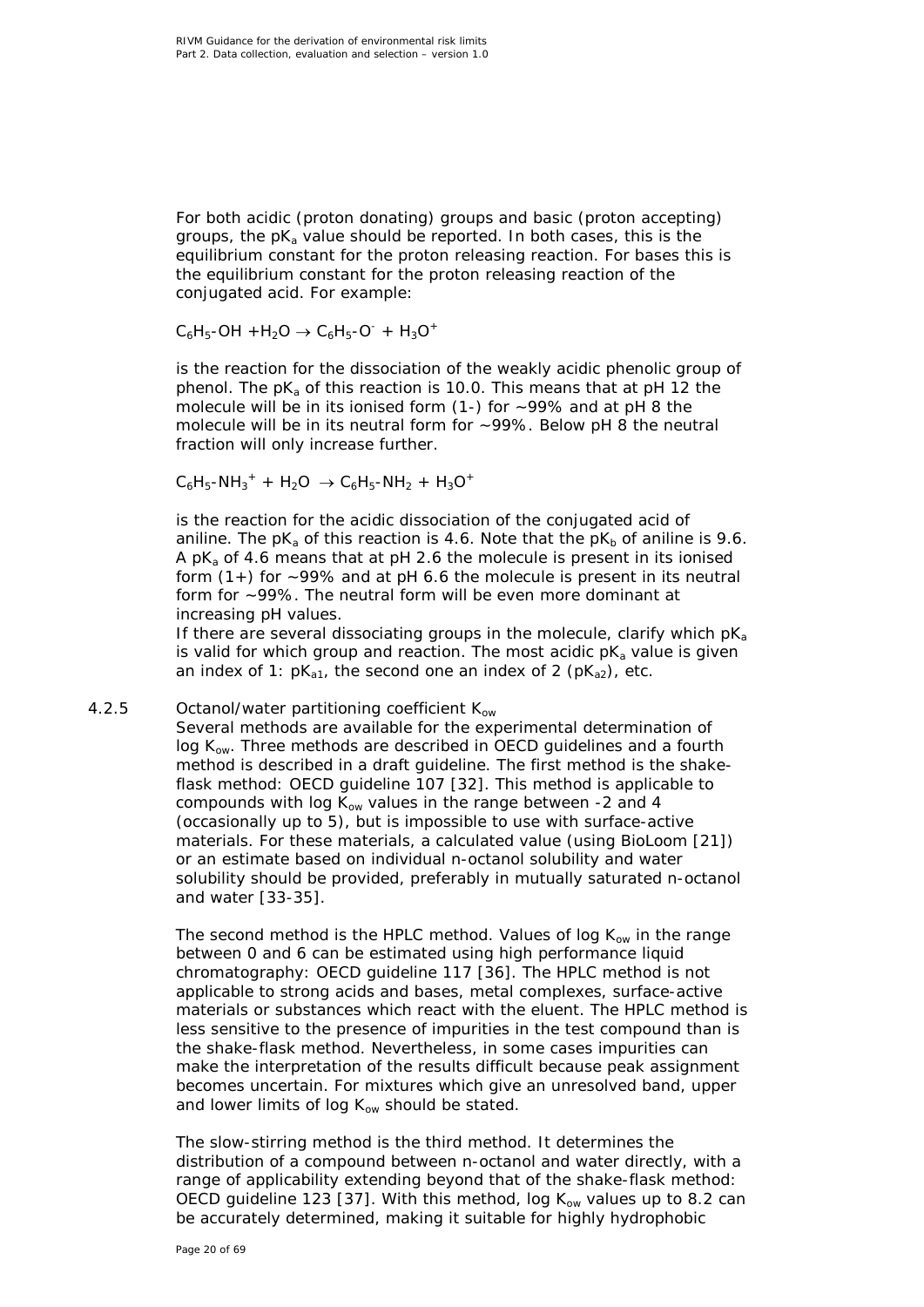compounds. This method prevents the formation of micro droplets of *n*octanol in the aqueous phase, which results in an overestimation of the water concentration and, consequently, an underestimation of the log K<sub>ow</sub> value. For the same reason, the shake-flask method can only be used up to log  $K_{ow}$  values of around 4 and definitely not higher than 5.

Another method, not mentioned in OECD guidelines, is the generatorcolumn technique. Although this technique is most frequently used for the determination of water solubility, it is occasionally used for the determination of log  $K_{ow}$ . Because the supporting material silica, saturated with *n*-octanol containing the compound, is held in a column, the formation of micro droplets is excluded. For this reason, the results from this technique can be considered equivalent to results obtained with the slow stirring method. In general, good correlation exists between the slow stirring method and the generator column technique, within the experimental error of both methods. However, only a limited number of studies is available that use this technique, primarily for chlorinated biphenyls and dibenzodioxins (e.g. [\[38-45\]](#page-56-7)).

Before deciding on what procedure to use, a preliminary estimate of log  $K_{ow}$  should be obtained from calculations (see the annex to Guideline 117), or where appropriate from the ratio of the solubilities of the test substance in the pure solvents. Still, the HPLC method should be regarded as an estimation method for log  $K_{ow}$ , because it does not directly measure the distribution of a compound between octanol and water.

Besides experimental determination, log  $K_{ow}$  values can also be calculated with a QSAR programme. The log  $K_{ow}$  values calculated with ClogP (BioByte, 2004) and EPI Suite™ [\[18\]](#page-55-4) should always be presented for comparison. Both programmes are based on a fragment contribution method. The log  $K_{ow}$  value that is selected for use in the ERL derivation is preferably the selected experimental value (MlogP) presented by BioLoom [\[21\]](#page-55-7). This value is assigned the highest quality in the underlying MedChem database. Only if this database does not give a selected value or when careful considerations lead to a different selection, the selected log  $K_{ow}$  value may be the average value of all reliable log  $K_{ow}$  values determined by the shake flask, slow stirring or generator column method. Since log  $K_{ow}$  values estimated using the HPLC method are indirect estimates of octanol/water partitioning and are therefore not regarded as most reliable, they should not be used when more reliable data are available. When no or only unreliable experimental data on log  $K_{ow}$  are available, the ClogP value of BioLoom [\[21\]](#page-55-7) is preferred.

### 4.2.5.1 Ionisable substances

Determination of the partition coefficient of ionisable organic compounds requires extra attention. Based on the collected  $pK_a$  values (section 4.2.4) it can be inferred at what pH values the molecule is charged and where it is neutral. Take care that some substances are always charged in solution and that substances may be zwitterions, i.e. they may be charged at several places in the molecule, but their net charge may be zero at given pH values.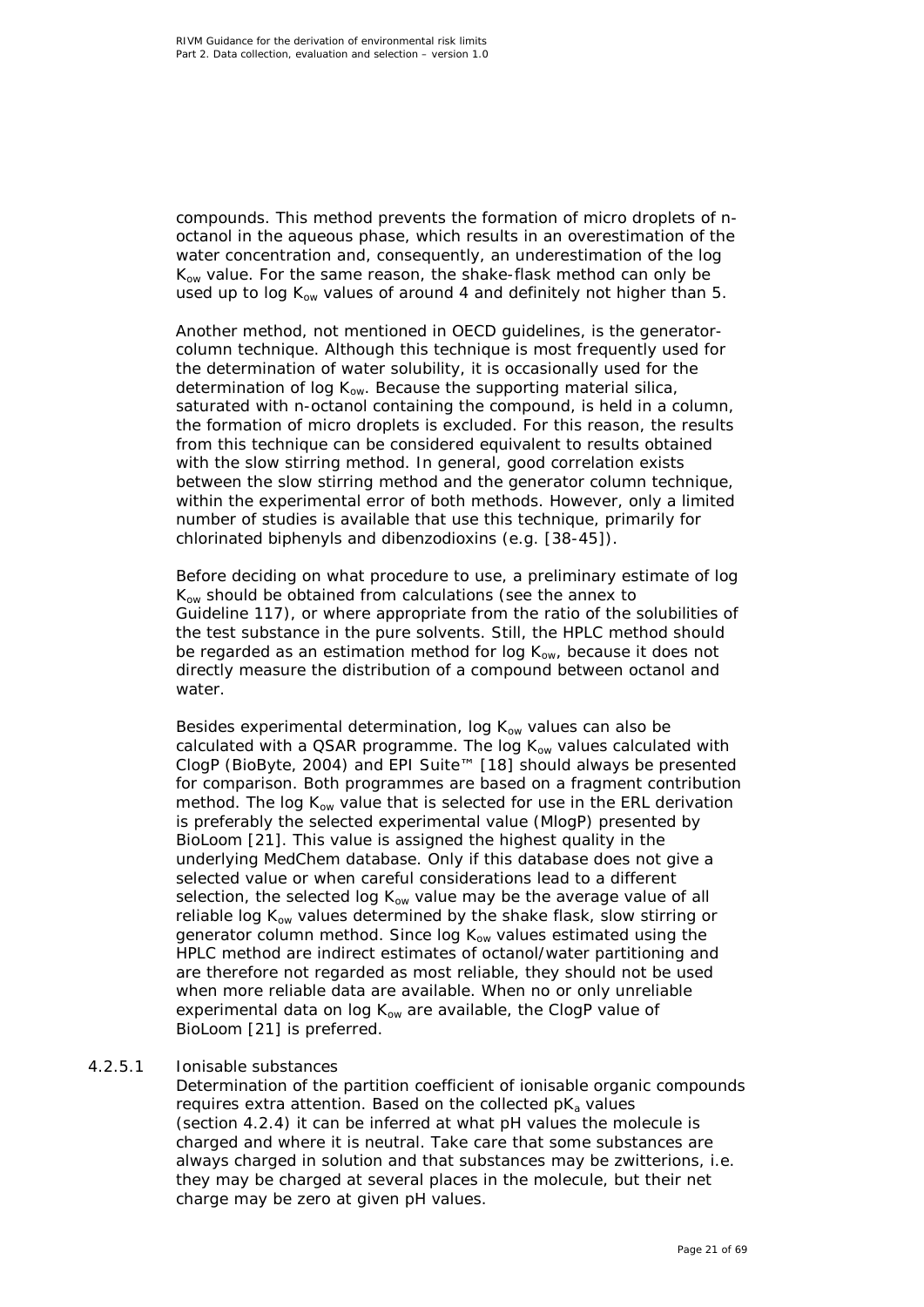A partitioning coefficient of an ionisable molecule at a pH where the molecule is not fully neutral is called a  $D_{ow}$  rather than  $K_{ow}$ . The  $K_{ow}$  is defined as the *n*-octanol:water partitioning coefficient for the fully neutral species. As said, for some molecules this may be a theoretical value as these substances never become neutral in aqueous solution.  $\triangle$ SAR determined values of  $K_{ow}$  for ionisable substances in principle pertain to the fully neutral form of the molecule, if this form exists. Some QSAR software also enables to calculate either  $D_{ow}$  values or lipophilicity-pH profiles, e.g. Marvin Sketch [\[31\]](#page-56-2). This is a useful tool if the lipophilicity-pH profile of the compound is complex.

For simple molecules, with few dissociating groups,  $K_{ow}$  may be determined by performing the determination of  $K_{ow}$  at a pH value where the molecule is fully neutral. A practical approximation of 'fully neutral' is a fraction of at least 99% of non ionisable species in solution, which is reached at  $\geq 2$  pH units above or below the p $K_a$  value, for molecules with one dissociating group. The outcomes of studies performed in this way may be accepted to reflect the  $K_{ow}$ . If the study has been conducted at pH values where the molecule is not fully neutral, the outcome should always be reported as  $D_{ow}$  together with the pH of determination.

D<sub>ow</sub> determinations of acids and bases with one dissociating group can be easily recalculated to a  $K_{ow}$  or to a 'ion corrected  $D_{ow}$ '. This calculation is based on the Henderson-Hasselbalch equation and can be found in textbooks. We cite from Schüürmann et al. [\[46\]](#page-57-0). For the dissociation of an acid (AH  $\rightarrow$  A<sup>-</sup> + H<sup>+</sup>) the fraction of non dissociated acid is:

$$
f_{u, \text{ acid}} = \frac{1}{1 + 10^{pH - pK_3}}
$$
 (1)

Further:

 $D_{\text{ow}} = f_{\text{u}} \cdot K_{\text{ow}}$  (2)

and equations 1 and 2 combine to:  $K_{\text{ow}} = D_{\text{ow}} \cdot (1 + 10^{(\text{pH } - \text{pK}_{\text{a}})})$ )  $(3)$ 

And for the dissociation of a base  $(BH + \rightarrow B + H +)$ :  $K_{\text{ow}} = D_{\text{ow}} \cdot (1 + 10^{(\text{p}K_{\text{a}} - \text{pH})})$  (4)

If it is possible to derive a value for  $K_{ow}$  as an ion corrected value of the D<sub>ow</sub> available, this value should be presented in the section on physicochemical properties, with the note that it concerns a ion corrected  $log D_{ow}$ .

A revised draft OECD guideline was published [\[47\]](#page-57-1) describing a potentiometric method to determine the pH-lipophilicity profile of a substance. This method is also described in the scientific literature, e.g. in Avdeef [\[48\]](#page-57-2) and Takács-Novák and Avdeef [\[49\]](#page-57-3). The method is also applicable to multiprotic substances, i.e. substances with more than one proton donating group. Results for log  $K_{ow}$  obtained using this method may be valid, provided that the method used is well reported and can be evaluated.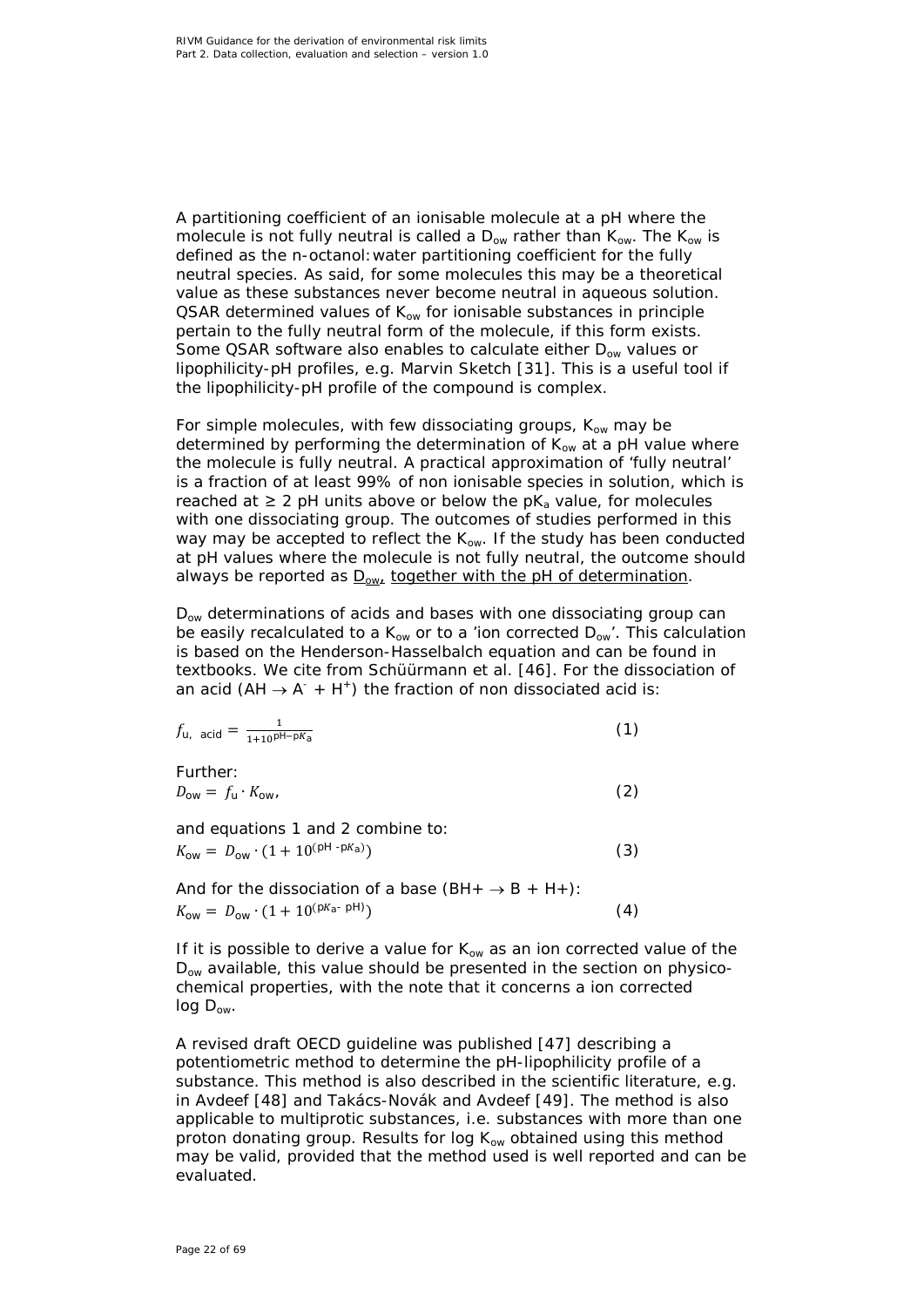In the interpretation of the tabulated results,  $K_{ow}$  should be used as main descriptor of the potential for bioaccumulation. For substances that are not neutral within the environmentally relevant pH range (5-9) and consequently have  $D_{ow}$  values in that range that are lower than their  $K_{ow}$ , these  $D_{ow}$  values should not be automatically be used to conclude that 'no bioaccumulation potential' exists, if the value is below the appropriate trigger value. The bioaccumulation potential of the ionised part of the molecule is generally expected to be lower than that of the neutral species, but the extent to which this is true is generally not known.

### <span id="page-22-0"></span>*4.2.6 Partitioning coefficients for organic compounds and metals*

4.2.6.1 Organic compounds - organic carbon normalised partitioning coefficients The organic carbon normalised partition coefficient  $(K_{oc})$  is calculated or directly retrieved from literature. The soil or sediment type that is used to determine the partition coefficients (e.g. sediment, loamy sand, suspended matter) is reported in the table. The organic carbon content is also reported. The method to determine the  $K_{oc}$  most accurately is OECD guideline 106 [\[50\]](#page-57-4). All  $K_{oc}$  values that are determined with a method similar to this guideline method can be regarded to be reliable and are preferably used, if well performed and described. The REACH guidance [\[8\]](#page-54-9) also allows  $K_{oc}$  values to be derived using the HPLC method according to OECD guideline 121 [\[51\]](#page-57-5). The HPLC method is no direct determination of the  $K_{oc}$  but an estimate based on another property (retention in HPLC). Other options are soil column studies according to OECD guideline 312 [\[52\]](#page-57-6), or field studies or simulation studies. Expert judgement is required for evaluation and interpretation of the results of these latter studies [\[53\]](#page-57-7). If reliable, the results can be used but will most often be considered as additional information.

> $K_{oc}$  may also be estimated. More information can be found in the REACH guidance [\[8\]](#page-54-9). If no experimental values are available, the estimated values from the OECD QSAR Toolbox should be reported, which are based on the EPI suite estimation routine KOCwin, which employs a calculation method based on molecular connectivity indices (MCI). In addition, the QSAR models presented in the former Technical Guidance Document (TGD) [\[54\]](#page-57-8) should be used. These models originate from Sabjlić et al. [\[55\]](#page-58-0) and are based on the relationship between  $K_{ow}$ and  $K_{oc}$ . Table 5 gives the QSAR models, the domain and statistics of the models. In principle, the appropriate QSAR should be chosen based on this table. For many compounds with polar groups attached, a separate QSAR is available for that particular chemical class. In general, these QSARs do not deviate very much from the QSARs for larger subsets of chemical classes. However, if there is doubt about which QSAR to use, for example, due to the presence of more than one functional group, it is often most convenient to use the more general QSARs, in particular the QSAR for non-hydrophobic chemicals. This QSAR, together with the QSAR for predominantly hydrophobic compounds provides a reasonable estimate of the  $K_{oc}$  for most compounds.

For the selection of the  $K_{oc}$  value, experimentally determined values according to standardised tests (e.g. OECD guideline 106;[\[50\]](#page-57-4)) or from other studies published in scientific literature are preferred.  $K_{oc}$  values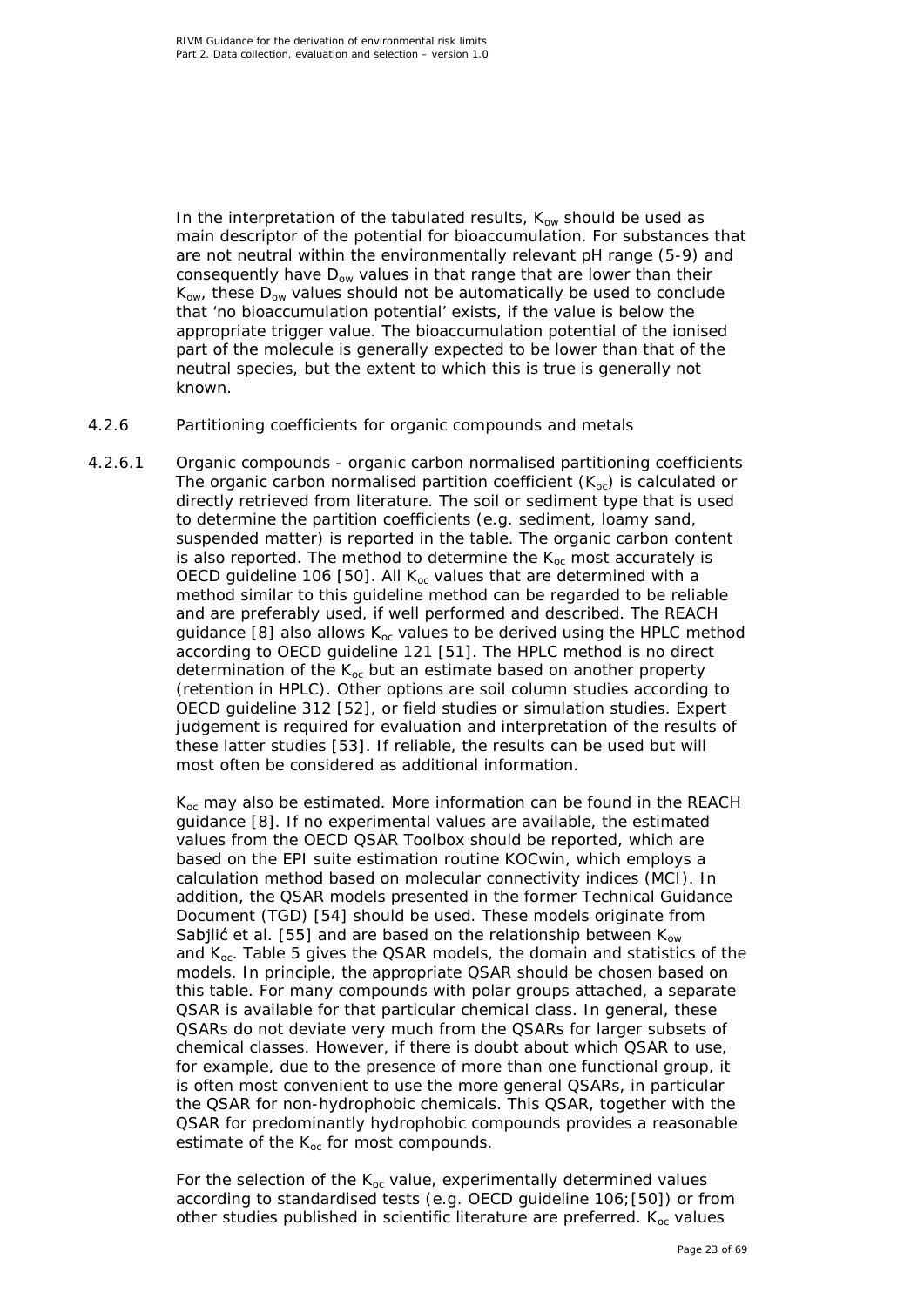determined by the HPLC method (OECD guideline 121; [\[51\]](#page-57-5)) should be considered as estimates of the real  $K_{oc}$  values and consequently, these values are not used as experimental values. The geometric mean of the valid experimental  $K_{oc}$  values is calculated.  $K_{oc}$  values estimated with EPI Suite™ [\[18\]](#page-55-4) and other estimates (Table 5) should always be presented for comparison. In case experimental  $K_{oc}$  values vary widely and no value for  $K_{oc}$  can be considered as the most reliable value, consider to calculate the geometric mean of all valid  $K_{oc}$  values, including both EPI suite KOCwin estimates and the appropriate QSAR estimate based on log  $K_{ow}$  according to Table 5. This geometric mean  $K_{oc}$  can then be used as the selected value in ERL derivations [\[56\]](#page-58-1).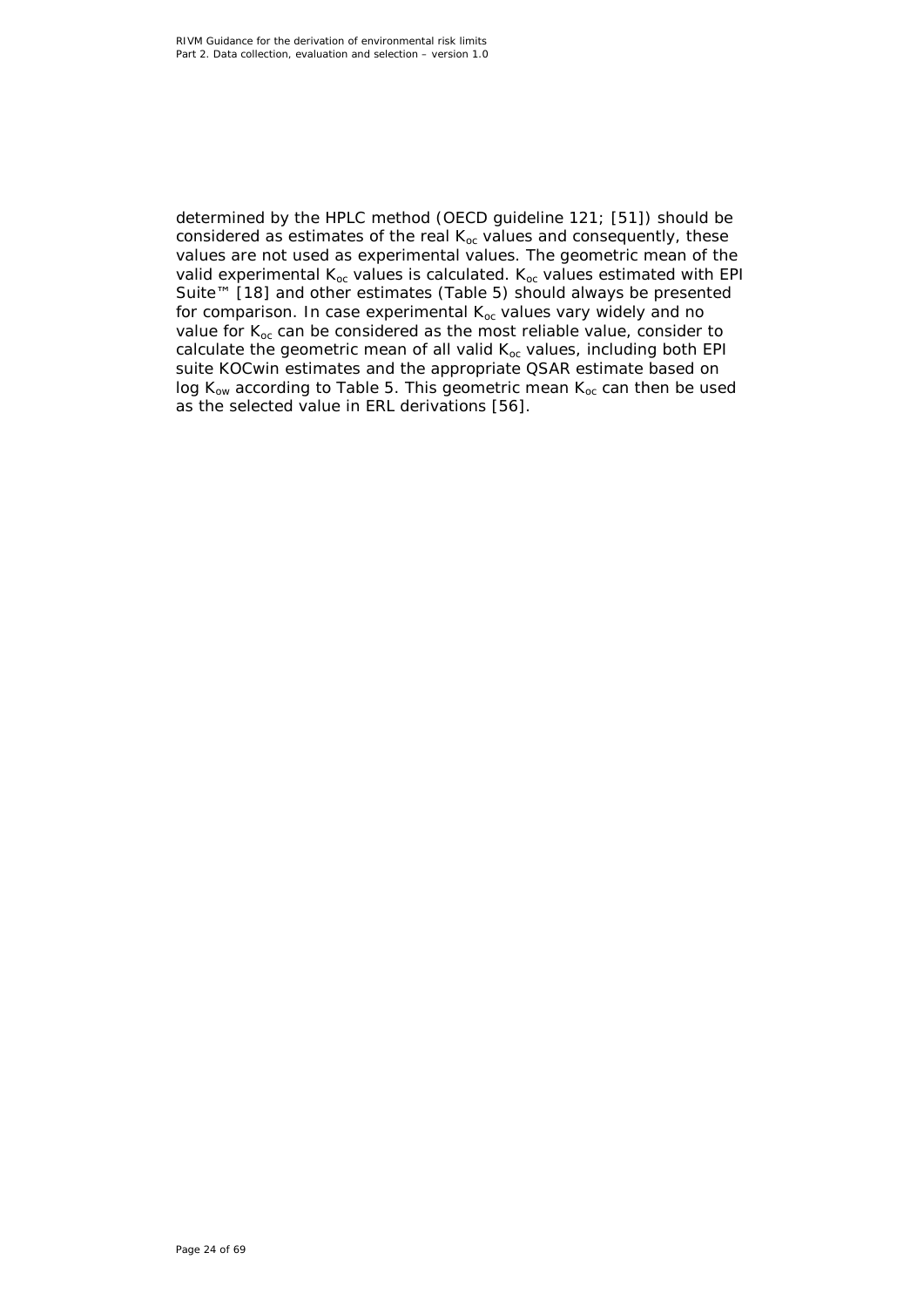| <b>Model</b>    | X-variable<br>domain<br>$log K_{ow}$ in $log$<br>units | <b>Chemical domain</b>                                       | <b>Substituents</b>                                                                                                                                                                                                                                                 | Equation                                                                                  | <b>Statistics</b> |
|-----------------|--------------------------------------------------------|--------------------------------------------------------------|---------------------------------------------------------------------------------------------------------------------------------------------------------------------------------------------------------------------------------------------------------------------|-------------------------------------------------------------------------------------------|-------------------|
| Hydrophobics    | $1 - 7.5$                                              | chemicals containing C, H,<br>F, CI, Br, and I atoms         |                                                                                                                                                                                                                                                                     | $\log K_{\text{oc}} = 0.81 \log K_{\text{ow}} + \ln = 81$ , $r^2 = 0.89$ ,<br>0.10        | $s.e. = 0.45$     |
| Nonhydrophobics | $(-2.0) - 8.0$                                         | All chemicals that are not<br>classified as hydrophobics     |                                                                                                                                                                                                                                                                     | $\log K_{\text{oc}} = 0.52 \log K_{\text{ow}} + \ln = 390, r^2 = 0.63,$<br>1.02           | $s.e. = 0.56^a$   |
| Phenols         | $1.0 - 5.0$                                            | Phenols<br>Anilines<br><b>Benzonitriles</b><br>Nitrobenzenes | CI, Br, CH <sub>3</sub> , OH, NO <sub>2</sub> , CH <sub>3</sub> O  log K <sub>oc</sub> = 0.63 log K <sub>ow</sub> +  n=54, r <sup>2</sup> =0.75,<br>CI, Br, CH <sub>3</sub> , CF <sub>3</sub> , CH <sub>3</sub> O, N-Me 0.90<br>Chlorinated CI, Br, NH <sub>2</sub> |                                                                                           | $s.e. = 0.40$     |
| Agricultural    | $(-1.0) - 8.0$                                         | not covered by a specific<br>other group                     |                                                                                                                                                                                                                                                                     | $\log K_{\text{oc}} = 0.47 \log K_{\text{ow}} + \ln=216$ , $r^2 = 0.68$ ,<br>1.09         | $s.e. = 0.43$     |
| Alcohols, acids | $(-1.0) - 5.0$                                         | Alcohols<br>Organic Acids                                    | Alkyl, Phenalkyl, OH All                                                                                                                                                                                                                                            | $\log K_{\text{oc}} = 0.47 \log K_{\text{ow}} + \ln = 36$ , $r^2 = 0.72$ ,<br>0.50        | $s.e. = 0.39$     |
| Acetanilides    | $0.9 - 5.0$                                            | Anilides                                                     | CH <sub>3</sub> O, Cl, Br, NO <sub>2</sub> , CF <sub>3</sub> , CH <sub>3</sub> $\log K_{\text{oc}} = 0.40 \log K_{\text{ow}} + \ln = 21$ , r <sup>2</sup> =0.51,                                                                                                    | 1.12                                                                                      | $s.e. = 0.34$     |
| Alcohols        | $(-1.0) - 5.0$                                         | Alcohols                                                     | Alkyl, Phenalkyl, OH                                                                                                                                                                                                                                                | $\log K_{\text{oc}} = 0.39 \log K_{\text{ow}} + \ln = 13$ , r <sup>2</sup> =0.77,<br>0.50 | $s.e. = 0.40$     |
| Amides          | $(-1.0) - 4.0$                                         | Acetamides<br>Benzamides                                     | F, CI, Br, CH <sub>3</sub> O, Alkyl NO <sub>2</sub> ,<br>$N-Me$                                                                                                                                                                                                     | $\log K_{\text{oc}} = 0.33 \log K_{\text{ow}} + \ln = 28$ , r <sup>2</sup> =0.46,<br>1.25 | $s.e. = 0.49$     |
| Anilines        | $1.0 - 5.1$                                            | Anilines                                                     | CI, Br, CF <sub>3</sub> , CH <sub>3</sub> , N-Me, N, N- log K <sub>oc</sub> = 0.62 log K <sub>ow</sub> + $ n=20$ , r <sup>2</sup> =0.82,<br>di-Me                                                                                                                   | 0.85                                                                                      | $s.e. = 0.34$     |
| Carbamates      | $(-1.0) - 5.0$                                         | Carbamates                                                   | Alkyl, Alkenyl, Cl, Br, N-Me, $\log K_{\infty} = 0.37 \log K_{\infty} + \ln = 43$ , $r^2 = 0.58$ ,<br>CH <sub>3</sub> O                                                                                                                                             | 1.14                                                                                      | $s.e. = 0.41$     |
| Dinitroanilines | $0.5 - 5.5$                                            | Dinitroanilines                                              | $CF_3$ , Alkyl-SO <sub>2</sub> , NH <sub>2</sub> SO <sub>2</sub> ,<br>CH <sub>3</sub><br>t-Bu                                                                                                                                                                       | $\log K_{\text{oc}} = 0.38 \log K_{\text{ow}} + \ln = 20$ , $r^2 = 0.83$ ,<br>1.92        | $s.e. = 0.24$     |

#### *Table 5 QSARs for soil and sediment sorption for different chemical classes with domains and statistics according to [\[54](#page-57-9)[,55\]](#page-58-2).*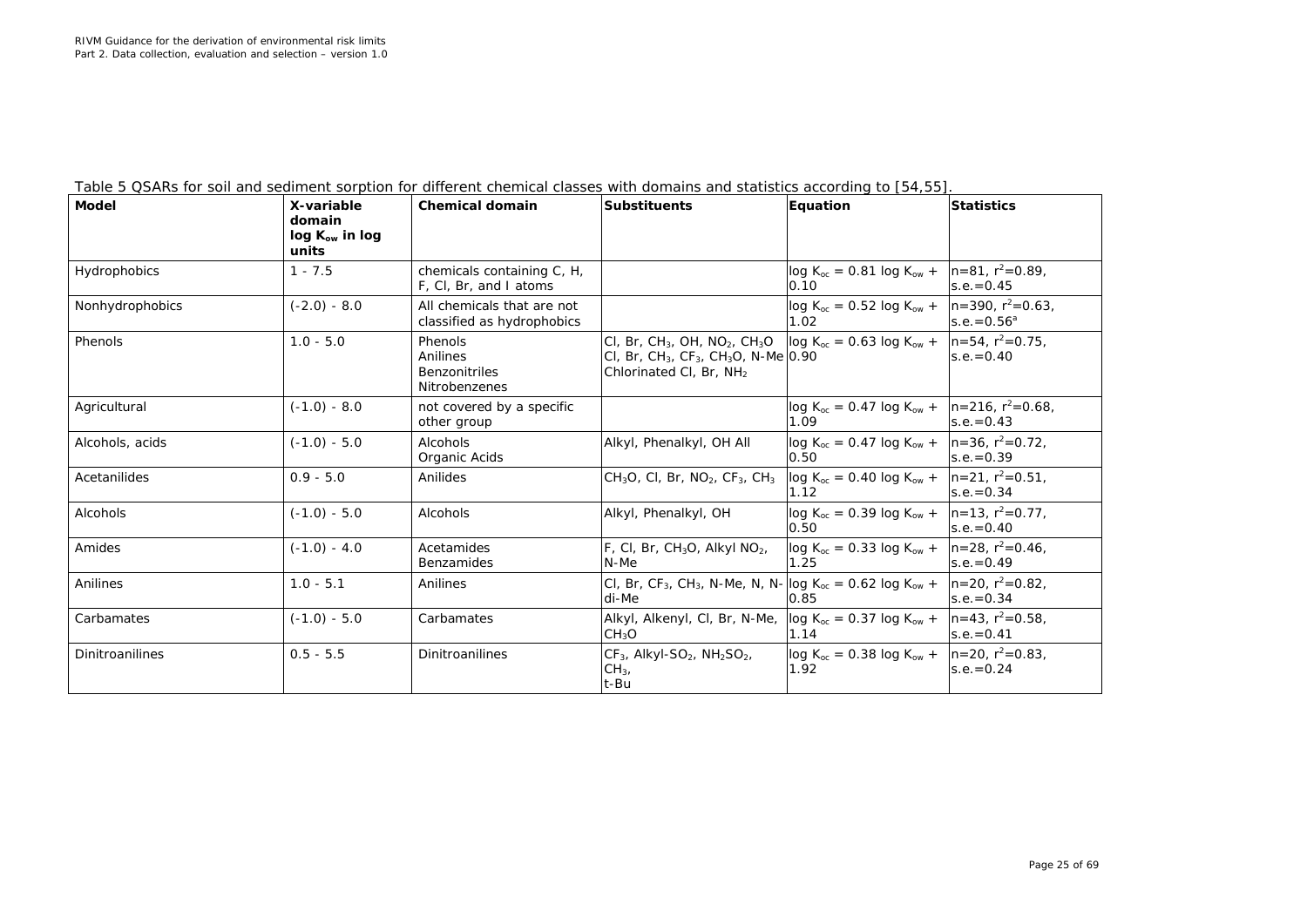| <b>Model</b>  | X-variable<br>domain<br>$log Kow$ in $log$<br>units | <b>Chemical domain</b>                                                               | <b>Substituents</b>                                                                                                                                       | Equation                                                                         | <b>Statistics</b>                      |
|---------------|-----------------------------------------------------|--------------------------------------------------------------------------------------|-----------------------------------------------------------------------------------------------------------------------------------------------------------|----------------------------------------------------------------------------------|----------------------------------------|
| Esters        | $1.0 - 8.0$                                         | Phthalates<br>Benzoates<br>Phenylacetates<br>Hexanoates<br>Heptanoates<br>Octanoates | alkyl, phenyl, Cl<br>alkyl, phenyl,<br>$NO2, OH, Cl, NH2$<br>alkyl, Phenalkyl<br>alkyl<br>alkyl<br>alkyl                                                  | $log K_{oc} = 0.49 log K_{ow} +$<br>1.05                                         | $n=25$ , $r^2=0.76$ ,<br>$s.e. = 0.46$ |
| Nitrobenzenes | $1.0 - 4.5$                                         | Nitrobenzenes                                                                        | CI, Br, $NH2$                                                                                                                                             | $\log K_{\text{oc}} = 0.77 \log K_{\text{ow}} + \ln[10, r^2 = 0.70]$<br>0.55     | $s.e. = 0.58$                          |
| Organic Acids | $(-0.5) - 4.0$                                      | Organic Acids                                                                        | All                                                                                                                                                       | $\log K_{\text{oc}} = 0.60 \log K_{\text{ow}} + \ln=23$ , $r^2 = 0.75$ ,<br>0.32 | $s.e. = 0.34$                          |
| Phenols       | $0.5 - 5.5$                                         | Phenols                                                                              | CI, Br, NO <sub>2</sub> , CH <sub>3</sub> , CH <sub>3</sub> O, OH                                                                                         | $\log K_{\text{oc}} = 0.57 \log K_{\text{ow}} + \ln=24$ , $r^2 = 0.75$ ,<br>1.08 | $s.e. = 0.37$                          |
|               |                                                     | <b>Benzonitriles</b>                                                                 | <b>CI</b>                                                                                                                                                 |                                                                                  |                                        |
| Phenylureas   | $0.5 - 4.2$                                         | Phenylureas                                                                          | $CH3$ , CH <sub>3</sub> O, F, CI, Br, Cyclo-<br>alkyls, CF <sub>3</sub> , PhO                                                                             | $log K_{oc} = 0.49 log K_{ow} +$<br>1.05                                         | $n=52$ , $r^2=0.62$ ,<br>$s.e. = 0.34$ |
| Phosphates    | $0.0 - 6.5$                                         | All Phosphates                                                                       |                                                                                                                                                           | $log K_{oc} = 0.49 log K_{ow} +  n=41, r^2=0.73,$<br>1.17                        | $s.e. = 0.45$                          |
| Triazines     | $1.5 - 4.0$                                         | Triazines                                                                            | CI, CH <sub>3</sub> O, CH <sub>3</sub> S, NH <sub>2</sub> , N-Alkyl log K <sub>oc</sub> = 0.30 log K <sub>ow</sub> + $\vert n=16$ , r <sup>2</sup> =0.32, | 1.50                                                                             | $s.e. = 0.38$                          |
| Triazoles     | $(-1.0) - 5.0$                                      | Triazoles                                                                            | Alkyl, CH <sub>3</sub> O, F, Cl, CF <sub>3</sub> , NH <sub>2</sub> $\log K_{\text{oc}} = 0.47 \log K_{\text{ow}} + \ln = 15$ , r <sup>2</sup> =0.66,      | 1.41                                                                             | $s.e. = 0.48$                          |

a: Overestimated: n-alkyl alcohols (0.9 log units) and organic acids (0.55 log units); underestimated: amino-PAHs (1-2 log units), aliphatic amines (1-2 log units) and alkyl ureas (1.0-1.5 log units).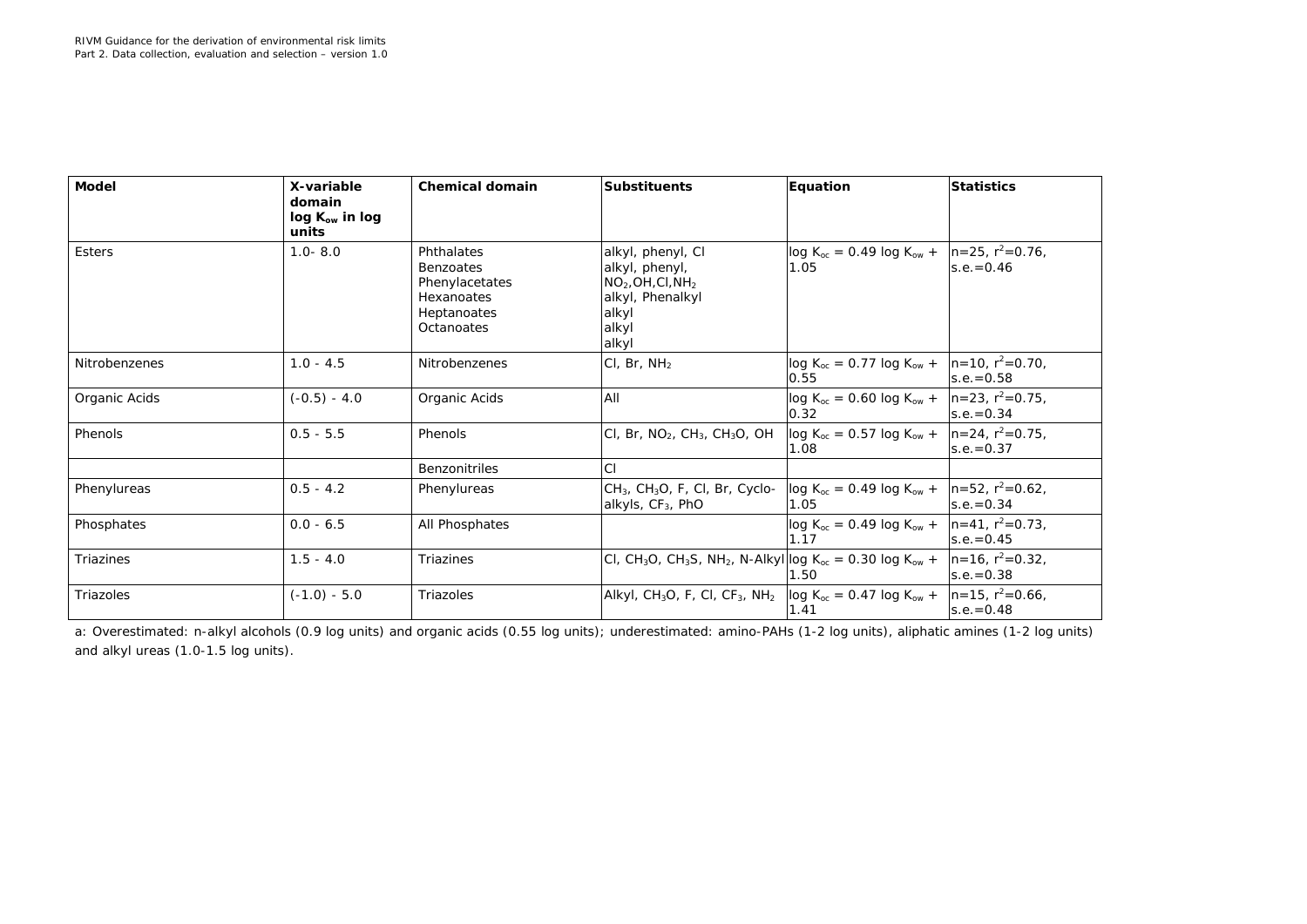# 4.2.6.2 Metals

Adsorption of metals to the solid fraction of soil, sediment or particulate (suspended) matter depends on many variables such as cation exchange capacity, organic matter content and clay content, pH, redox potential, etc. In contrast to organic compounds, there is no estimation method to predict metal-solids partitioning in environmental compartments from compound properties. Thus, partition coefficients for metals have to be determined in and retrieved from experimental studies.

The  $K_p$  values are collected from all valid studies reporting metal partition coefficients. Relevant studies are those that report partitioning or distribution coefficients, represented by  $K_p$  or  $K_{d}$ , respectively for sediment, soil or suspended matter determined in field samples. See Appendix 2 for an explanation on terminology of partitioning coefficients.

Batch adsorption studies, performed in the laboratory, are a second type of potentially relevant studies. A few references that are of interest are Sauvé et al. [\[57\]](#page-58-3) and Bockting et al. [\[58\]](#page-58-4), although values of the latter have been criticised [\[59\]](#page-58-5). Due to the heterogeneity of adsorbents as well as conditions encountered in various compartments,  $K_p$  values for metals usually show a high variation. Since normalisation is generally not feasible, selection of the  $K_p$  value(s) to be used in equilibrium partitioning calculations needs careful consideration. If experimental data on  $K_p$  for metals are lacking, the data gap should be reported.

When collecting suspended matter:water partitioning coefficients from field studies, it is important to establish for each study if the water fraction was filtered before the metal concentration was determined in the aqueous phase. If the water phase was not filtered before metal analysis, the water concentration represents a 'total concentration'. The resulting partition coefficient is then a  $K_{p, \text{ susp-water}}$  for the 'total water concentration'. If the water sample is filtered (usually using a 0.45 µm filter) before analysis, the metal concentration represents a dissolved concentration. The assessor should report for each  $K_p$  value, whether it concerns a  $K_p$  based on total or dissolved concentrations. Since ERLs are generally expressed as dissolved concentrations, only  $K_p$  values based on dissolved concentration measurements can be used to convert ERLs to a total concentration.

4.2.6.3 Derivation of the  $K_{p, \text{ susp-water}}$ 

Following WFD methodology, the  $K_{p, \text{ susp-water}}$  is used as a trigger to decide on derivation of ERLs for sediment. The  $K_{p, susp-water}$  is also used to recalculate ERLs for water, that are originally based on dissolved concentrations, into values based on total concentrations. The  $K_{p. susp-water}$  should be based on dissolved water concentrations. See previous section, where this is explained for metals.

For organic substances,  $K_{p, \text{ susp-water}}$  is derived from the  $K_{oc}$  value and the fraction organic carbon of suspended matter according to Equation 5. For this calculation, the selected  $K_{oc}$  value (see section 4.2.6.1) is used together with the default fraction of organic carbon FOC<sub>SUSD</sub>, REACH Of  $0.1$  [\[6\]](#page-54-11).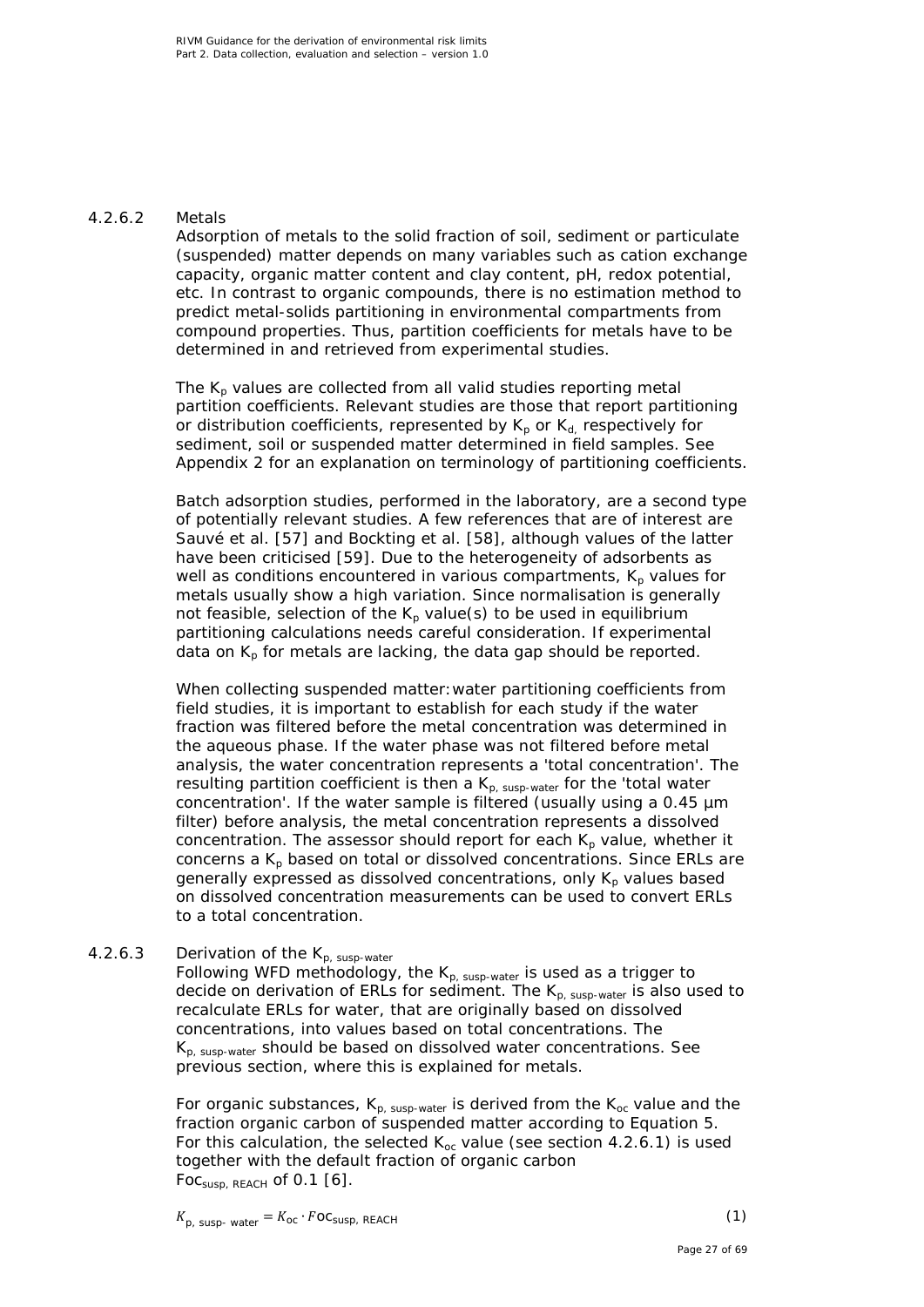If partitioning constants for suspended matter are available these can be used directly and may be preferred.

For metals, the value for  $K_{p, \text{ susp-water}}$  for metals should always be derived from experimental data. if data on field determined suspended matter:water partition coefficients are available, these can be used directly and might be preferred over  $K_p$  values for suspended matter derived in the laboratory and over  $K_p$  values for soil or sediment.

### <span id="page-27-0"></span>*4.2.7 Data on removal processes* Insight into the behaviour of the test substance with respect to potential removal processes during ecotoxicity testing is highly relevant in assessing the validity of these tests. We discern physical/chemical and biological removal processes.

#### 4.2.7.1 Physical and chemical removal

Data on vapour pressure (section 4.2.1) and Henry coefficient (section 4.2.2) have been collected and indicate whether the substance volatilises easily from aqueous solution or from soil (N.B. terrestrial toxicity studies). If the data collected indicate that the substance volatilises easily, ecotoxicity studies should be checked on appropriate analysis of the test substance and/or appropriate test set up to minimise evaporation.

Data on solubility/lipophilicity (section 4.2.3, 4.2.5) have been collected and indicate low soluble/lipophilic substances, that may disappear rapidly from solution due to sorption processes to matrix, biota and test vessel material. For such substances, dissolving the substance and maintenance of exposure concentration may become challenging. Care should be taken that appropriate sampling and analysis is employed, with a method and limit of detection allowing for accurate determination of the actual exposure concentrations. In addition the test set up may be need to be adapted, e.g. using a generator column or renewal or flow-through systems to enable appropriate testing of the substance.

Photodegradation data should be collected from peer reviewed assessment reports that are available from registration frameworks (PPP, biocides, REACH, OECD, etc.), databases or handbooks that contain these data. Preferred data are those that express half-life values under realistic conditions. If available, the light source used to obtain the results should be tabulated as well. If photodegradation is relevant as a removal process, the possibility of degradation in toxicity tests should be evaluated.

Hydrolysis. Data should be collected from peer reviewed assessment reports that are available from registration frameworks (PPP, biocides, REACH, OECD, etc.), databases or handbooks that contain these data. The temperature and pH at which the hydrolysis rate is determined should be tabulated as well. If hydrolysis is relevant at ambient temperature and environmentally relevant pH levels, this should addressed when interpreting the ecotoxicity tests. When interpreting hydrolysis tests for lipophilic substances, care should be taken that disappearance of the substance is not automatically interpreted as hydrolysis. A mass balance determination in the OECD 111 [\[60\]](#page-58-6)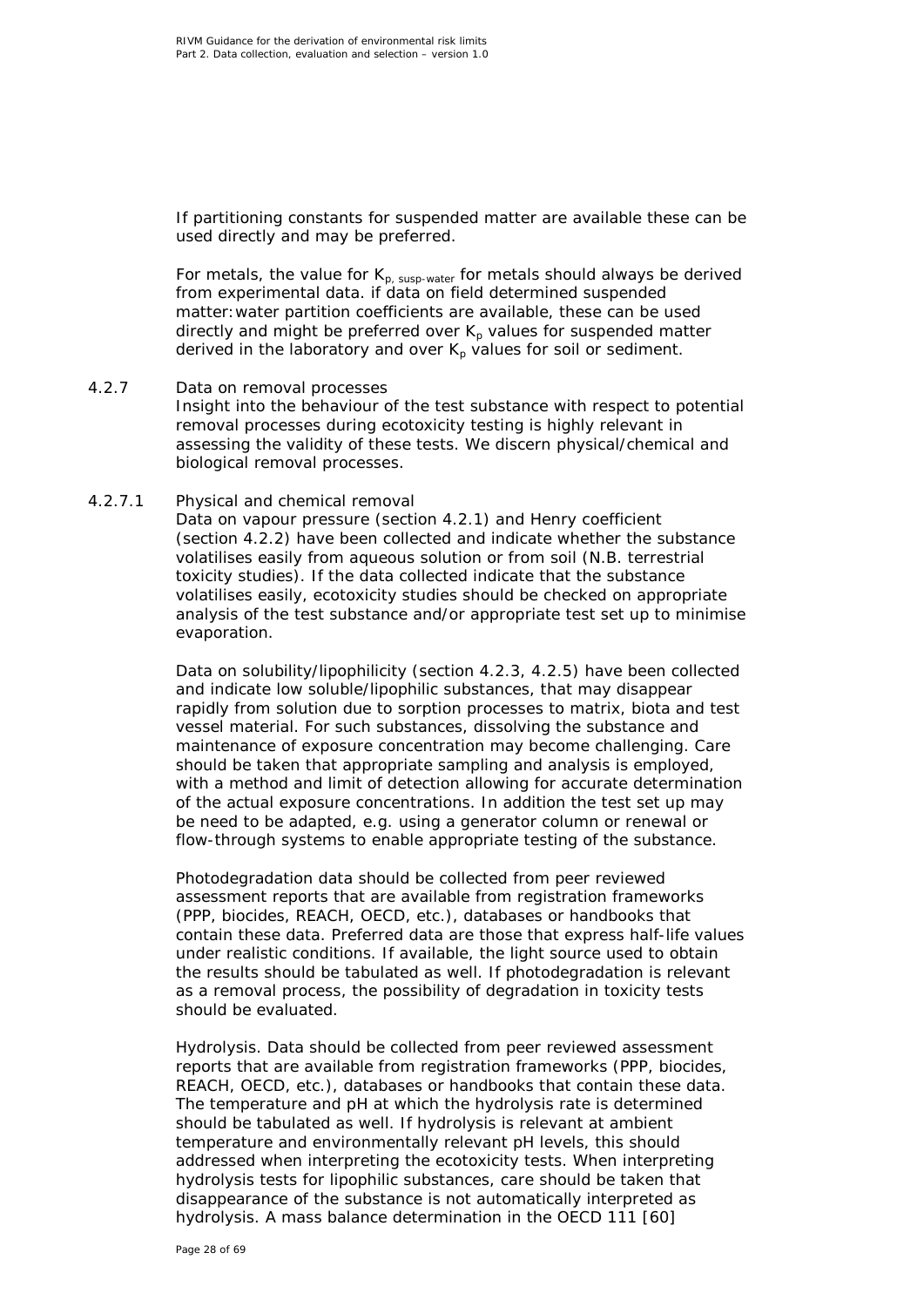hydrolysis test is optional, especially when non-radiolabelled test substances are used. If a mass balance (at all sampling points during the test) has not been established, disappearance of the substance, measured only by a reduction of the analyte concentration in water may be caused by adsorption to test vessel material or volatilization.

### 4.2.7.2 Biological removal

Half-life values for biodegradation of the test substance in water, sediment or soil are collected. It is generally sufficient to tabulating data found in other data sources. If a general picture on the biodegradability of the substance emerges, this is normally sufficient to aid in evaluation of ecotoxicity studies. In specific cases, biodegradation may be a crucial parameter and in depth analysis of the data and thus underlying studies may be warranted. This approach is considered an exception rather than the rule and is not the standard approach.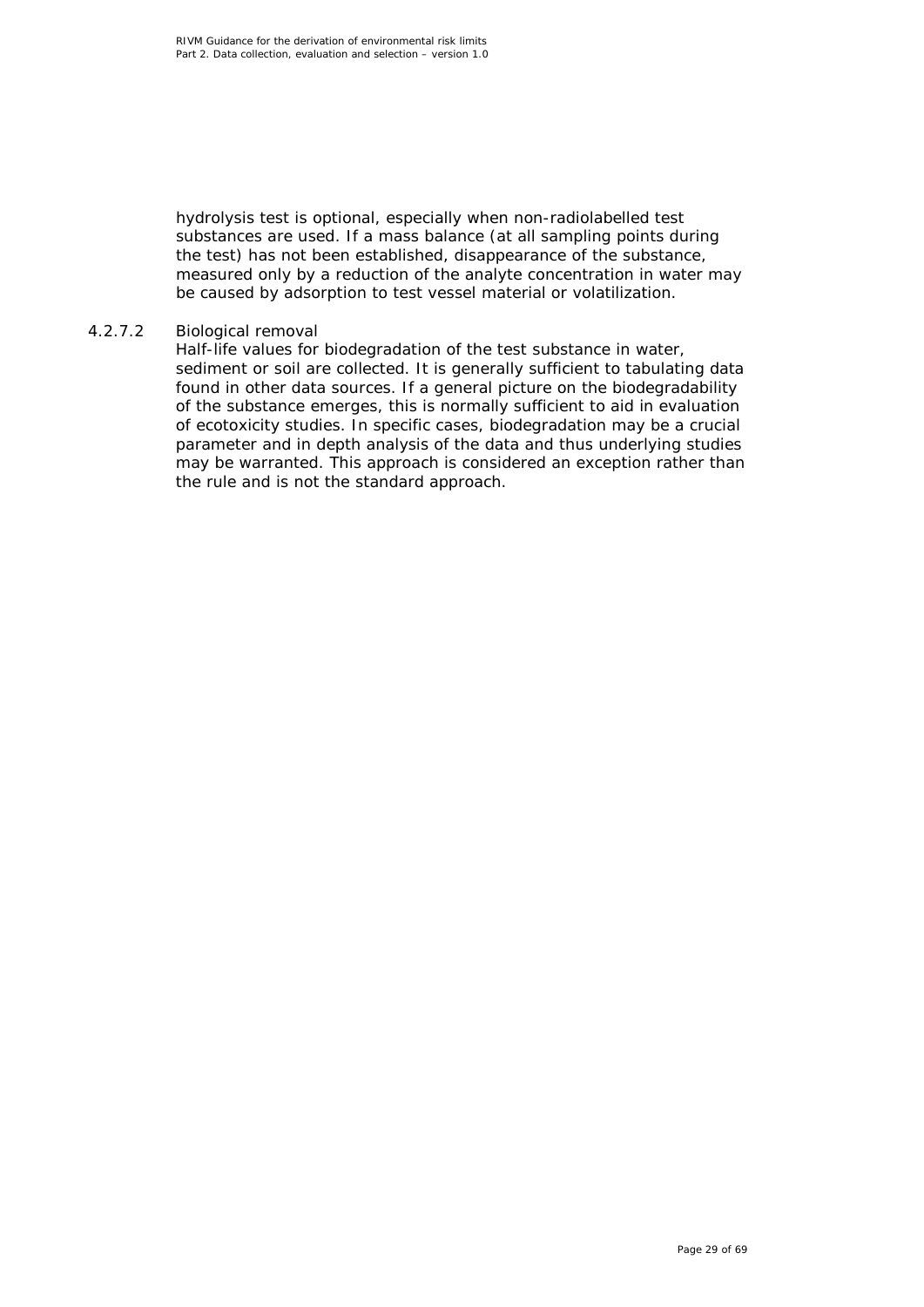RIVM Guidance for the derivation of environmental risk limits Part 2. Data collection, evaluation and selection – version 1.0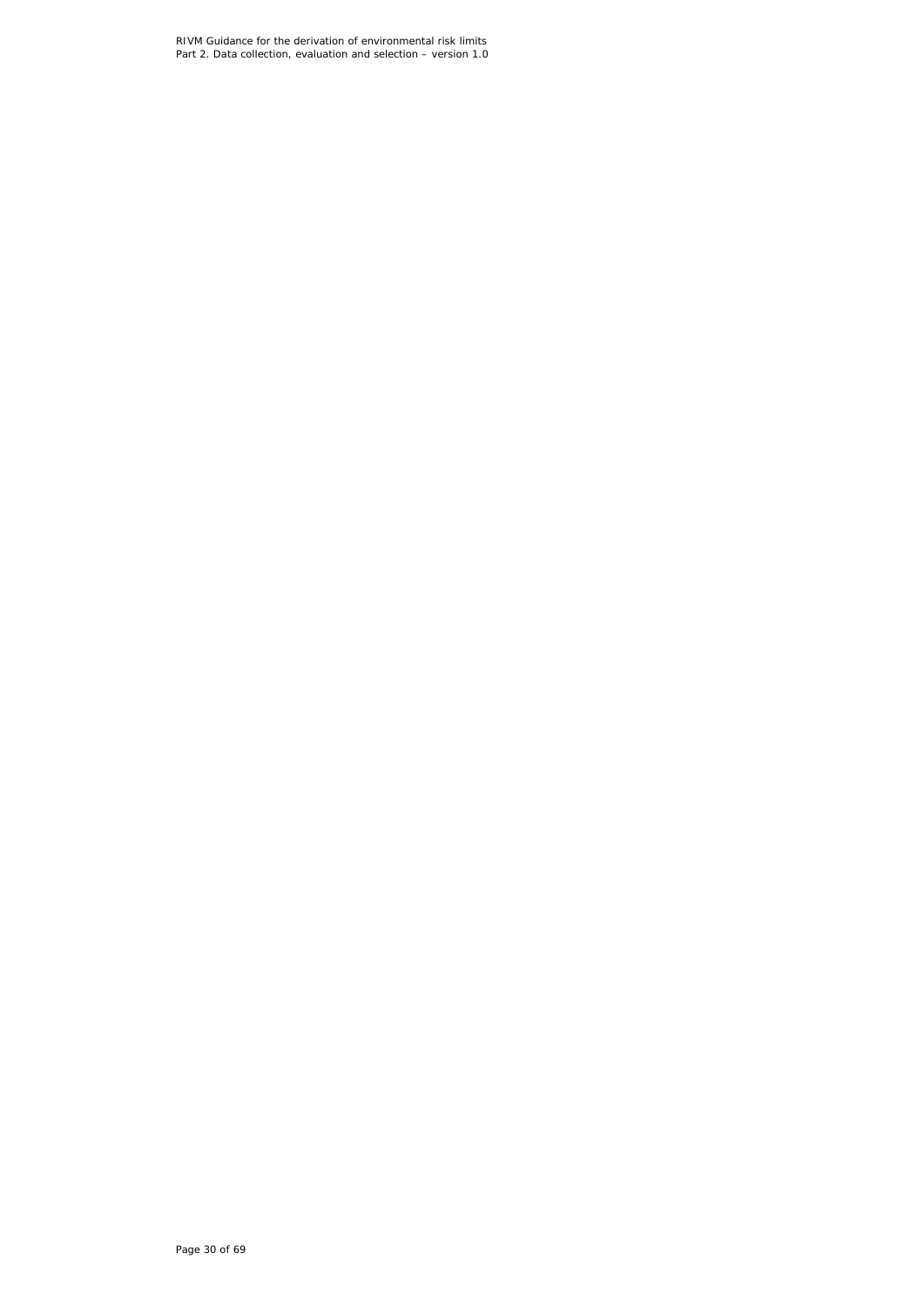# <span id="page-30-0"></span>5 Ecotoxicity data

### **5.1 Data collection**

<span id="page-30-1"></span>As indicated in section 2.1, the collection of ecotoxicity data consists of multiple steps. If the ERL is being updated, the former derivation report is taken as a starting point. For all other ERLs, first, data are gathered from secondary sources (databases, evaluation reports or risk limit derivations prepared by other countries). Next, the underlying studies are collected and evaluated and additional primary data are retrieved from open literature and other public sources. A thorough evaluation of all relevant studies is needed, using the appropriate evaluation methodology (see below). Due to data protection, it is often hard to get access to original study reports that are prepared by industry parties for registration purposes. An option that should always be considered is to explicitly invite stakeholders to submit their data for ERL derivation.

As an alternative option, we also accept summaries prepared for authorisation of compounds under various (European) legal frameworks, provided that those summaries contain sufficient information needed for evaluation of reliability (see below). Examples are the summaries prepared by industry within the context of REACH and the Competent Authority Reports (CARs) for biocides that can be accessed via the European Chemicals Agency (ECHA<sup>[2](#page-30-3),[3](#page-30-4)</sup>), and the Draft Assessment Reports (DARs) for plant protection products that are prepared by member states under EU regulation 1107/2009 and can be obtained from the European Food Safety Authority (EFSA<sup>[4](#page-30-5)</sup>).

Please note that even though these data have been used within another framework, this does not mean that these data are automatically reliable within the context of the ERL derivation framework, and they should be evaluated according to the methodology as described below. When using summaries prepared in other frameworks, the citation of these data should always include the year in which these summaries were published. The year in which the study was conducted should be contained in the study summary.

#### *5.1.1 Data sources*

<span id="page-30-2"></span>For the collection of ecotoxicity data, the following sources should preferably be used (not necessarily in the order presented here):

- 1. Previous ERL derivations by RIVM. For current standards available via [https://rvs.rivm.nl/,](https://rvs.rivm.nl/) or all reports via<https://www.rivm.nl/publicaties>
- 2. ERL derivations by regulatory agencies in other countries An overview of quality standards of various countries is available via a database of the German Umweltbundesamt at [http://webetox.uba.de/webETOX/index.do.](http://webetox.uba.de/webETOX/index.do) Several countries

<span id="page-30-3"></span> $2$  http://echa.europa.eu/information on chemicals

<sup>3</sup> http://www.echa.europa.eu/web/guest/information-on-chemicals/biocidal-active-substances

<span id="page-30-5"></span><span id="page-30-4"></span><sup>4</sup> http://www.efsa.europa.eu/en/pesticidespeerreview/assessmentreports.htm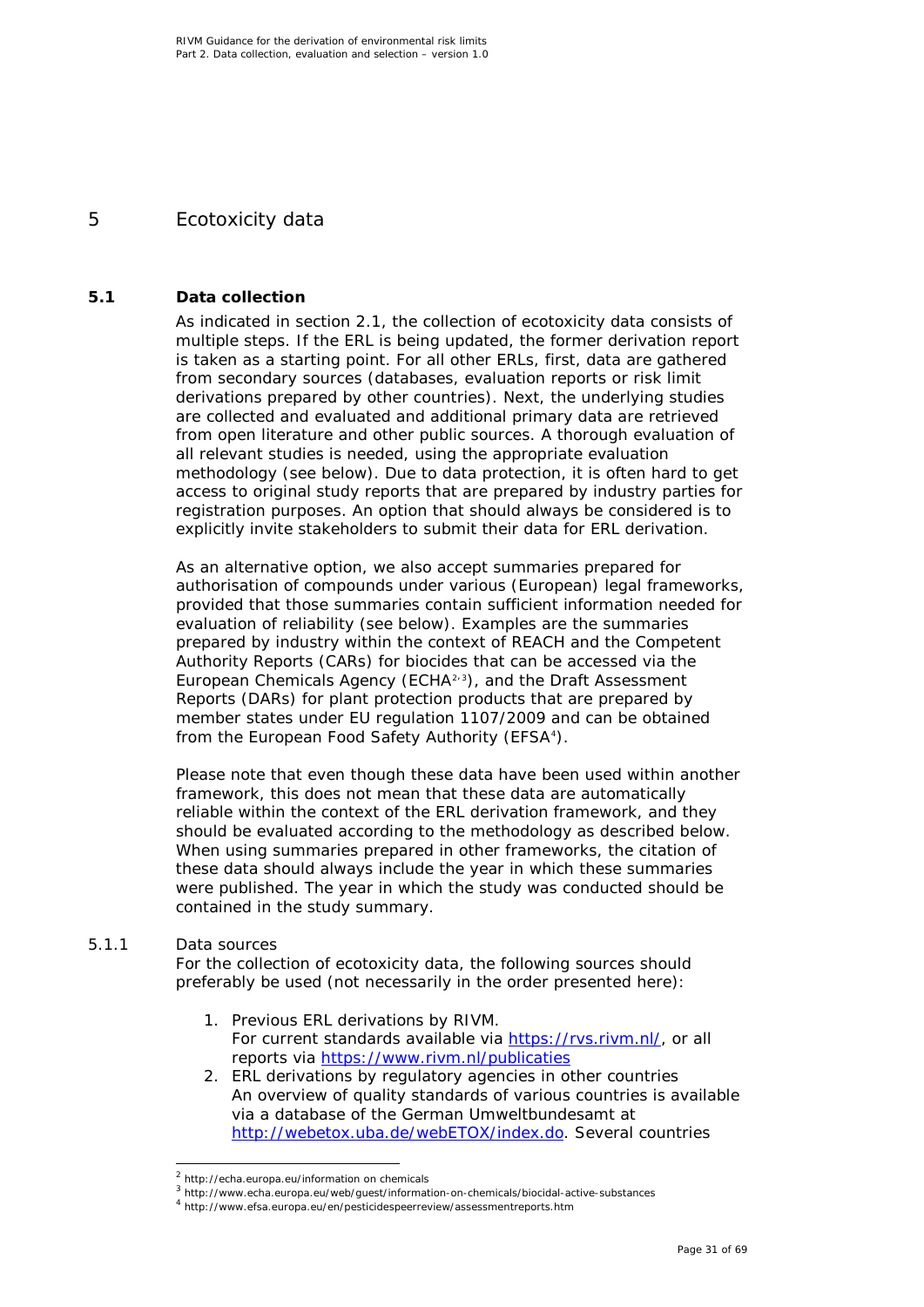publish ERL derivations, risk assessment reports and/or datasheets on the web. Contact persons are consulted for access to risk limit derivations and/or specific information on ecotoxicity.

3. Stakeholders

Industry parties involved in production or use of the compound(s) under investigation are invited to submit relevant studies, which will be treated as public literature.

4. Open literature

Relevant literature is retrieved by screening systems like Scopus or Web of Science. It is important to perform a retrospective literature search. The reference lists of publications or reports obtained should be carefully checked for related studies that have been published at earlier dates. A copy or pdf-file of each study that is deemed relevant should be obtained.

- 5. Databases
	- a. The OECD eChem Portal connects to several databases with information on physical chemical properties, ecotoxicity, environmental fate and behaviour, toxicity. <https://www.echemportal.org/echemportal/index.action>
	- b. The ECOTOX database from the US EPA [\[61\]](#page-58-7) . A copy or pdf of the study report or peer-reviewed literature article underlying the results retrieved from this database is necessary to be able to assess the results. The database can be found at<https://cfpub.epa.gov/ecotox/> ECHA database [https://echa.europa.eu/information-on](https://echa.europa.eu/information-on-chemicals)[chemicals](https://echa.europa.eu/information-on-chemicals) for information on substances that are registered under REACH. *Note that the US EPA ECOTOX database and REACH*

*dossiers are included in the OECD QSAR Toolbox, but depending on the release date of the latter, the underlying databases may contain additional information.* 

- c. The database of the Japanese National Institute of Technology and Evaluation (NITE): [https://www.nite.go.jp/index-e.html.](https://www.nite.go.jp/index-e.html)
- 6. EU-Risk Assessment Reports

Risk assessment reports (EU-RARs) published under the former Directive 67/548/EEC and following Regulation (EC) 1488/94, can be found at the ECHA website,

[https://echa.europa.eu/nl/information-on-chemicals.](https://echa.europa.eu/nl/information-on-chemicals) Note that some of the EU-RARs have not been finalised before REACH came into force and are indicated as so-called "Annex XV transitional reports".

7. OECD assessments

The OECD works with member countries and other stakeholders to cooperatively assess the hazards of industrial chemicals. The Screening Information Dataset (SIDS) documents can be found via the Existing Chemicals Database

<https://hpvchemicals.oecd.org/ui/Default.aspx> . As for studies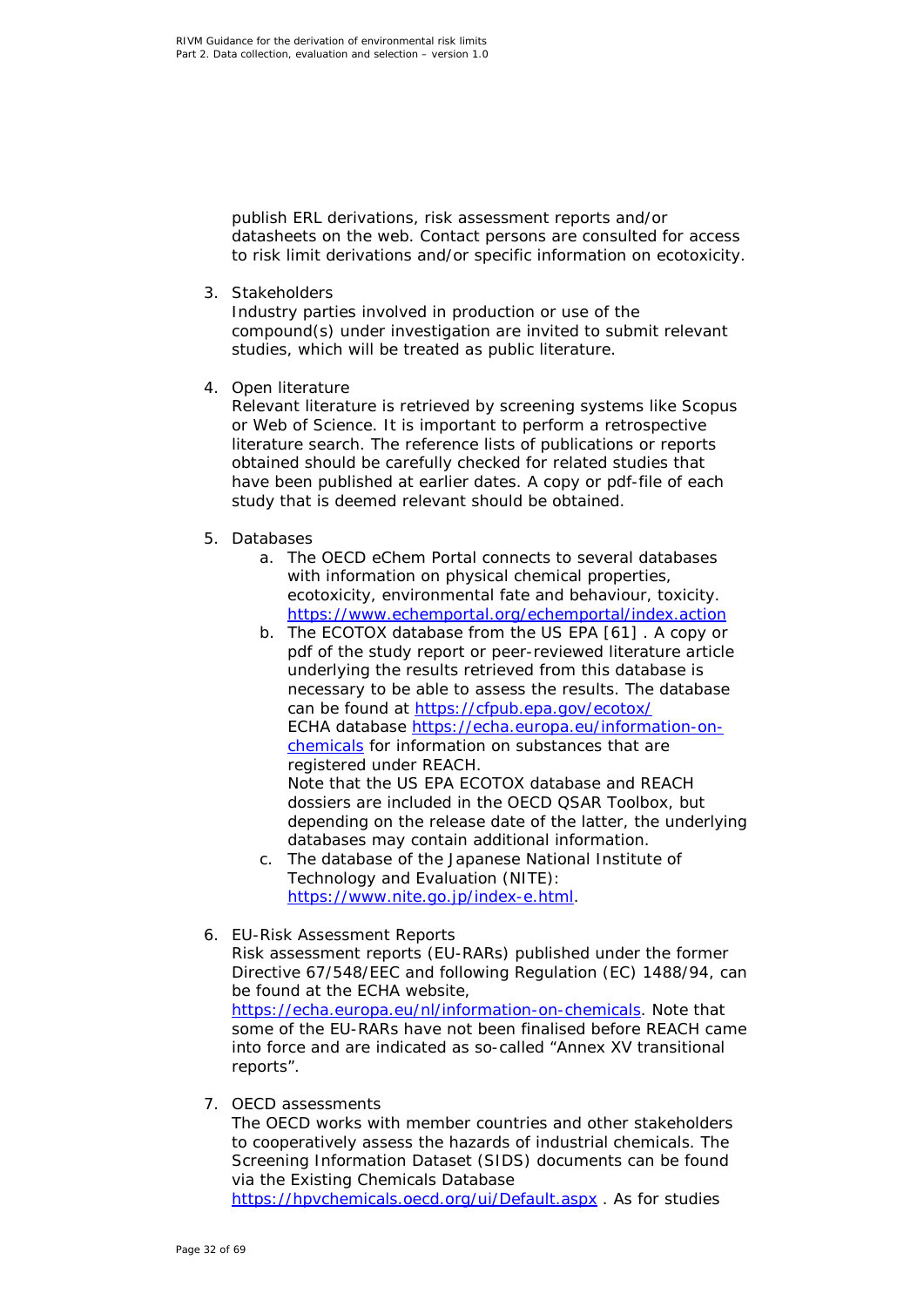from other frameworks, studies included in the OECD SIDS documents are not automatically used without further evaluation.

8. Pesticides and biocides

European assessment reports are available online at several locations.

- a. Draft Assessment Reports (DARs) and draft Renewal Assessment Reports (RARs) prepared for agricultural pesticides by EU member states in the context of European approval under 1107/2009/EC can be obtained via EFSA. The easiest way is to search for the active substance on the EFSA-website, the internet page with the conclusions of the peer review contains links to the underlying documentation. The final List of Endpoints is attached as Appendix or as supplemental information to the official publication in the EFSA-journal.
- b. Assessment Reports (ARs) prepared for biocides by EU member states in the context of European authorisation under 98/9/EC and 528/2012/EC can be obtained via <https://echa.europa.eu/nl/information-on-chemicals> or via [https://www.echa.europa.eu/nl/information-on](https://www.echa.europa.eu/nl/information-on-chemicals/biocidal-active-substances)[chemicals/biocidal-active-substances.](https://www.echa.europa.eu/nl/information-on-chemicals/biocidal-active-substances)

Assessment reports of individual countries may also be consulted. Evaluation reports from the US EPA may be retrieved via

[https://iaspub.epa.gov/apex/pesticides/f?p=CHEMICALSEARC](https://iaspub.epa.gov/apex/pesticides/f?p=CHEMICALSEARCH:1) [H:1:](https://iaspub.epa.gov/apex/pesticides/f?p=CHEMICALSEARCH:1), under the tab 'dockets', evaluation report from Canada via [https://www.canada.ca/en/health](https://www.canada.ca/en/health-canada/services/consumer-product-safety/reports-publications/pesticides-pest-management/decisions-updates.html#erc-re)[canada/services/consumer-product-safety/reports](https://www.canada.ca/en/health-canada/services/consumer-product-safety/reports-publications/pesticides-pest-management/decisions-updates.html#erc-re)[publications/pesticides-pest-management/decisions](https://www.canada.ca/en/health-canada/services/consumer-product-safety/reports-publications/pesticides-pest-management/decisions-updates.html#erc-re)[updates.html#erc-re.](https://www.canada.ca/en/health-canada/services/consumer-product-safety/reports-publications/pesticides-pest-management/decisions-updates.html#erc-re)

9. Pharmaceuticals

Information can be obtained from published assessment reports (EPARs or PuARs), at [https://www.ema.europa.eu/en.](https://www.ema.europa.eu/en) Also check <https://www.fass.se/LIF/startpage> and <http://www.wikipharma.org/welcome.asp>

If no or very few data are found in the steps described above, an additional internet search can be performed on the chemical name and CAS number of the compound using established search engines.

### *5.1.2 Type of data considered*

<span id="page-32-0"></span>For aquatic ERLs, ecotoxicity studies conducted in freshwater, seawater, and brackish water are potentially relevant and should be evaluated. For soil, experimental data on soil organisms are preferred, but if few data are available, ERLs are derived by equilibrium partitioning, meaning that all relevant aquatic data should be evaluated. A similar approach is followed for sediment. For groundwater organisms usually no experimental data are available, and aquatic ERLs are used as a substitute. ERLs for air are in most cases based on human-toxicological risk limits for inhalation, but in some cases specific information on ecosystem effects (e.g. plants) may be retrieved.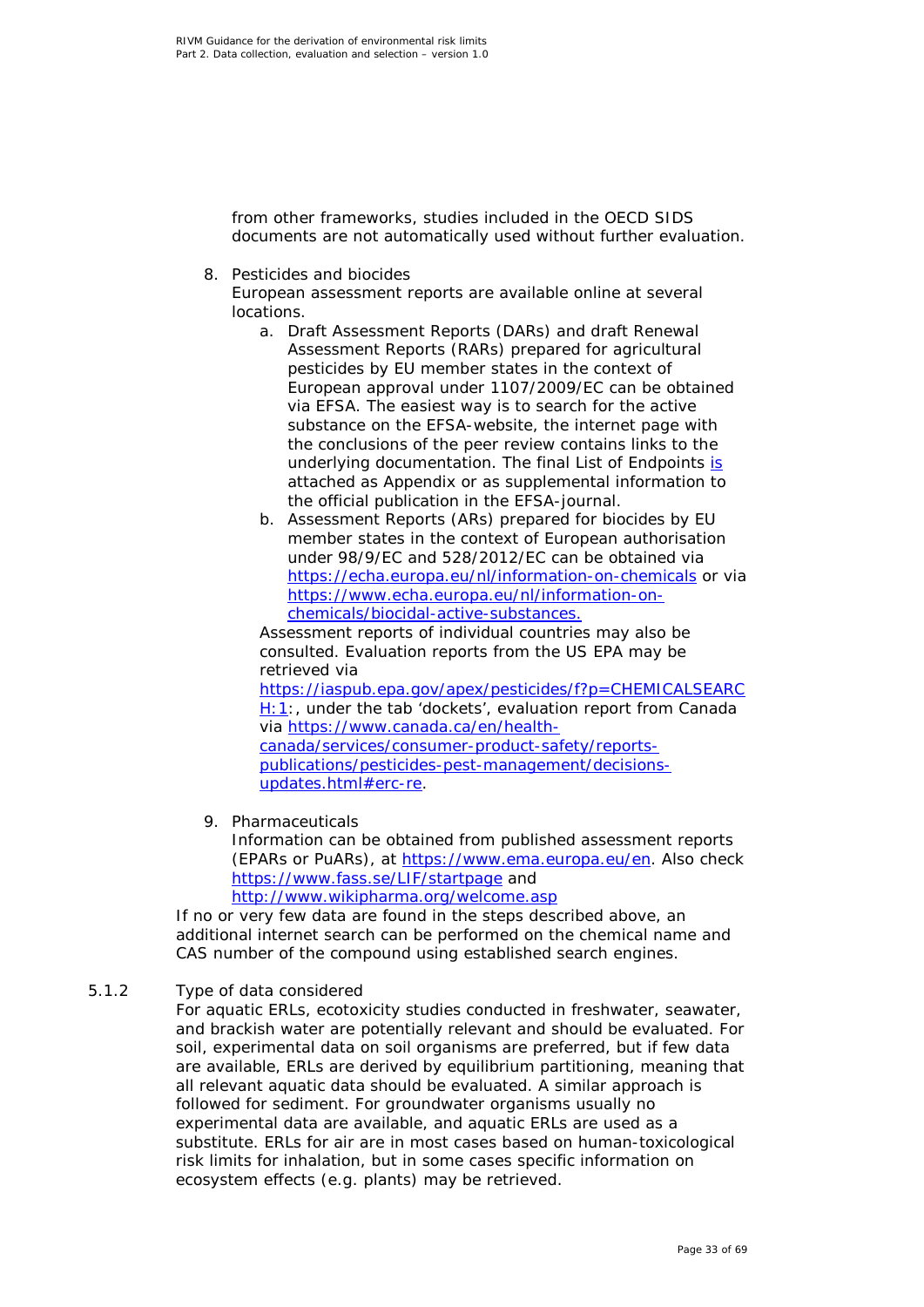Whether or not data on secondary poisoning should be collected is dependent on some trigger values, for further guidance see ERL Report 03 for the aquatic compartment. The literature should be searched for bioaccumulation data if the log  $K_{ow}$  value of the substance is equal to or larger than 3, or if there is any other indication of a bioaccumulation potential of the substance. Useful data sources for bioconcentration factors (BCF) are the physico-chemical properties and environmental fate handbook [\[19\]](#page-55-5) and ECOTOX database [\[61\]](#page-58-7). In case assessment of secondary poisoning is triggered, toxicity data for birds and mammals should be collected, by screening the appropriate sources as described above. In the case of toxicity to birds, short-term 5-day LC50 studies should be collected too if no adequate chronic data on birds are available [\[3\]](#page-54-3).

→ Location in WFD guidance: Appendix A1.3.1, p. 132.

### **5.2 Data evaluation and selection: procedure and general aspects**

<span id="page-33-0"></span>This section gives general guidance on data evaluation and lists some aspects that are relevant for all environmental compartments.

#### *5.2.1 Procedure*

<span id="page-33-1"></span>An outline of the general procedure of the evaluation of the ecotoxicity data is given below.

All retrieved literature is read and evaluated with respect to its usefulness and reliability (see 2.2). After evaluating a study, the results of the study are summarised by entering it into the appropriate data tables. Some general items are listed below, specific guidance and examples of datatables for water are given in ERL Report 03, for birds and mammals refer to section 6 of this report.

In the toxicity data tables, all tested species are clustered in taxonomic groups. The taxonomic classification used within the project is given in ERL Report 11 and should be followed in all ERL derivations. Each row of the toxicity data table contains a test result for one species, endpoint and criterion. The columns of the toxicity data table contain the various study parameters. Columns should be filled as completely as possible. When there is no value for a given parameter, the table cell is left empty.

Data on aquatic, terrestrial, and benthic species are separated into acute and chronic data, with a separate table for each category. For aquatic toxicity data, data on freshwater organisms and data on marine organisms are placed in separate tables. Terrestrial toxicity data are divided into toxicity data on terrestrial species and data on terrestrial microbial processes and enzymatic reactions. Toxicity data on birds and mammals are placed in separate tables. If many data are available, a distinction can be made between studies with oral dosing (capsule, gavage) and dietary (food) exposure. All references of ecotoxicity studies mentioned in the data tables should

be included in one or more reference lists.

A series of toxicity data tables has now been created, the number of which depends on the compartments of interest (e.g. secondary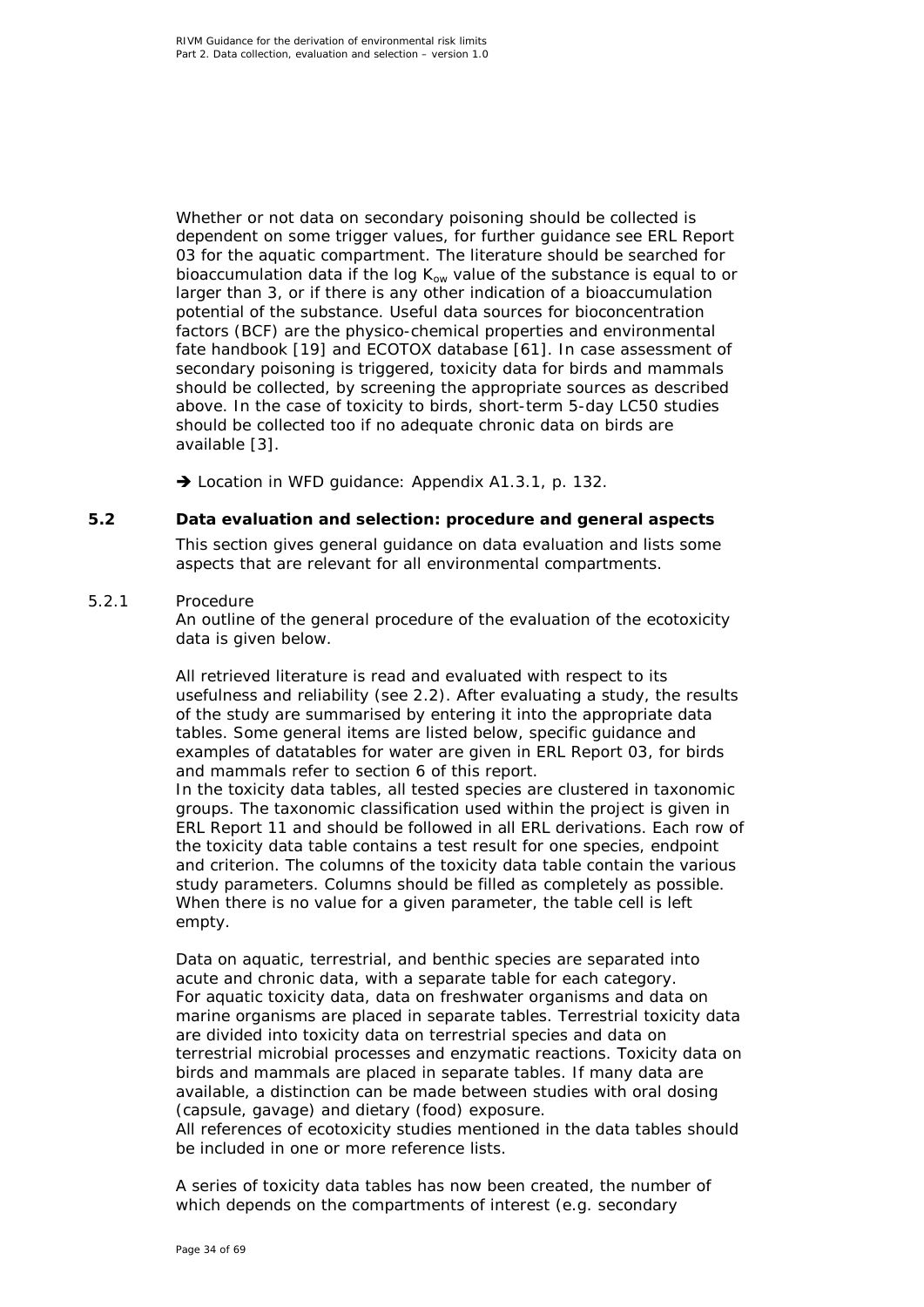poisoning may or may not have been triggered, etc.). Next, from each toxicity data table, the selected toxicity data are aggregated to *one toxicity value per species*. Such an aggregated data table is created for all compartments. The table will contain the data that are used for the actual risk limit derivation. The guidance on compilation of this table is given in section 5.3.

<span id="page-34-0"></span>→ Location in WFD quidance: Appendix A1.3.2, p. 132.

- *5.2.2 Acute and chronic ecotoxicity data used for ERL derivation* In the context of ecotoxicological testing, the terms 'acute' and 'chronic' refer to the test duration in relation to the generation time of an organism and the endpoint studied. Acute and chronic can not be translated with the terms 'short-term' and 'long-term' as the latter indicate only the length of the exposure time in the toxicity test. E.g. short-term is days to one week, long-term is weeks to months. Note that this terminology allows for a border area where both terms may apply. Effect levels or no effect levels such as EC50 or NOEC can be derived from chronic as well as acute tests and may refer to lethal as well as sub-lethal parameters [\[62\]](#page-58-8). The principal ecotoxicological test results used in ERL derivation are EC50 or LC50 values from acute studies and NOEC, EC10 or LC10 values from chronic studies, the latter usually on sublethal endpoints. See Table 6 for an overview. Within the context of this guidance, a chronic toxicity study is defined as a study in which:
	- 1. the species is exposed to the toxicant for at least one complete life cycle, or
	- 2. the species is exposed to the toxicant during one or more sensitive life stages.

This definition is in line with REACH (and WFD) guidance, which state that NOECs from chronic/long-term studies should preferably be derived from full life-cycle or multi-generation studies [\[3,](#page-54-3)[9\]](#page-54-4). True chronic studies cover all sensitive life stages. Hence, an acute study is a study in which the species is exposed to the toxicant for a part of its life cycle and not during a sensitive life stage.

To decide on classification of tests in the ERL data tables (acute or chronic), the above definition of chronic is leading. If a study is not chronic following the definition, it is tabulated under the acute tests. E.g. a 14-day fish study, which is not an early life stage, embryo or developmental test. Considering the exposure duration only, such a test would perhaps be called a sub-chronic test, rather than 'acute'. For the sake of ERL derivation it classifies as 'acute'. This guidance cannot cover all cases and borderline cases have to be judged upon by expert judgment.

Tests with algae are considered as short-term studies, i.e. lasting only a few days, but in view of the generation time of algae, the obtained endpoints are considered to refer to chronic effects rather than acute effects. However, due to the inability to maintain exponential growth in an algal culture for a longer period of time, the EC50 of this test is used as an acute value, while the NOEC or EC10 of such a test is a chronic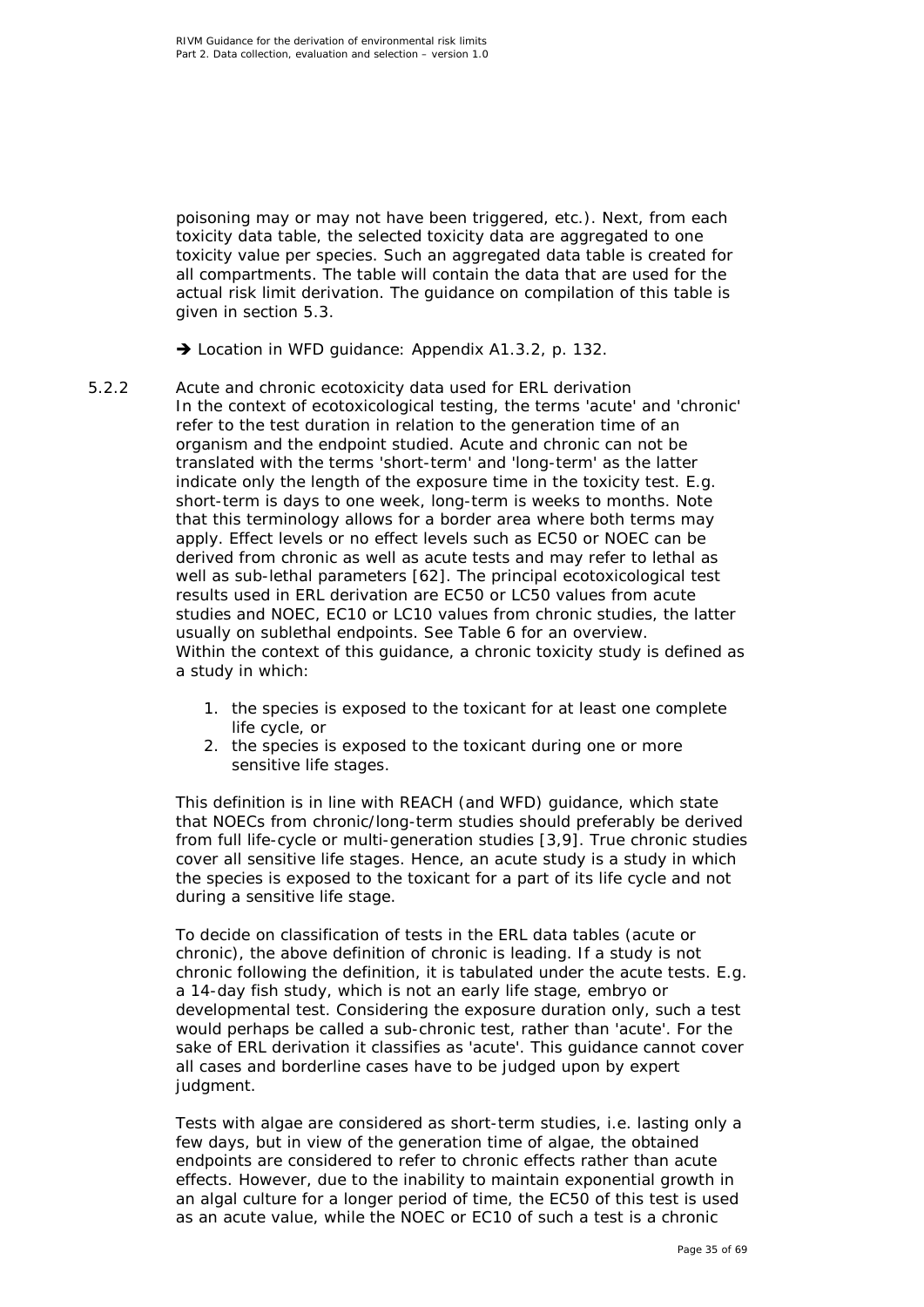value (see [\[4\]](#page-54-7), p. 24). For all Daphnid species, the standard exposure time for acute toxicity is 48 hours, but with regard to chronic toxicity, there is a factor of three difference between the tests with *Daphnia magna* (21 days) and *Ceriodaphnia dubia* (7 days), the latter having a much shorter generation time. Similarly, short term tests with first instar larvae of insect species are not considered as chronic tests. With regard to the most common aquatic species, toxicity studies with fish are considered acute if mortality is considered after 96 hours (standard acute test) or after 14 days (prolonged acute toxicity test). The most common chronic toxicity tests for fish are early life-stage tests (ELS), in which eggs or larvae are exposed and the effects on hatching, malformation and growth are considered. Most ELS tests for fish, but also for other species such as amphibians (FETAX test), larval growth tests for molluscs (often performed with *Crassostrea* sp., but other species are used as well) or echinoderms, can be considered as chronic or sub-chronic toxicity studies, even if the duration of exposure is only a couple of days (see also [\[4\]](#page-54-7)).

For terrestrial organisms, the division into acute and chronic is less clear, because the minimum duration of the available OECD tests is a few weeks. According to the REACH guidance [\[4\]](#page-54-7), the LC50 from a 14-days earthworm study should be considered as an acute endpoint, while the NOEC for reproduction from a 56 day study is a chronic endpoint. However, if a NOEC for mortality of adults is obtained from the first phase of this study, this is also considered as a chronic endpoint. For plants, the updated OECD guideline 208 is designed to assess the potential effects of substances on seedling emergence and growth. Therefore, it is specific to a part of the plants life-cycle and does not cover chronic effects or effects on reproduction, however it is assumed to cover a sensitive stage in the life-cycle of a plant and therefore data obtained form this study have been used as estimates of chronic toxicity [\[4\]](#page-54-7).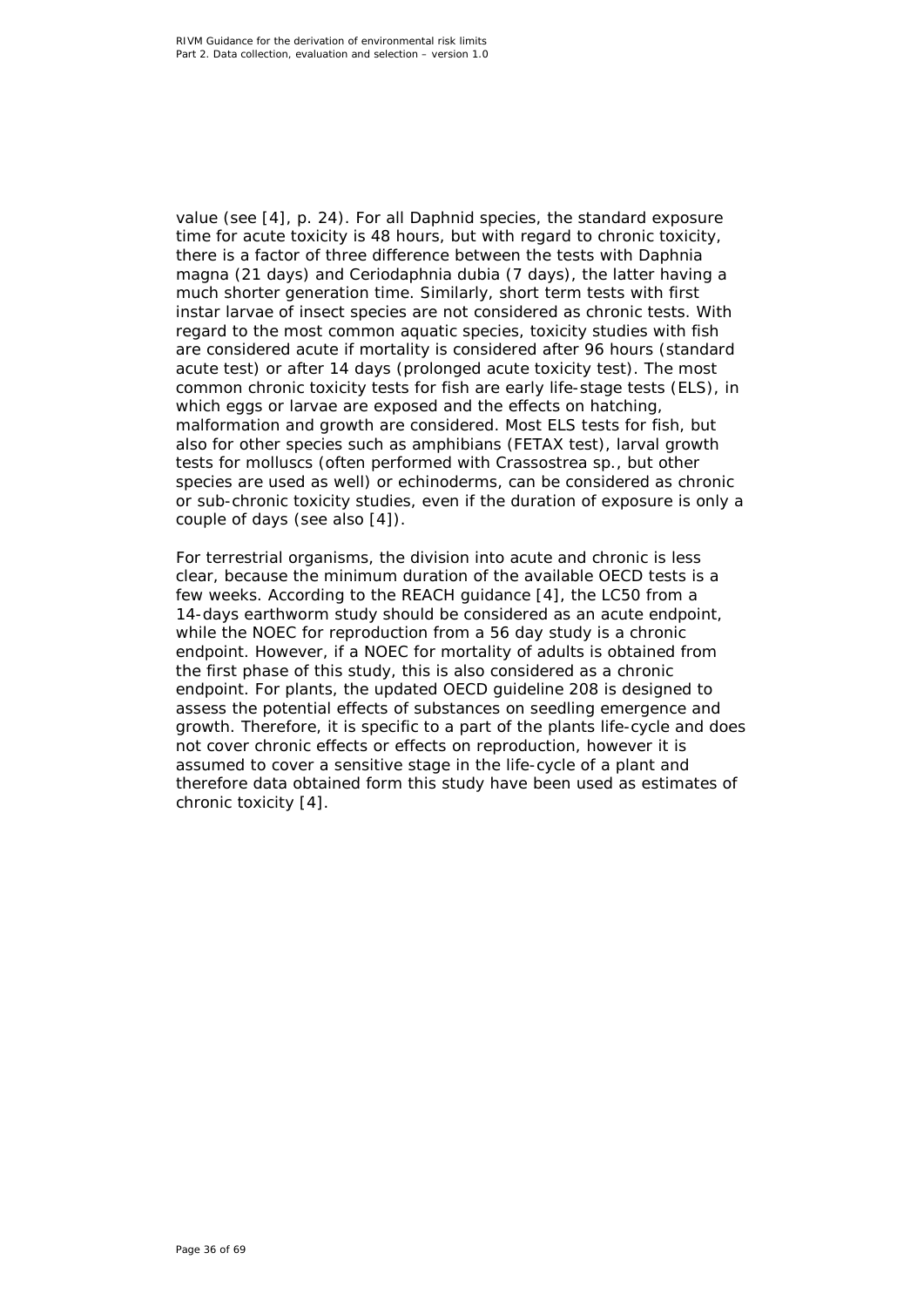The test results commonly encountered in ecotoxicological tests are summarised in Table 6. Their use (or not) in ERL derivation is described in columns 3 and 4 of this table. For explanation of abbreviations please see the List of abbreviations. The most common endpoints are either EC50 or LC50 in the case of acute toxicity tests and EC10 or NOEC in the case of a chronic test. Other examples of endpoints that are regularly found in the literature are LOEC, MATC (the geometric mean of NOEC and LOEC) and TLm, which is equivalent to the LC50. If a NOEC is reported, the LOEC can be omitted from the reporting table. For reasons of completeness and as supporting information for the derivation of the ERLs, EC50 and LC50 values from chronic studies as well as NOEC and EC10 values from acute studies may be documented in the data tables.

If the endpoint presented is an ECx or LOEC value with an effect between 10 and 20% (i.e.  $x = 10-20$ ), then a NOEC can be derived according to REACH Guidance R10 (Table R.10-1), by dividing the ECx by a factor of 2. In such a case, the NOEC can be presented in the toxicity data table, with a note that this value is estimated from an ECx value. In a strict sense, calculating NOEC as ECx/2, according to REACH guidance, is only allowed for ECx values with an effect smaller than 20%. However, EC20 values are often presented in the literature. If there is no other information on the dose-response relationship (e.g. a companion EC50, which enables the calculation of an EC10), the EC20 divided by 2 can be considered as NOEC as well, accompanied by a footnote in the table with selected toxicity data (see section 5.3). However, in all cases, the information on a dose-response relationship must be used as much as possible. If it is possible to derive EC50 and EC10 values from a range of tabulated or graphically presented ECx values, these derived endpoints can be included in the toxicity data table as well, accompanied by a footnote stating the method of derivation.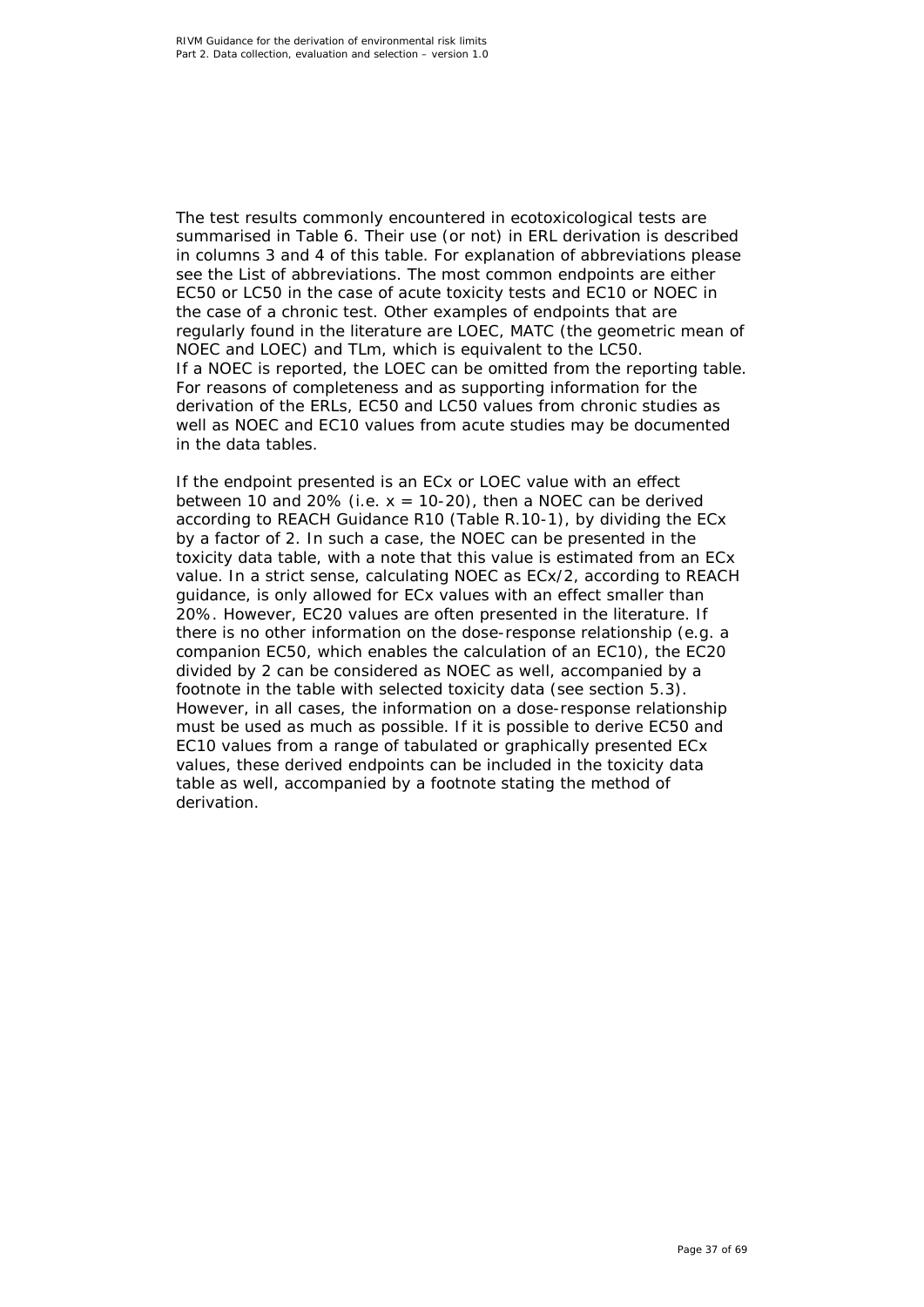| <b>Test type</b> | <b>Criterion</b>       | <b>Use in ERL</b><br>derivation? | <b>Action</b>                                                                                                                                                                                                                                                                                                                                                   |
|------------------|------------------------|----------------------------------|-----------------------------------------------------------------------------------------------------------------------------------------------------------------------------------------------------------------------------------------------------------------------------------------------------------------------------------------------------------------|
| acute test       | EC10 or LC10           | No <sup>a</sup>                  | Tabulate value; may be valuable as additional information                                                                                                                                                                                                                                                                                                       |
| acute test       | EC50 or LC50           | Yes                              | Tabulate value                                                                                                                                                                                                                                                                                                                                                  |
| lacute test      | ECx or LCx             | <b>No</b>                        | Tabulate value; may be valuable as additional information                                                                                                                                                                                                                                                                                                       |
| acute test       | <b>LOEC</b>            | <b>No</b>                        | Omit if NOEC is also available from same experiment<br>Else: tabulate value; may be valuable as additional information                                                                                                                                                                                                                                          |
| acute test       | MATC <sup>b</sup>      | No                               | Omit if NOEC is also available from same experiment<br>Else: tabulate value; may be valuable as additional information                                                                                                                                                                                                                                          |
| lacute test      | <b>NOEC</b>            | No <sup>a</sup>                  | Tabulate value; may be valuable as additional information                                                                                                                                                                                                                                                                                                       |
| lacute test      | <b>TLm</b>             | Yes                              | Tabulate as LC50 $^{\circ}$                                                                                                                                                                                                                                                                                                                                     |
| chronic test     | EC10 or LC10           | Yes                              | Tabulate value                                                                                                                                                                                                                                                                                                                                                  |
| lchronic test    | EC50 or LC50           | No <sup>a</sup>                  | Tabulate value; may be valuable as additional information                                                                                                                                                                                                                                                                                                       |
| chronic test     | $ECx$ ( $x < 10$ )     | <b>No</b>                        | Omit if NOEC is also available from same experiment<br>If more than one ECx value is available, try to establish an EC10<br>from a statistically reliable dose-response relationship<br>Else: tabulate value; may be valuable as additional information                                                                                                         |
| Ichronic test    | ECx $(10 < x <$<br>20) | <b>Yes</b>                       | Omit if NOEC is also available from same experiment<br>If more than one ECx value is available, try to establish an EC10<br>from a statistically reliable dose-response relationship<br>Tabulate value if the ECx is the lowest effect concentration<br>measured. Calculate NOEC = ECx/2 (REACH Guidance ; Table<br>R.10-1) and tabulate this NOEC <sup>d</sup> |
| chronic test     | ECx $(x \ge 20)$       | <b>No</b>                        | Tabulate value; may be valuable as additional information<br>If more than one ECx value is available, try to establish an EC10<br>from a statistically reliable dose-response relationship                                                                                                                                                                      |
| chronic test     | <b>LOEC</b>            | <b>No</b>                        | Omit if NOEC is also available from same experiment                                                                                                                                                                                                                                                                                                             |

*Table 6 Criteria derived from toxicity studies and their use in ERL derivation – summary.*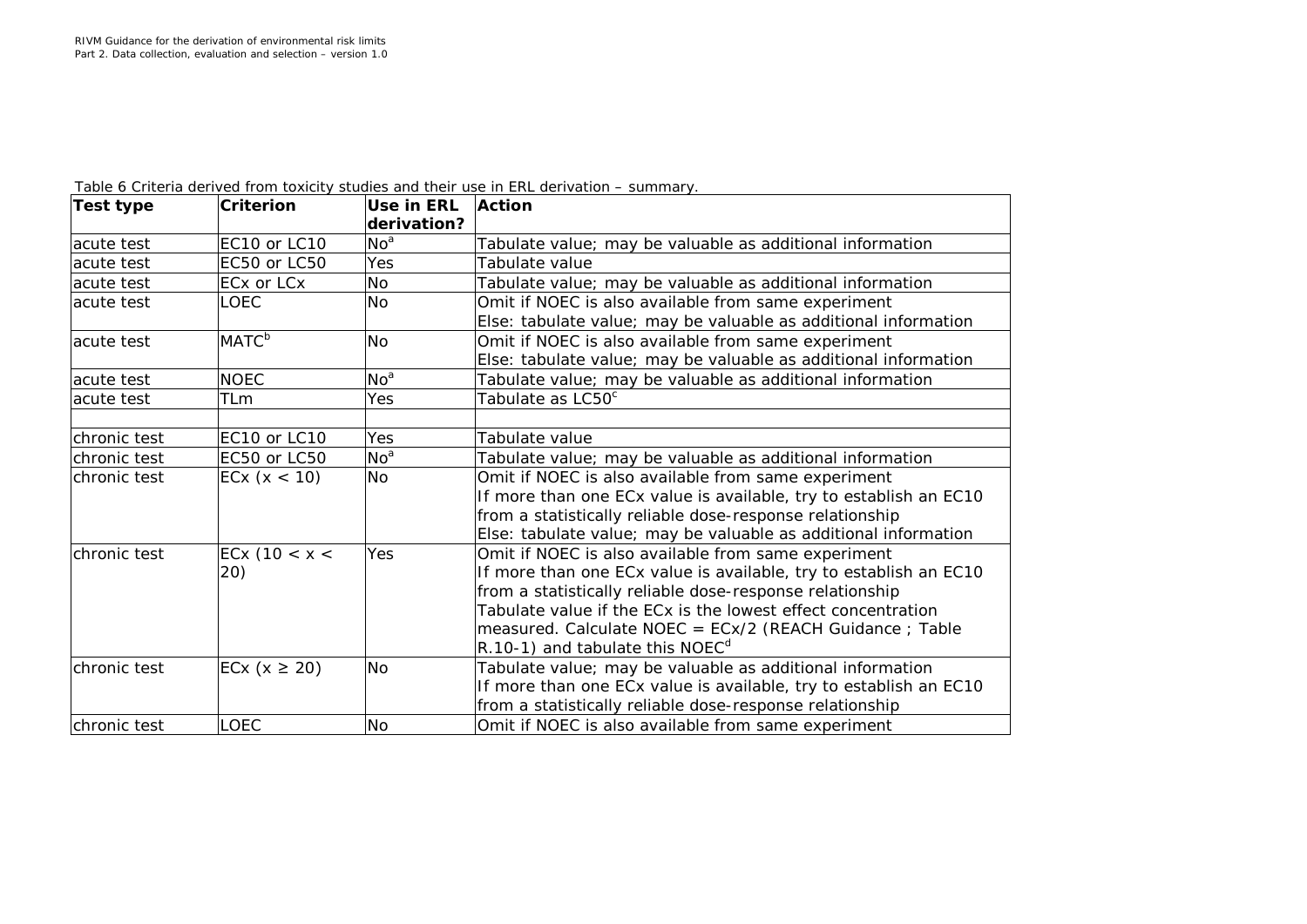| <b>Test type</b> | <b>Criterion</b>                                               | <b>Use in ERL</b> | <b>Action</b>                                                                                                                                                                                                      |
|------------------|----------------------------------------------------------------|-------------------|--------------------------------------------------------------------------------------------------------------------------------------------------------------------------------------------------------------------|
|                  |                                                                | derivation?       |                                                                                                                                                                                                                    |
|                  |                                                                |                   | Else: (i) if percentage effect is known, see ECx in this table for<br>further guidance<br>Else: (ii) if percentage effect is unknown: tabulate value; may be<br>valuable as additional information                 |
| chronic test     | MATC <sup>b</sup> - single<br>value, no further<br>information | Yes               | Omit if NOEC is also available from same experiment<br>Else, if no further information is available, calculate<br>$NOEC = MATC/\sqrt{2}$ (REACH Guidance; Table R.10-1) and tabulate<br>lthis NOEC <sup>e</sup>    |
| chronic test     | MATC <sup>b</sup> - reported<br>as a range                     | Yes               | Omit if NOEC is also available from same experiment<br>Else, if no further information is available, tabulate the lowest<br>value of the range as NOEC <sup>f</sup>                                                |
| chronic test     | MATC - spacing<br>factor <sup>g</sup> is given <sup>f</sup>    | Yes               | Omit if NOEC is also available from same experiment<br>Else, if no further information is available, calculate<br>$\vert$ NOEC = MATC/ $\sqrt{}$ (spacing factor) <sup>g</sup> and tabulate this NOEC <sup>h</sup> |
| chronic test     | <b>NOEC</b>                                                    | Yes               | Omit LOEC if it is also available from same experiment                                                                                                                                                             |

a: For toxicity tests with algae and Lemna sp., both the EC50 and the EC10 or NOEC are used in the ERL derivation, if available.

b: The MATC is the geometric mean of NOEC and LOEC.

c: A footnote should be added to the toxicity data table stating that the TLm is used as LC50.

d: A footnote should be added to the toxicity data table stating that the NOEC is calculated as ECx/2.

e: A footnote should be added to the toxicity data table stating that the NOEC is calculated as MATC/√2.

f: A footnote should be added to the toxicity data table stating that the lowest value of the MATC range is taken as NOEC.

g: The spacing factor is the factor of difference between two subsequent testing concentrations employed in the toxicity experiment.

h: A footnote should be added to the toxicity data table stating that the NOEC is calculated as MATC/√(spacing factor).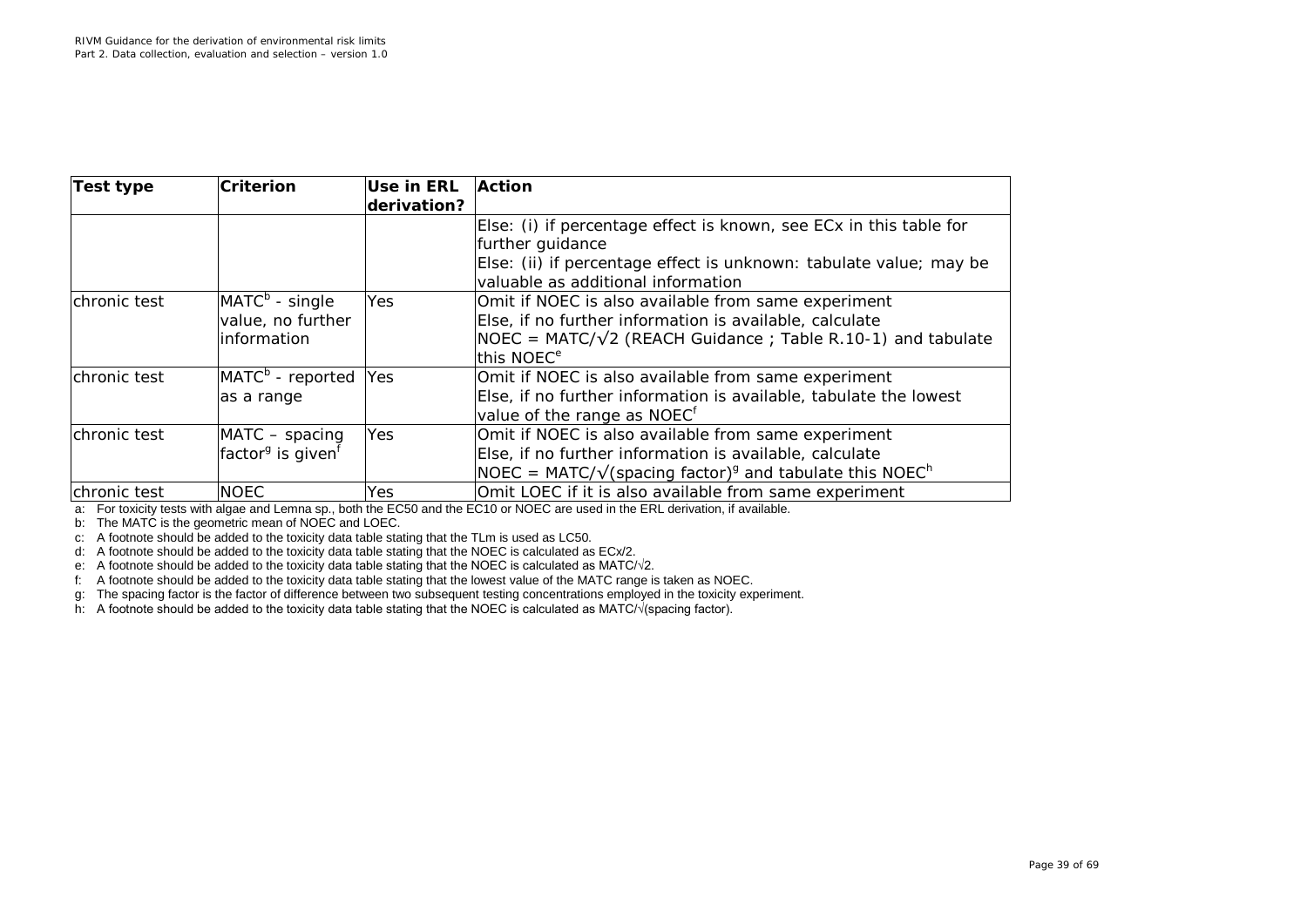### *5.2.3 Relevant ecotoxicity endpoints*

<span id="page-39-0"></span>In general only those endpoints are considered that have consequences at the population level of the test species (see also WFD guidance). The list below shows some population-relevant parameters:

- growth (weight, length, growth rate, biomass)
- number (cells, population)
- − mortality
- − immobilisation
- − reproduction
- − hatching (rate, time, percentage)
- − sex ratio
- − development (egg, embryo, life stage)
- − malformations (teratogenicity)
- − proliferation (cells)
- − filtration rate (bivalve molluscs)
- − carbon uptake (algae)
- − reburial (of e.g. certain crustacean species)

This list is not exhaustive. Demographic parameters (e.g. age distribution) and data from biomarkers may be used as endpoints if they are relevant in terms of population dynamics. Similarly, inhibition of photosynthesis in may be included as a marker for reduced viability of algae. Toxicity test results based on parameters for which the relationship to effects at the population level is uncertain or not established, are not used as a basis for ERL derivation. Some examples of endpoints where effects at population level are unclear include:

- − blood or plasma protein levels,
- − certain histopathological endpoints,
- − organ weights (e.g. hepatosomatic index, gonadosomatic index),
- − mRNA induction,
- − endpoints determined *in vitro* tests,
- − behavioural responses (e.g. swimming behaviour, antenna motility, etc.),
- − coloration.

Note however, that the use of these types of endpoints for ERL derivation might be reconsidered when a definite correlation or causal relationship with an effect at the population level is established [\[9\]](#page-54-4). Regarding histopathology, clear effects on reproductive organs may be considered more closely related with population-level effects than changes in e.g. liver structure. This also holds for behavioural responses such as feeding and (in)ability to escape from predator attack.

Based on an exploratory literature review on this topic, it was concluded recently that for fish and crustaceans sufficient evidence exists that effects on movement and feeding should be treated in a same manner as 'traditional' response parameters such as growth and reproduction [\[63\]](#page-58-9). Available evidence from a meta-analysis demonstrates that the sensitivity of acute behavioural responses was more or less comparable to chronic effects on growth and reproduction. For species already present in the dataset with test results on growth and reproduction, inclusion of behavioural parameters may thus not lead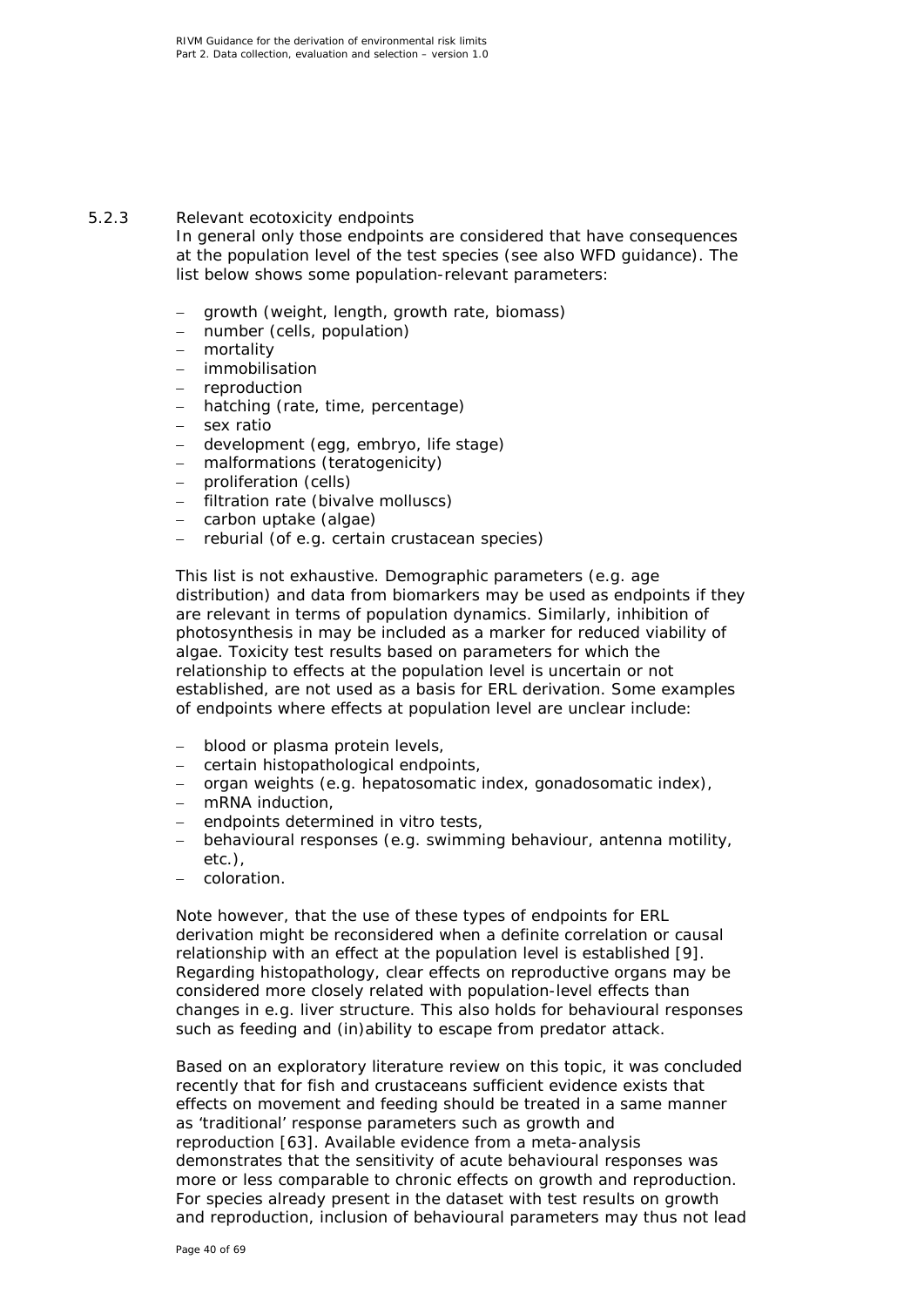to markedly different NOEC values. However, inclusion of such information may substantially increase the dataset with species for which those apical endpoints (e.g. growth, reproduction) are not available and may thus give a better picture of the variation in species sensitivity. The authors of the literature review advise to gather and graphically present all available information instead of starting an environmental risk assessment with eliminating information on 'nontraditional' parameters [\[63\]](#page-58-9). An example of such a graphical representation of results is given below (Figure 1). According to the authors, in such a case an ERL can still be based on traditional endpoints and at the same time be compared with additional information to judge whether the ERL is sufficiently protective. In addition, if effects are observed for parameters for which a relationship with population development has not (yet) been established, this may still be a reason to adapt the assessment factor if these effects appear at lower concentrations than the lowest valid endpoint.



<span id="page-40-0"></span>*Figure 1 Graphical representation of data found in the literature for the effect of methyl mercury on different endpoints in the common loon* Gavia immer*. Figure copied from [\[64\]](#page-58-10).*

*5.2.4 Toxicity values higher or lower than range of test concentration* If the highest concentration in an ecotoxicity test is not high enough to determine the NOEC or L(E)C50, the result of that study should be tabulated as 'NOEC  $\geq$ ' or 'L(E)C50 >', followed by the value of the highest test concentration. This test result should be reported in the toxicity data tables, but is not used as a basis for the ERLs. However, it is valuable information that a species from this taxon (or trophic level) has been tested and that it was not sensitive to the toxicant at a known concentration, especially when the data set is limited. Because of this, the presence of this toxicity value may influence the height of the assessment factor. For example: when NOEC values for algae, *Daphnia* and fish are found, of which one is a 'NOEC  $\geq'$  value, and this value is not the lowest effect concentration, an assessment factor of 10 may be applied, whereas this would have been 50 if the study had been rejected.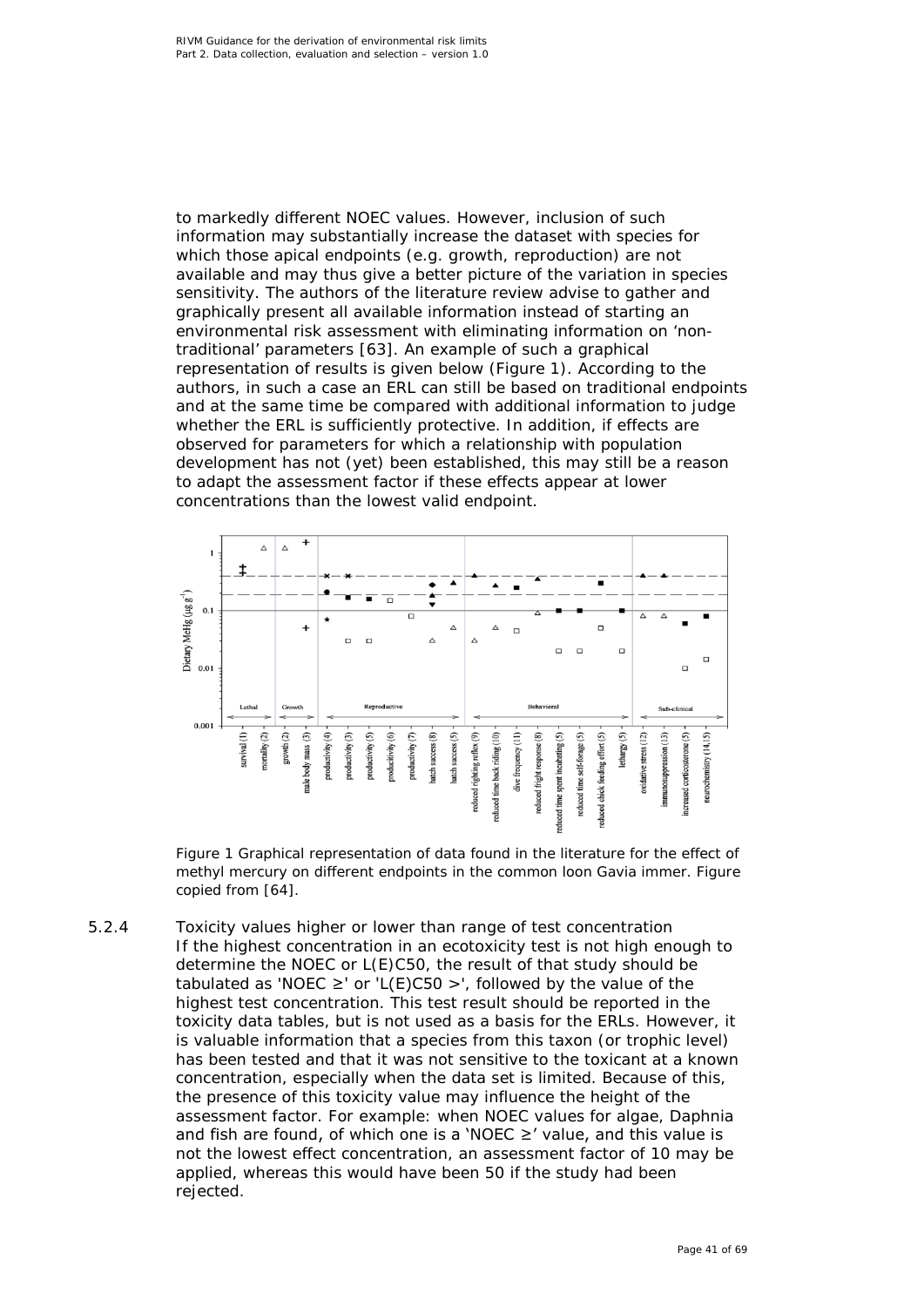For similar reasons, data from tests resulting in an effect at the lowest test concentration should be tabulated as NOEC  $\lt$  or L(E)C50  $\lt$ , followed by the value of the lowest test concentration. Although these values cannot be used directly for the derivation of the risk limits, the information is useful to compare the sensitivity of that specific species with the derived risk limit. This comparison may influence the choice for the final assessment factor that is applied for the derivation of the risk limit.

#### *5.2.5 Purity and identity of the test substance*

<span id="page-41-0"></span>In some tests the identity of the test substance is largely unknown or the purity of the test substance is very low. Depending on the nature of the impurities present, if these have been identified at all, a minimum purity of 80% is required, unless it is known that the impurities do not cause any toxic effects by themselves and do not influence the toxicity of the substance of interest. When the purity of the tested compound is < 90%, the test result should be corrected for purity. For technical mixtures of compounds of which a substantial fraction (impurity) consists of one or more compounds structurally related to the test compound, it is subject to expert judgement whether the test result is useful for risk limit derivation or not. For pesticides, toxicity should be expressed in terms of the concentration of active ingredient. If a formulation has been tested, but due to missing information it is not possible to express the endpoint on the basis of the active ingredient, the study is assigned Ri 3 (see section 2.2).

<span id="page-41-1"></span>*5.2.6 Use of co-solvents, emulsifiers and dispersants, formulated products* Sometimes, the solubility of a compound is so low that a solvent, emulsifier or dispersant is used to prepare suitably concentrated stock solutions of the test substances. Such vehicles may not be used to enhance the solubility of the test substance in the test medium, and in any case the compounds used for this purpose may not be toxic to the tested species. Therefore, a control with the vehicle (solvent control) used should be incorporated in the set-up of the test. According to several OECD test guidelines for aquatic toxicity testing, the concentrations of the solvent, emulsifier or dispersant should not exceed 100 mg/L (or 100 µg/mL or 0.01%). In terrestrial studies, a common procedure for addition of substances that are insoluble in water is to add the compound as a solution in acetone, after which the vessels are left overnight to let the solvent evaporate (e.g. OECD guidelines 207, 232).

> For derivation of ERLs for pesticides, studies with the active ingredient are considered most appropriate. Effects of formulations, if present, will be relevant shortly after application and in the near vicinity of the site of use, but less so for generic long-term quality standards. When for a given species results are available from similar tests with the active and with formulations (for comparable endpoints), it should be determined whether or not the results can be pooled. Recently, it was proposed to use the geometric mean of the available values for studies with the active ingredient only and studies with formulations, if the standard deviation of the log-transformed individual toxicity values is <0.5 [\[62\]](#page-58-8). However, further analysis of this proposal reveals that with small datasets, endpoints differing by more than a factor of 10 can also meet this criterion. Therefore a more arbitrary cut-off value is advised: if the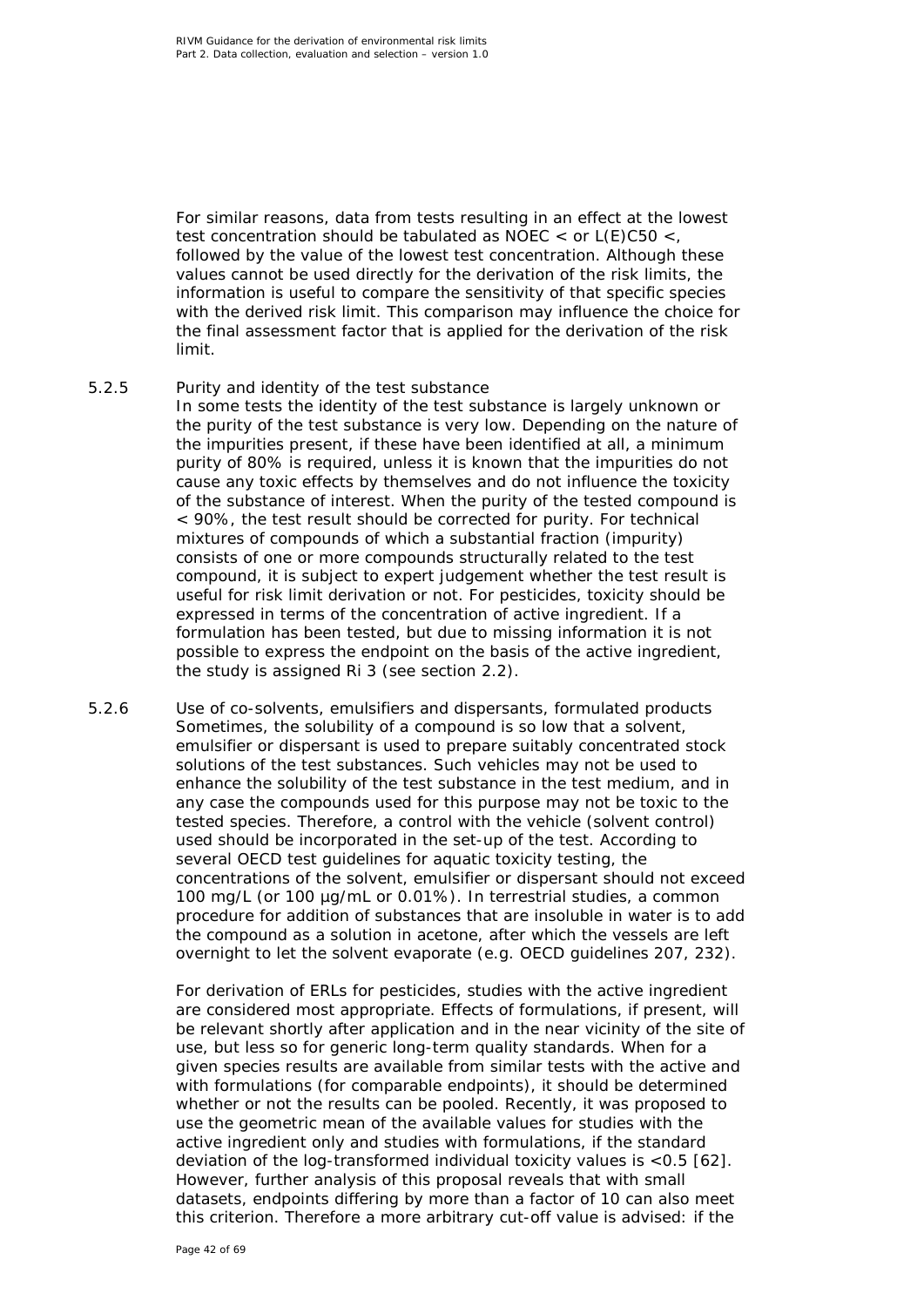endpoints for studies with formulations and studies with the active ingredient only differ by more than a factor of 3, the value of the studies with the active ingredient is used, also when this results in a higher value. However, if for a species the most critical endpoint originates from a test with a formulated product, and no comparable endpoint from a test with the active substance is available, this endpoint of the formulation is used for risk limit derivation.

#### *5.2.7 Comparison of toxicity values with water solubility*

<span id="page-42-0"></span>In principle, toxicity studies that have been conducted at concentrations above the water solubility should not be used for ERL derivation. However, depending on the uncertainty in the estimate of the water solubility (see section 4.2.3 on how to determine and choose solubility values), test results (L(E)C50, NOEC, EC10) that are  $\leq$  2 times the estimated solubility value might be included in the risk assessment. The factor of 2 is a rather arbitrary value; when experimental data show that the variation in the estimate of the water solubility is lower, it should be lowered accordingly. When the variation in the estimate of the water solubility is higher than a factor of 2, it may be increased to a factor of 3 (maximum). Toxicity studies showing results above the water solubility receive a footnote stating: 'test result above water solubility'. For terrestrial studies, it should be considered if saturation of pore water has been likely at the soil concentrations tested. When deriving ERLs for PAHs, it was concluded that some NOECs expressed on the basis of total soil concentrations were of limited relevance, because pore water was already saturated at levels far below the concentrations used in the test [\[65\]](#page-58-11).

### 5.2.8 pH, pK<sub>a</sub> and ionisation of test compound

<span id="page-42-1"></span>When a test has been performed according to a guideline, the pH should be within the required range for this test and, if not, it should be checked whether the test can still be considered valid. Expert judgement should be employed to determine if a test result should be excluded. A test may become invalid because the test organisms naturally occur at other pH values. For non-standard guideline studies, expert judgement is needed to decide on this.

In some cases, the compound itself may alter the pH strongly. In such cases, it should always be checked whether the observed toxicity might be caused by this change in pH. If so, the test must be considered as invalid, because the buffering capacity of the environment will prevent such a pH effect in the field. For compounds containing functional groups with acidic or basic properties, the  $pK_a$  value(s) should be reported in the table with physico-chemical properties (section 4.2, Table 3). Attention should be paid to possible relationships between pH and toxicity of the tested compound, for example, due to a reduced availability (speciation, precipitation, hydrolysis, etc.) of the test compound. The toxicity of a compound may be influenced by its degree of ionisation<sup>[5](#page-42-2)</sup>. Hydrophobicity, and consequently solubility and bioavailability of a given compound may vary dramatically even within

<span id="page-42-2"></span> <sup>5</sup> 'Degree of ionisation' as used in this section expresses the ratio of the number of charged molecules over the total umber of neutral and charged molecules at a given concentration and at a given pH.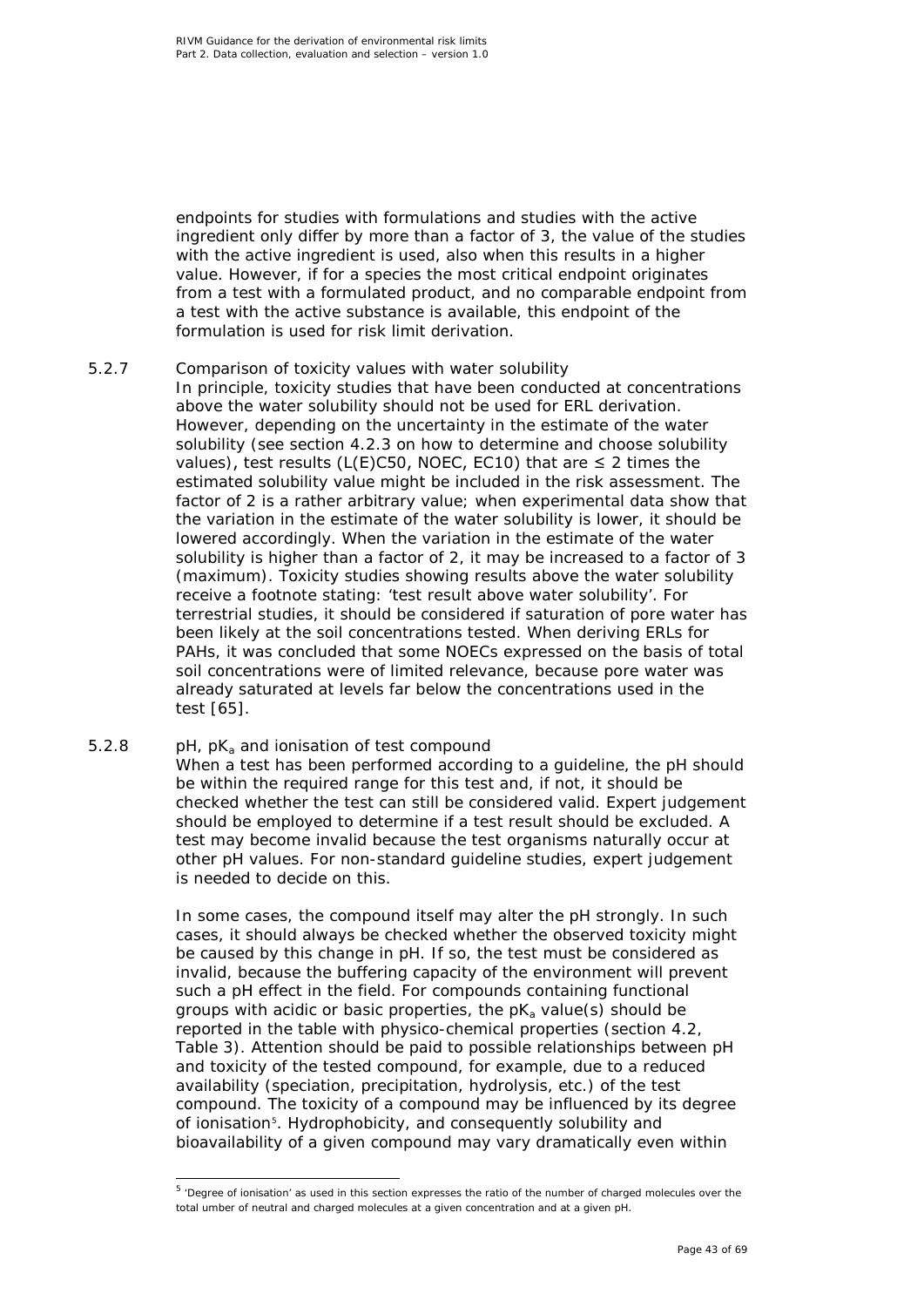an environmentally relevant pH range [\[66\]](#page-58-12). In general, neutral forms tend to be more toxic than ionised forms. However, since uptake may also be influenced by the degree of ionisation, the net effect on toxicity may differ. The degree of ionisation of a compound in a toxicity test therefore is an important factor which is determined by several factors:

- the pKa value(s) of the test compound,
- the concentration of the test compound,
- pH of the test compartment (soil, water, sediment),
- the buffering capacity of the test-matrix.

In practice:

- a compound's potential to ionise ( $pK_a$  in physico-chemical table) should be checked (see also section 4.2.4);
- presence of one or more pKa value(s), or ionisable group(s), triggers the attention for pH effects in toxicity studies;
- if toxicity test results reveal that toxicity is dependent on the pH of the test-matrix (soil, water, sediment), it might be considered to reject test results if the pH falls outside the range of what can be expected naturally.

Test results should be rejected when it can be inferred that the toxicity in a given study is not caused by the compound alone, but also by a pH change. Hence, results from tests with ionisable compounds performed in buffered media (providing sufficient buffering capacity) may be considered more reliable than those performed without a buffer. Those studies that explicitly mention a measured pH after addition of the toxicant are most useful in this respect.

#### *5.2.9 Ecotoxicity studies performed in other media*

<span id="page-43-0"></span>For the purpose of ERL derivation, only studies are considered in which the species are tested in medium that resembles their natural habitat. If this is not the case, as for example with terrestrial plant toxicity studies that were conducted in nutrient solution or toxicity studies with earthworms on filter paper, these studies are not used as a basis for ERL derivation. Effect concentrations for terrestrial species should be expressed in weight units per kg dry soil, and this is impossible when a study was conducted in water or filter paper. Generally, these studies are not reported in the data tables in which all toxicity studies are collected, but they may still be used for purposes of comparison.

Terrestrial species tested in nutrient solutions can be compared with aquatic species if equilibrium partitioning is used to derive the environmental risk limits for soil. If data on aquatic macrophytes are missing, terrestrial plant species tested in water may give an indication of the expected (in)sensitivity and be used for justification of assessment factors or to judge if a Species Sensitivity Distribution (SSD) may be constructed despite a missing taxon.

In some terrestrial toxicity studies, concentrations in pore water are reported. Results from these studies can only be used if truly dissolved concentrations have been measured (e.g. by SPME or SPMD techniques). Analyses in pore water obtained after centrifugation are not useful in this respect since the water fraction obtained in this way may still contain a fraction of a substance associated with DOC, or associated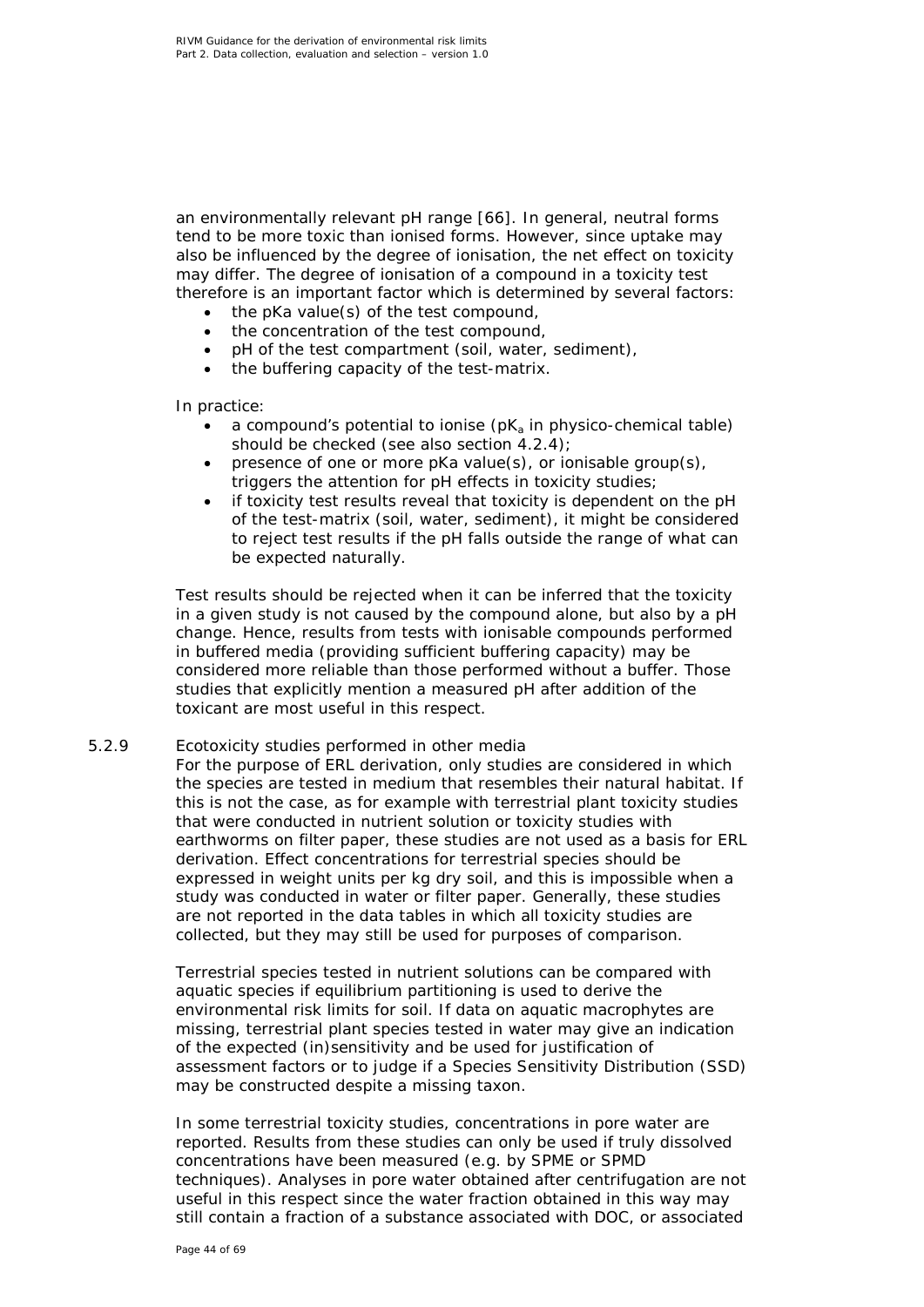with the POC fraction that is too light to be centrifuged or a fraction of substance in colloidal form, if applicable to the substance in question. Equilibrium partitioning should be applied to the pore water concentration, in order to calculate a concentration in soil that can be used in ERL derivation.

Benthic species are often tested in a water-only system or a system with inert substrates (e.g. glass beads, quartz sand). In such cases the data are still tabulated, and may be used for derivation of risk limits for water.

### **5.3 Selection and aggregation of laboratory ecotoxicity data**

<span id="page-44-0"></span>One toxicity value per species is selected/calculated for use in the assessments. Where multiple data are available for the same species/endpoints that are obtained under comparable test conditions, individual toxicity data may be aggregated using the same principles as those in Chapter R.10 of the REACH Guidance [\[3\]](#page-54-3). Below, some general points are listed which should be considered when grouping data per species, based on several guidance documents [\[3](#page-54-3)[,9,](#page-54-4)[10](#page-54-5)[,62,](#page-58-8)[66\]](#page-58-12). For specific items, see also the ERL documents on water, sediment and soil.

- 1. Identify particularly sensitive species and/or endpoints that may be lost upon averaging data to single values.
- 2. Investigate multiple values for the same endpoint on a case by case basis and look for the cause of differences between results.
- 3. Where valid data show high variation that can be explained, grouping of data is considered, e.g. by pH ranges.
- 4. If an effect of test conditions is expected to be the cause of variation in toxicity values, averaging of data per species should not be performed. Examples are: hardness of test water, life stage of the test animal, pH, clay content of soil, test duration, bioavailability governed by interactions other than hydrophobic sorption alone, etc.
- 5. For non-standard test species, preference is given to endpoints for parameters that are applicable to related standard test species, e.g. immobility for non-standard crustaceans or reproduction of non-standard worm species. Whether or not nonstandard endpoints can be included in the dataset has to be judged on a case-by-case basis.
- 6. If results are available from test(s) with different exposure durations, preference is given to the results from tests that followed the (minimum) test duration as specified in the guideline. E.g. when an EC10 for algal growth rate after 24, 48 and 72 h exposure is available, the 72 h result will be used when this is consistent with an existing guideline. The same holds when a 24 h EC10 after and a 72 h EC10 are available for the same species but from different tests. Both studies and results are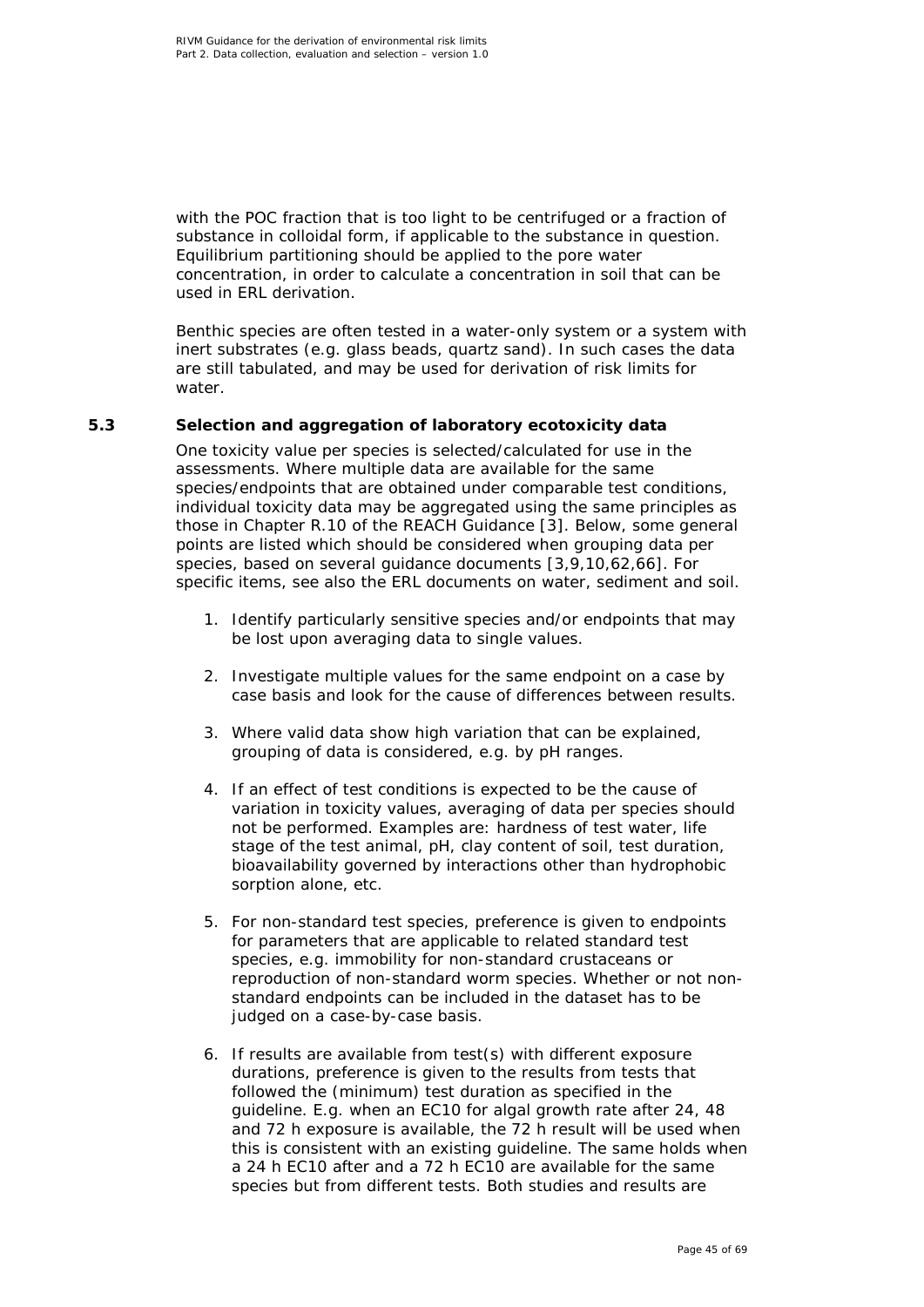tabulated, but the 72 h value is preferred and selected for use in ERL derivation<sup>[6](#page-45-0)</sup>.

- 7. Data for derivation of ERLs should be selected on the relevance of test conditions (pH, hardness, etc.) to the field. However, deselection of data on the basis of presumed irrelevant test conditions should only be done if it is clear that the conditions have a major influence on the test result.
- 8. If the variation in test results of different life stages of a test animal is such that averaging data would cause significant underprotection of sensitive life stages, only the data for the most sensitive life stage should be selected. In other words, it is important that sensitive life stages are protected.
- 9. If differences in the chemical form of the test compound (congeners, stereoisomers, etc.) are the cause of variation in toxicity values for a test species, data should not be averaged. In these cases, separate ERLs should be derived for each chemical form.
- 10.Based on the aforementioned considerations, calculate the geometric mean of multiple comparable toxicity values for the same species and the same endpoint. This applies to both acute and chronic data.
- 11. If multiple toxicity values or geometric means for different endpoints are available for one species, the most sensitive endpoint is selected as long as it is relevant to population sustainability. If multiple valid toxicity data for one species are left that cannot be averaged, the lowest value is selected.

Example. There are values (NOECs or EC10 values) for three different endpoints, derived from several chronic studies with *Daphnia magna*. The geometric mean of NOECs for reproduction is 0.49 mg/L, the geometric mean of NOECs for mortality  $= 3.1$  mg/L and there is a single EC10 value for growth of 0.67 mg/L. The geometric mean value of 0.49 mg/L for reproduction is selected for use in ERL derivation.

Particular steps have been developed for metals to account for variations in the toxicity of different metal species. This will be elaborated on in a future ERL report.

The aggregated data should be presented in a new table. The selected acute and chronic values are presented separately for each species, and a footnote is added to explain how the value is derived from the summary data tables. Examples of such tables are presented in the ERL document on water (see ERL Report 03). These documents also contain more detailed information on test systems for those specific compartments.

<span id="page-45-0"></span> $<sup>6</sup>$  Prerequisite for this is that exposure to the test substance is well identified in both tests.</sup>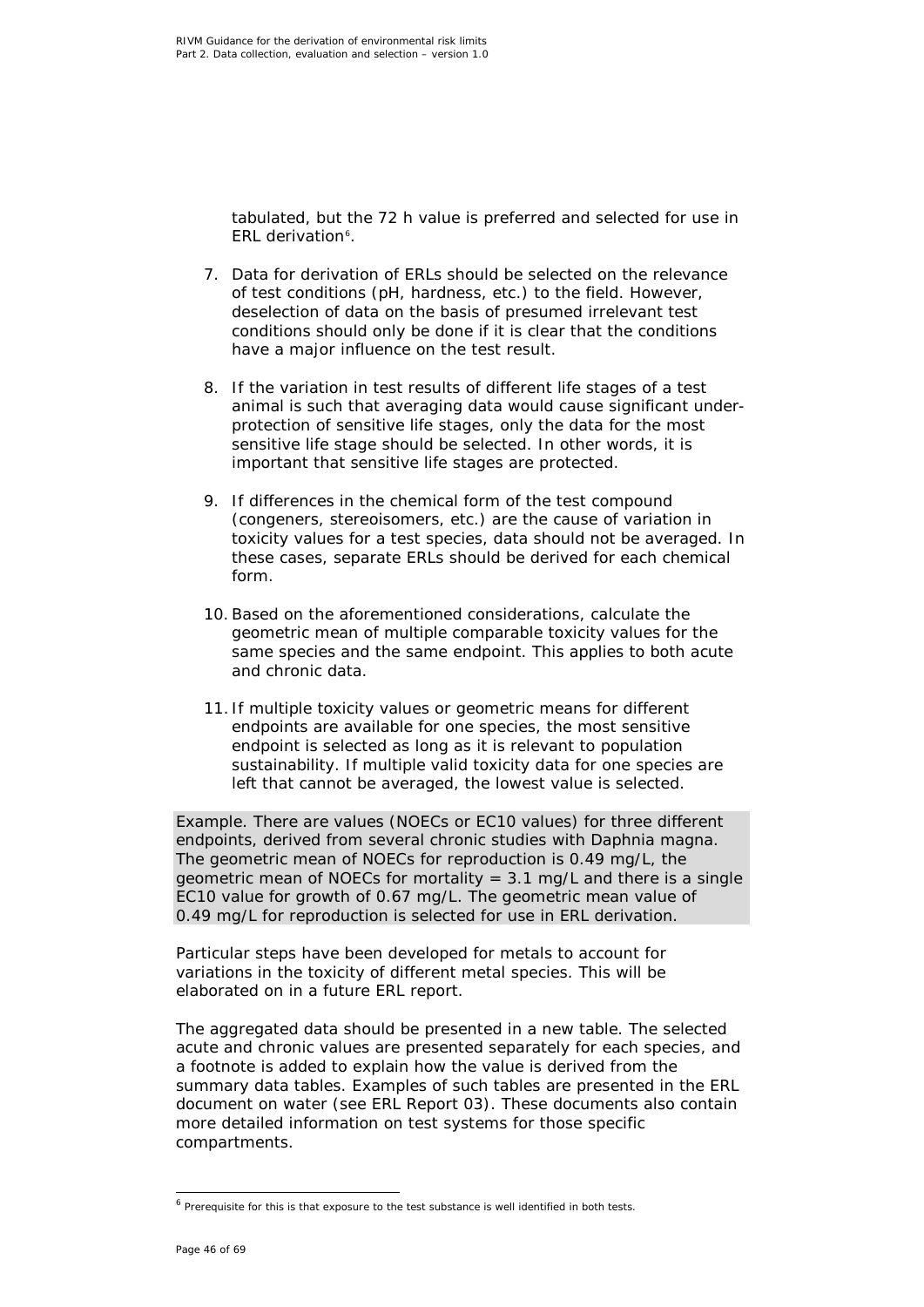# <span id="page-46-0"></span>6 Evaluation and selection of bird and mammal toxicity data

### **6.1 Data collection and evaluation**

#### *6.1.1 General*

<span id="page-46-2"></span><span id="page-46-1"></span>International guidelines exist for performing ecotoxicity studies for a number of species. The most frequently used guidelines are summarised in Appendix 1.

The use of chronic studies is preferred, but according to WFD guidance, short term dietary toxicity studies with birds (OECD 205) may also be taken into account. Data from single dosing via gavage or capsules (OECD 223) are not mentioned in the REACH guidance and are in general not taken into account for the assessment of secondary poisoning in the WFD guidance. However, if single dose gavage data indicate high toxicity, and no other data are available, these data may be used for ERL derivation.

→ Location in WFD guidance: Appendix A1.3.5, p. 148-150.

Results of mammal studies are usually expressed as a (dietary) dose in mg/kg<sub>bw</sub>/d. For birds, this is also the case for acute studies, and for dietary studies performed in line with EFSA guidance [\[67\]](#page-58-13). Results of older dietary studies, however, are usually expressed as a concentration in food (mg/kg $_{\text{food}}$ ). Options for conversion are given below (sections 6.1.2.13, 6.1.2.14, and 6.2). However, applying the new method for assessing secondary poisoning (see ERL Report 07), by which diet concentrations are normalized to the energy content of the diet, is preferred over this conversion.

When assessing secondary poisoning, data on bioconcentration, bioaccumulation and biomagnification should be collected as well. For information on the collection of these parameters, see the sections on aquatic bioaccumulation in the relevant ERL document (ERL Report 03).

<span id="page-46-3"></span>*6.1.2 Data tables for laboratory toxicity studies with birds and mammals* Results from toxicity studies with birds and mammals are tabulated separately from other ecotoxicity data tables. Only data on oral exposure are relevant for the route secondary poisoning. Depending on the number of data, it may be considered to combine the data for birds and mammals into one table, or to present different tables. The following sections (6.1.2.1 to 6.1.2.17) discuss the parameters that are reported in the bird and mammal toxicity data tables, an example of which is presented in Table 7.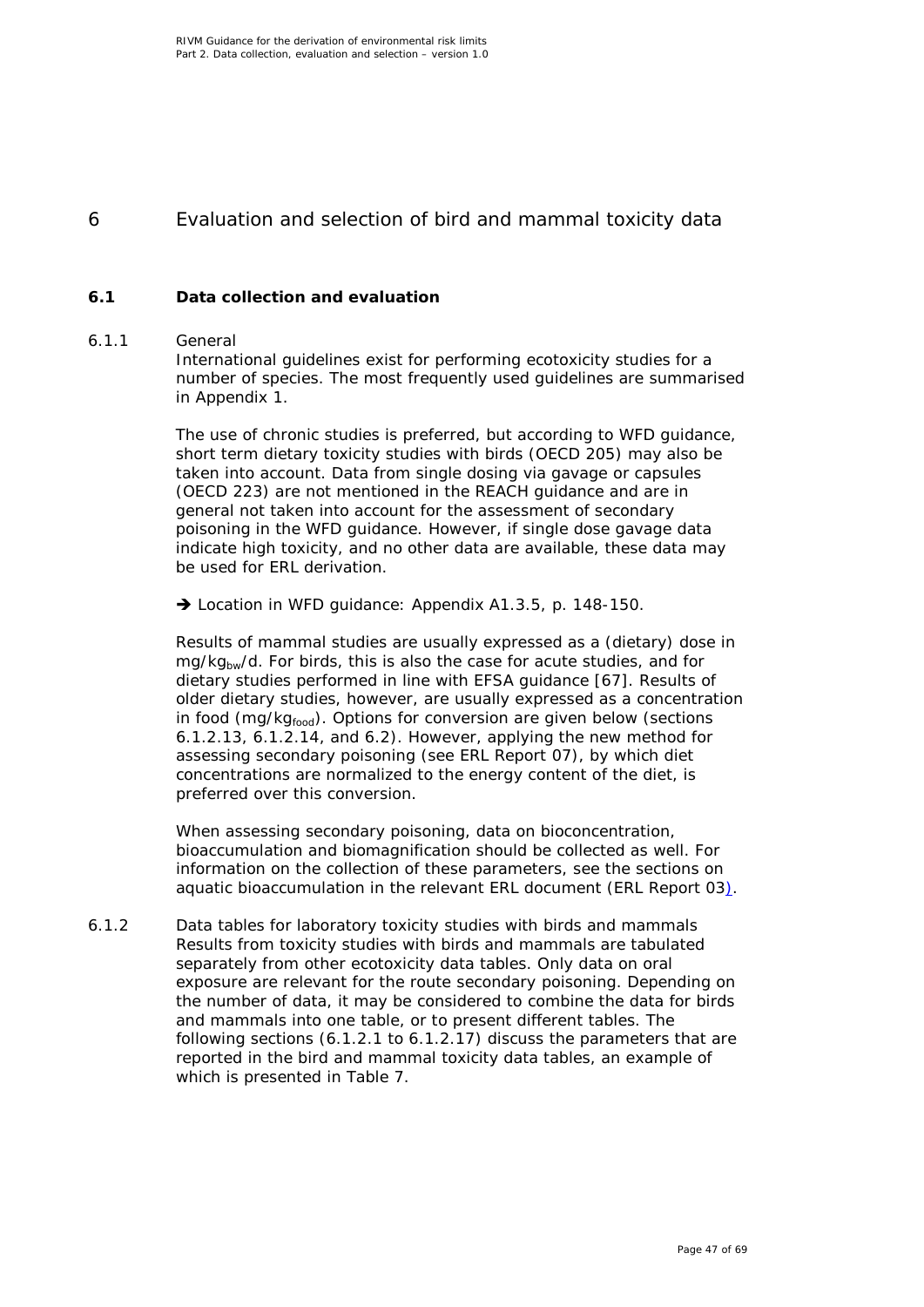#### *Table 7 Example of a data table for birds and mammals.*

| Legend to column headings |                                                                                                                                 |  |  |  |  |
|---------------------------|---------------------------------------------------------------------------------------------------------------------------------|--|--|--|--|
| Species properties        | relevant characteristics of the test species, such as sex, age, size, origin                                                    |  |  |  |  |
| Purity                    | refers to purity of active substance or content of active substance in formulation; ag = analytical grade; tg = technical grade |  |  |  |  |
|                           |                                                                                                                                 |  |  |  |  |
| Appl. Route               | $\text{dist} = \text{dietary}$ ; water = drinking water; gav = oral gavage (intubation); caps = oral capsule                    |  |  |  |  |
| DFI                       | Daily Food Intake                                                                                                               |  |  |  |  |
| Ri                        | Reliability index according to [11]. Valid studies (Ri 2 or higher) are considered for ERL derivation                           |  |  |  |  |

| Species             | <b>Species</b> | Test     | Purity     |              | Appl. Vehicle | Diet            | <b>DFI</b>                                | Duration  |              | Exp. Criterion Endpoint |                    | Value                              | Value                            |                | Ri Note Ref. |     |
|---------------------|----------------|----------|------------|--------------|---------------|-----------------|-------------------------------------------|-----------|--------------|-------------------------|--------------------|------------------------------------|----------------------------------|----------------|--------------|-----|
|                     | properties     | compound |            | <i>coute</i> |               | type            |                                           |           | <b>Itime</b> |                         |                    |                                    |                                  |                |              |     |
|                     |                |          | [%]        |              |               |                 | [kg <sub>food</sub> /kg <sub>bw</sub> /d] |           |              |                         |                    | $\lfloor$ [mg/kg <sub>bw</sub> /d] | $\lfloor$ [mg/kg <sub>fd</sub> ] |                |              |     |
| <b>Birds</b>        |                |          |            |              |               |                 |                                           |           |              |                         |                    |                                    |                                  |                |              |     |
| Anas platyrhynchos  | 19 d           | active   | 96.9       | diet         |               | fodder          |                                           | 18 d      | 5 d          | LC50                    | mortality          | > 2000                             |                                  |                |              | [a] |
| Colinus virginianus | $9-12$ m       | active   | ag         | diet         |               | fodder          |                                           | 24 w      |              | 21 w NOEC               | reproduction       |                                    | 1800                             | $\overline{2}$ | 2,3          | [b] |
|                     |                |          |            |              |               |                 |                                           |           |              |                         |                    |                                    |                                  |                |              |     |
| Mammals             |                |          |            |              |               |                 |                                           |           |              |                         |                    |                                    |                                  |                |              |     |
| Rattus norvegicus   | > 8 w          | active   | 99.5% diet |              |               | fodder $ 0.16 $ |                                           | 90 d      |              | 90 d NOAEL              | body weight        | 180                                | 500                              | $\overline{2}$ |              | [c] |
| Rattus norvegicus   | pregnant       | active   | 97.5% gav  |              | loil          |                 |                                           | gestation |              | 14 d NOEC               | embryo development | 10                                 |                                  |                |              | [d] |
|                     |                |          |            |              |               |                 |                                           | days      |              |                         |                    |                                    |                                  |                |              |     |
| Rattus norvegicus   | adult          | active   | 95.8       | diet         |               | fodder          |                                           | 2 gen     |              | <b>NOAEL</b>            | body weight        | 50                                 |                                  | $\overline{2}$ | 13           | [e] |
|                     |                |          |            |              |               |                 |                                           |           |              |                         |                    |                                    |                                  |                |              |     |

Notes<br>1

1 according to OECD guideline; repellency and vomiting noted, actual ingestion not clear<br>2 OECD guidelines

2 OECD guidelines<br>3 DFI not given 3 DFI not given<br>4 dietary dose ca

4 dietary dose calculated from dietary concentration using DFI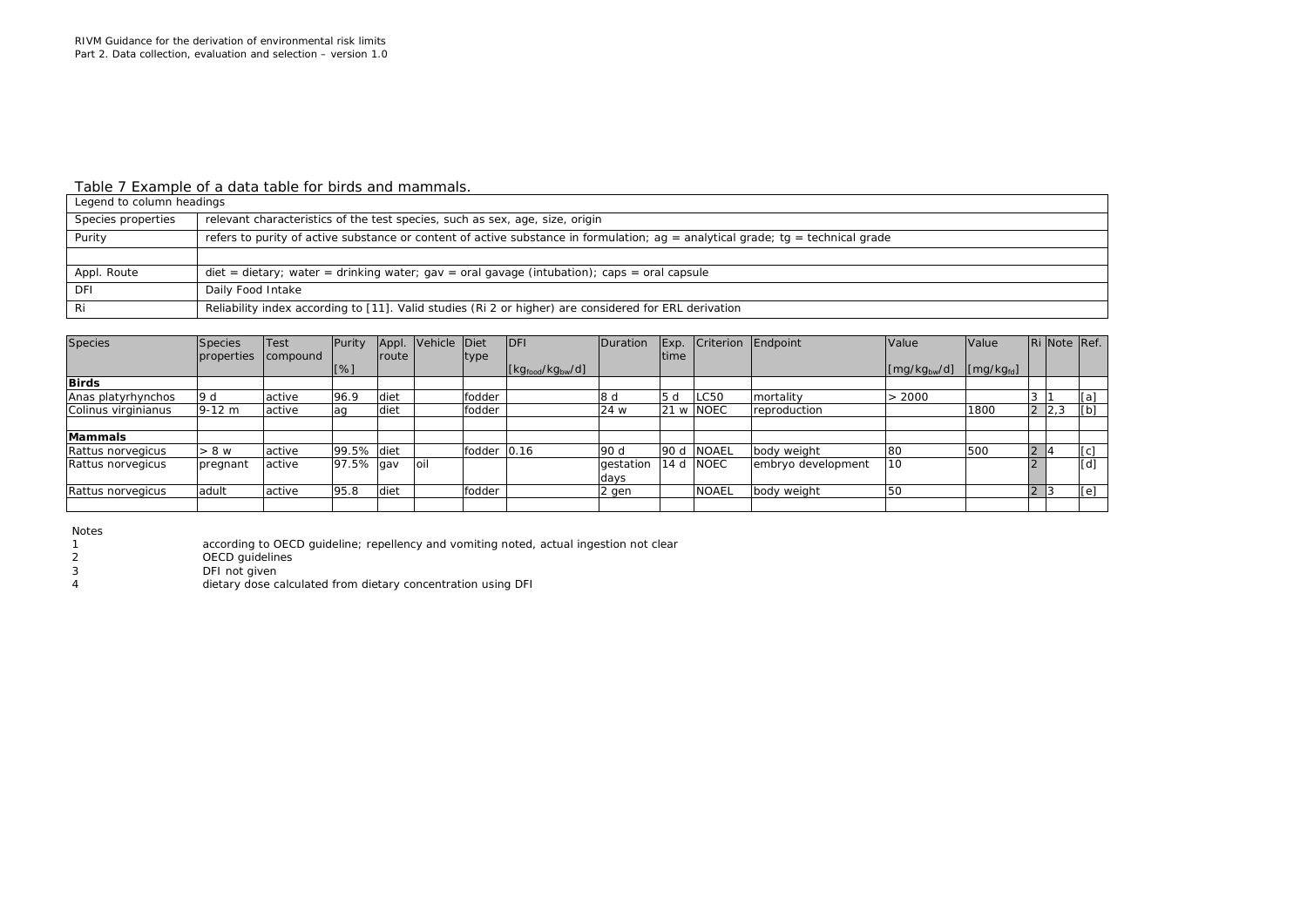#### 6.1.2.1 Species

In the toxicity data table all available toxicity data for a given compound are ordered by test organism. Species are grouped in taxonomic groups (i.e. birds or mammals). A comprehensive list of taxonomic groups is shown in ERL Report 11. Latin names are used for species names. Species names within a taxon are listed in alphabetical order.

### 6.1.2.2 Species properties

The most relevant properties of the test organism are mentioned in this column; e.g. age, size, weight or life stage. Toxicity data for organisms with different age, size, life stage etc., are presented as individual entries (i.e. one entry in each row) in the data table. If the body weight of the test species is reported in the study it should be entered in this column. Body weight is especially important for estimating the daily energy expenditure of an organism. This parameter can be used to calculate energy-normalized diet concentrations.

### 6.1.2.3 Product or substance

Toxicity studies on birds or mammals may also be carried out with formulations or products rather than individual substances. Report the name of the substance, product of formulation that has been used in this column.

#### 6.1.2.4 Purity or a.i. content

In case a product (or formulation) is tested, report the content of active ingredient (a.i.) present in the product, expressed in %. If the purity of the active ingredient (used in formulation) is also known, report this in a footnote.

If a single substance has been applied in the test, report the purity of the tested compound in this column.

#### 6.1.2.5 Application route

Relevant are those toxicity tests in which the animals are dosed orally. This might be achieved via a direct method (intubation, gavage, capsule) or by dosing via food (diet) or drinking water.

# 6.1.2.6 Vehicle

The carrier that is used with the test substance when dosing is reported here (e.g. corn oil).

### 6.1.2.7 Diet

The type of food that is administered to the test animals during the study is reported here. This can be any type of laboratory fodder, but also fish, meat, vegetables, fruit and so on. The type of food is important, because it may strongly differ in energy content. This is directly related to the amount of food that is required by the animal per day to meets it daily energy expenditure. As such, the type of food is also related to the daily food intake (see next section). If given, the energy content of the food should be reported as well. In the column 'Notes' (section 6.1.2.16) indicate whether the food was analysed for presence of the test substance and if yes, report the outcome.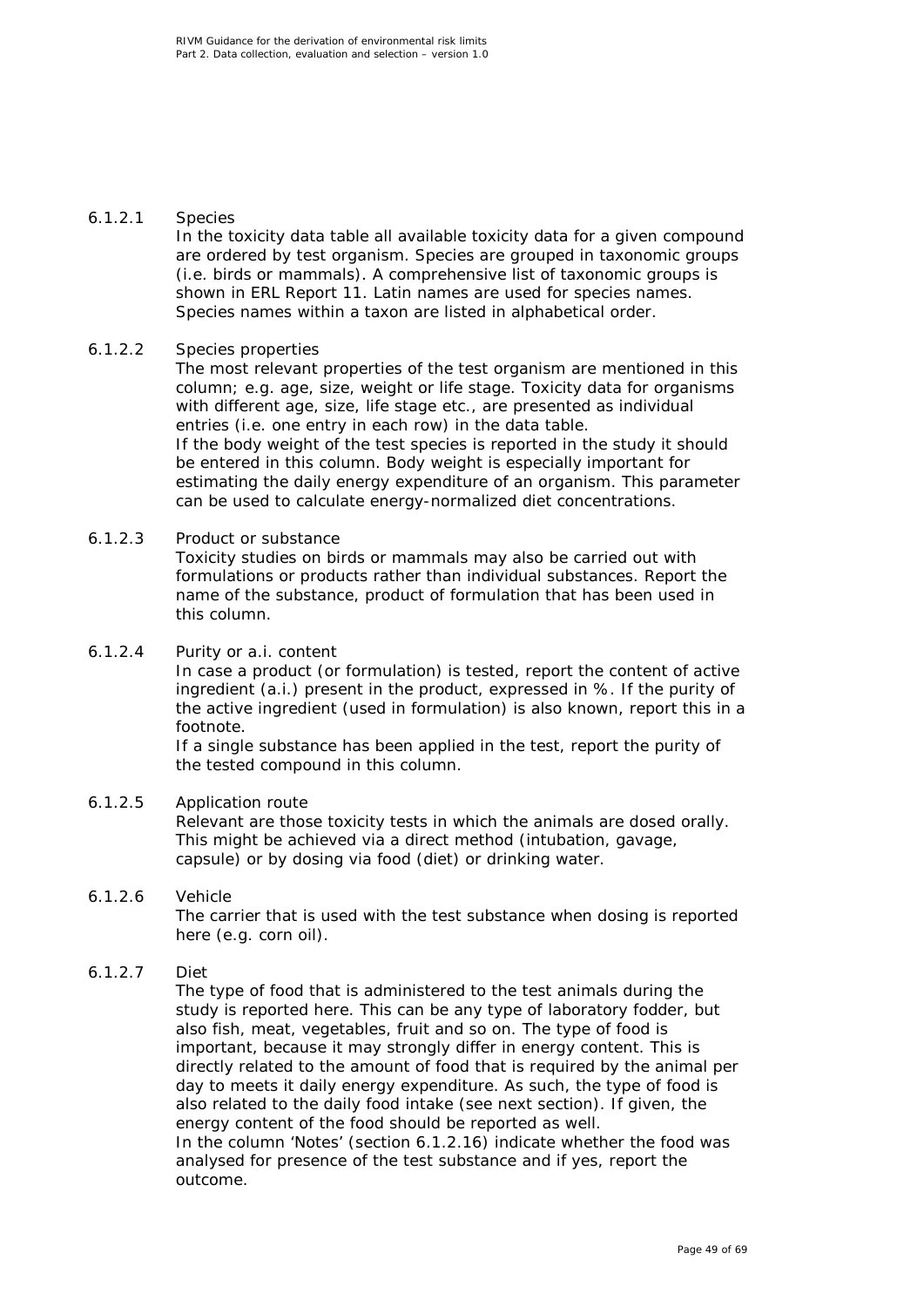# 6.1.2.8 Daily food intake per body weight

Unit: kg<sub>food</sub>/kg<sub>bw</sub>/d

The daily food intake per body weight (DFI) is the ratio of the daily consumed mass of food and the body weight of the animal. It can be used to express doses as diet concentrations and vice versa. If the DFI is given per bird, use the body weight for conversion. If body weight is not given, the DFI may be presented as  $kg_{food}/\text{animal}/d$ .

# 6.1.2.9 Test duration

The value in this column reports the total duration of the test. Use abbreviations hours (h), days (d), weeks (w), months (mo) and years (y). This column should also be filled in when the test duration is equal to the exposure duration. The test duration might be longer than the exposure time, which is reported in the next column (Exposure time). For example in the acute avian dietary toxicity test, in which the exposure lasts 5 days, the minimal recommended test duration is 8 days. Durations may be also expressed in general terms such as "two generations" or "during gestation", which can be used to classify exposure duration as chronic or short-term.

### 6.1.2.10 Exposure time

The duration of exposure to the toxicant in the toxicity experiment is expressed in this column. Use abbreviations for hours (h), days (d), weeks (w), months (m) and years (y).

# 6.1.2.11 Criterion

Short term toxicity tests will yield an LC50 or an LD50. Long-term toxicity tests will generally result in a NOEC or a NOEL (No Observed Effect Level). Results from long-term toxicity tests may also be reported as a NOAEL, which is the no observed adverse effect level. However, the effects observed for the derivation of the NOEC/NOEL are generally adverse to the organisms. Results may be expressed as a (dietary) dose in mg/kg<sub>bw</sub>/d (see 6.1.2.13), or as a concentration in food (see 6.1.2.14).

### 6.1.2.12 Test endpoint

The toxicological parameter for which the test result is obtained is tabulated here. Screening for clinical parameters at haematological, histopathological or biochemical level is common in these types of tests, but not necessarily directly related to population effects. The list below is not exhaustive, it shows some of the relevant endpoints:

body weight litter size pup weight egg production eggshell thickness hatchability hatchling survival mortality reproduction viability (percentage of viable embryos per total number of eggs)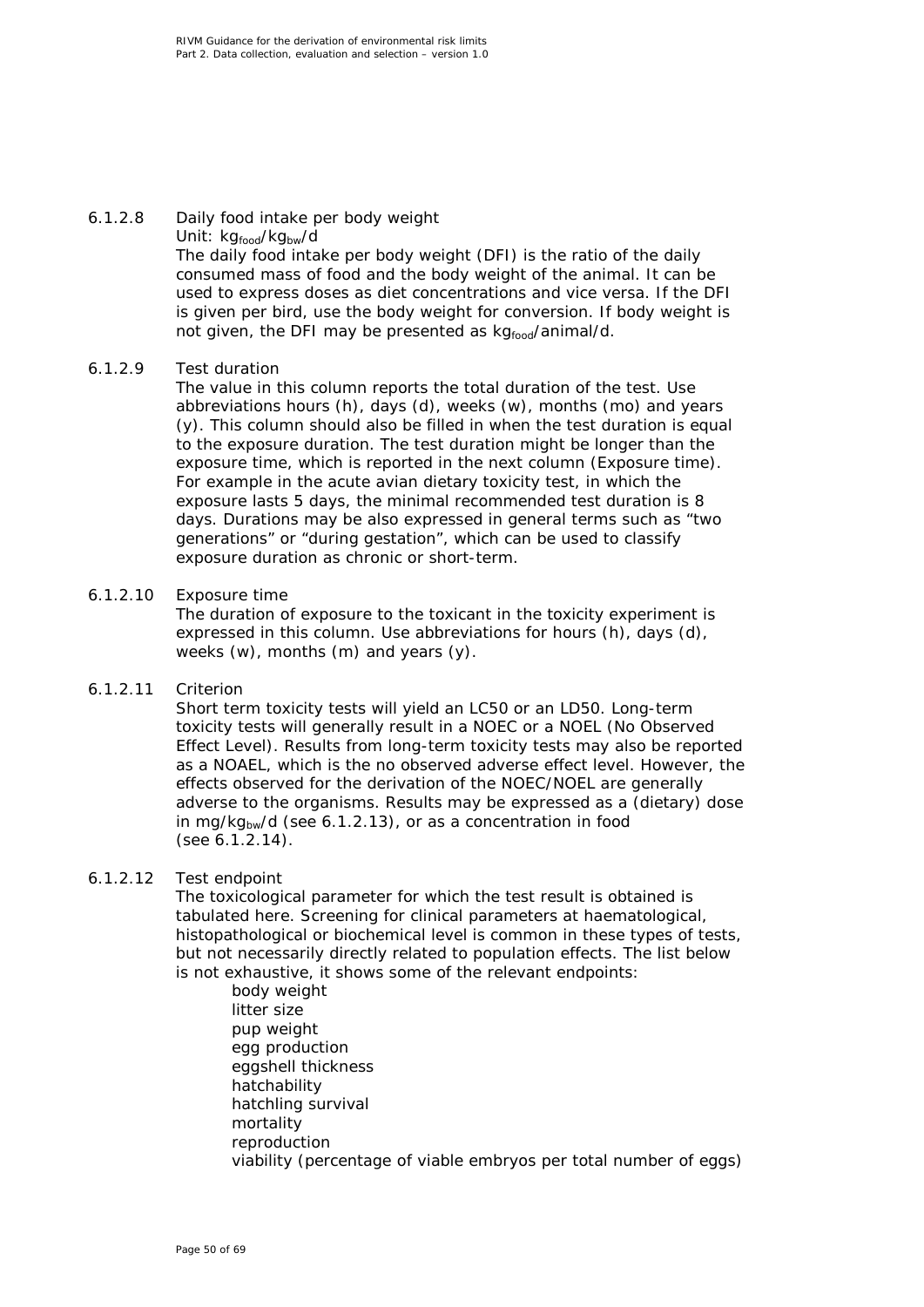# 6.1.2.13 Value as (dietary) dose (rate)

Unit: mg/kg<sub>bw</sub>/d

Results of bird and mammal repetitive oral dosing studies are expressed in mg/kgbw/d. In dietary studies the result is also often expressed as dietary dose, expressed in mg/kg<sub>bw</sub>/d too. If body weight is known, the value should also be tabulated (In the column Species properties, see section 6.1.2.2), because the daily energy expenditure (DEE) will be calculated from body weight in the secondary poisoning assessment. As part of that assessment the dietary dose will be recalculated into a concentration in biota based on this DEE and tabulated energy contents of different food items. See further ERL Report 07.

# 6.1.2.14 Value as dietary concentration

### Unit: mg/kgfd

The results of toxicity tests in which the substance of interest is administered via the food are often expressed in mg/ $kg<sub>fd</sub>$ . The results of dietary studies (LC50, or NOEC values) are reported in this column. For recent guideline studies with birds, the dietary dose is often already calculated from the DFI (see 6.1.2.8) and presented in the study report. A dietary dose should also be listed in the previous column. If the dietary dose is not presented in the report, but the DFI and bodyweight are known, the dietary dose should be calculated and entered in the previous column (section 6.1.2.13).

### 6.1.2.15 Food energy content

# Unit: kJ/gdw

If the energy content of the laboratory food used in the study is reported, or can be deduced from other sources, this should be tabulated here. In the secondary poisoning assessment, the dietary concentration will be recalculated into a concentration in biota based on tabulated energy contents of different food items.

### 6.1.2.16 Reliability

This column contains a number (1, 2, 3 or 4), indicating the quality of the study summarised according to section 2.2.

# 6.1.2.17 Notes

This column contains references to footnotes that are listed below the toxicity data tables. Numbers are used to refer to footnotes.

### 6.1.2.18 Reference

The reference to the study from which data are tabulated, All cited references are listed in a reference list. If references are generated using bibliographic software (e.g. Endnote), it is most convenient to list all references, including those of the Annexes, into one single reference list.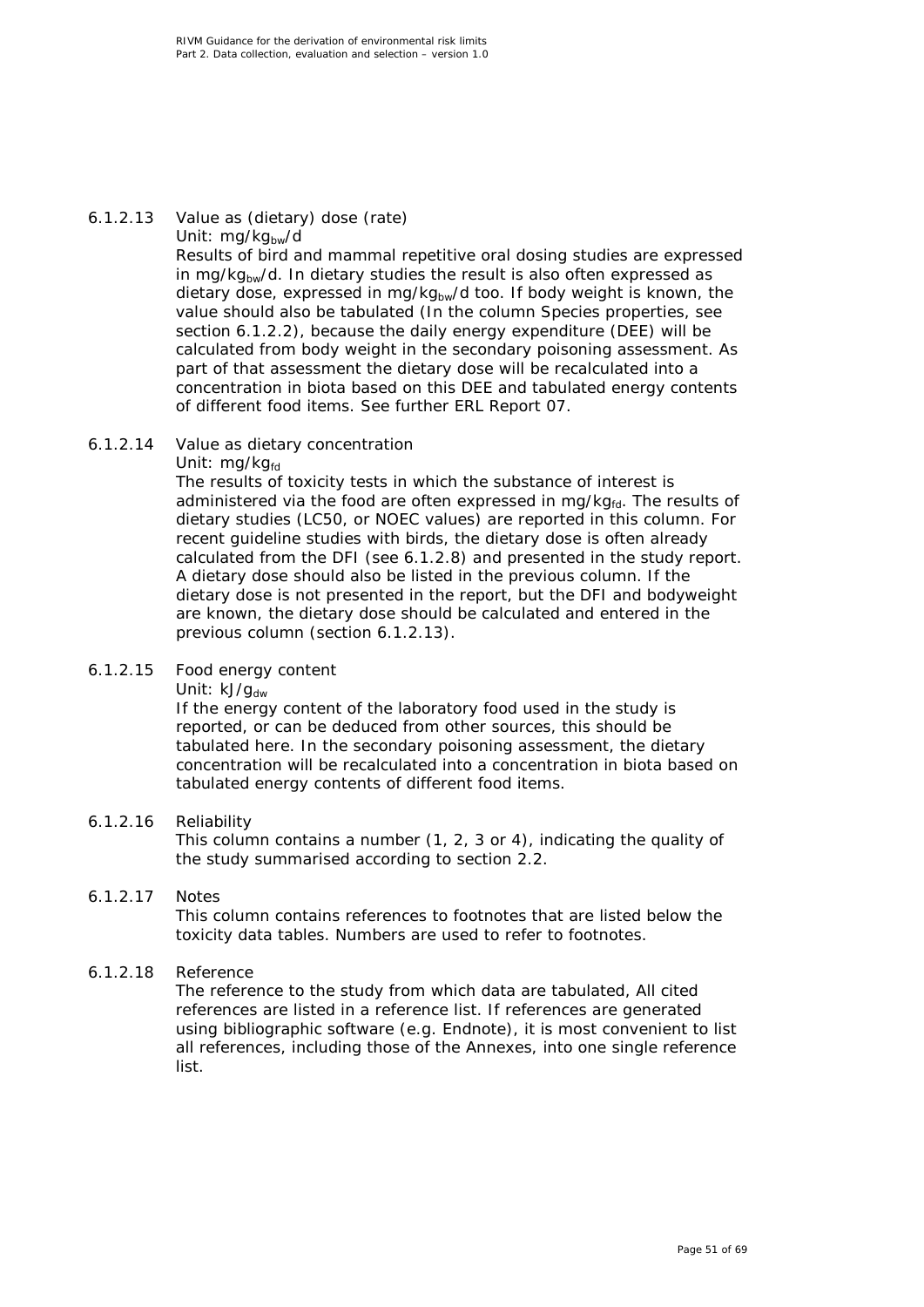#### **6.2 Selection of bird and mammal toxicity data**

<span id="page-51-0"></span>All valid ( $Ri = 1$  and 2) data are selected for derivation of the PNEC. For derivation of risk limits covering secondary poisoning, the methodology described in ERL Report 07 is followed, which allows for correction of differences in caloric content between the dietary items in the field and the diets provided in the laboratory studies. In order to apply this methodology, study results expressed as dietary concentrations as well as those expressed as dose rates are converted to energy normalised concentrations in mg/kJ. See section 2.7 of ERL Report 07 for equations.

If the data do not allow for the calculation of energy based diet concentrations, the methodology below is followed. For each of the selected avian or mammalian toxicity studies, the test result is expressed as a NOEC<sub>oral</sub> in mg/kg<sub>food</sub>. If the test result is expressed as a dose in mg/kg<sub>bw</sub>/d, and conversion to a dietary concentration cannot be performed on the basis of reported DFI and bodyweight, equations 4 and 5 are used with default conversion factors (CONV, see Table 8). For other species than listed in this table, a suitable conversion factor should be used on the basis of knowledge on similarity with the listed species with respect to feeding characteristic.

$$
NOEC_{\text{bird}} = NOAEL_{\text{bird}} \cdot CONV_{\text{bird}} \tag{6}
$$

$$
NOEC_{\text{mammal, food\_chr}} = NOAEL_{\text{mammal, oral\_chr}} \cdot CONV_{\text{mammal}} \tag{7}
$$

| several species.             |                 |          |
|------------------------------|-----------------|----------|
| <b>Species</b>               | Common name     | CONV     |
|                              |                 | [bw/dfi] |
|                              |                 |          |
| Canis domesticus             | Dog             | 40       |
| Macaca sp.                   | Macaque species | 20       |
|                              | (monkey)        |          |
| Microtus spp.                | Vole species    | 8.3      |
| Mus musculus                 | House mouse     | 8.3      |
| Oryctolagus cuniculus        | European rabbit | 33.3     |
| Rattus norvegicus (>6        | Brown rat       | 20       |
| weeks)                       |                 |          |
| Rattus norvegicus ( $\leq 6$ | Brown rat       | 10       |
| weeks)                       |                 |          |
| Gallus domesticus            | Chicken         | 8        |

*Table 8 Conversion factors (CONVbird or CONVmammal) from NOAEL to NOEC for several species.*

bw = body weight  $(g)$ ; dfi = daily food intake  $(g/d)$ .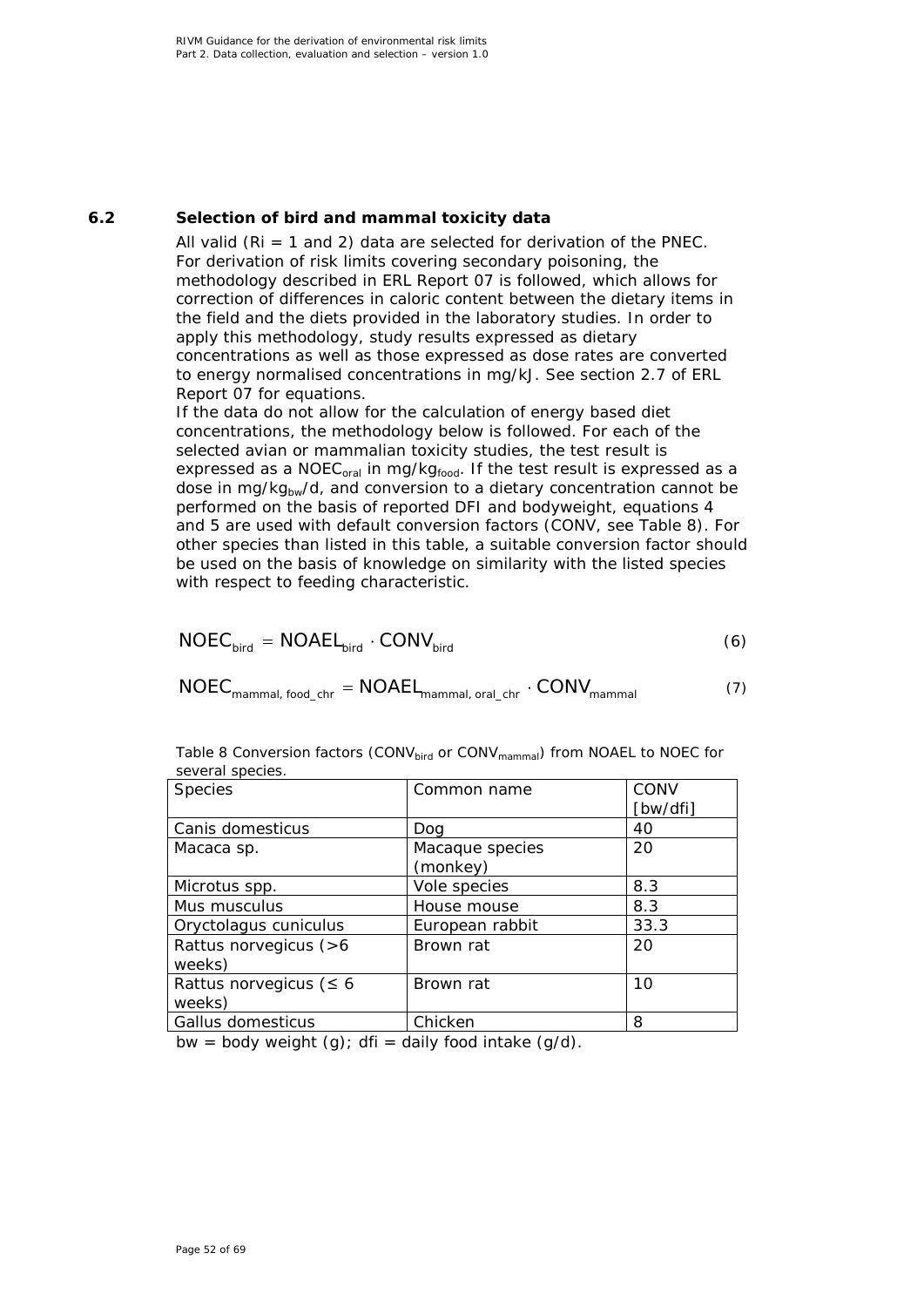# 7 Human toxicological threshold limits

<span id="page-52-0"></span>A human toxicological threshold value (TTL<sub>hh</sub>) is needed at several places in ERL derivation:

- in the derivation of the water quality standard for surface waters based on human consumption of fishery products (QS<sub>water, hh food</sub>, see ERL Report 03)
- in the derivation of the quality standard for surface water intended for drinking water abstraction  $(OS_{dw, hh}$ , see ERL Report 03)
- in the derivation of the risk limits for soil based on indirect exposure of humans (ERL report to be developed).
- $\bullet$  in the derivation of MPC<sub>air</sub>, see ERL Report 06)

For derivation of MPC<sub>air</sub>, the TCA (Tolerable Concentration in Air) is used or the CR<sub>inhalation</sub> (inhalatory Cancer Risk) for genotoxic carcinogens. See section 2.1 of ERL Report 06 for further guidance. For the other three ERLs listed above, the  $TTL_{hh}$  values that can be used are the ADI (acceptable daily intake) and the TDI (tolerable daily intake). The US ATSDR uses the term MRL (minimum risk level) while the US EPA uses the term RfD (reference dose). A list of organisations or

frameworks that have published human toxicological threshold limits is presented in Table 9.

In general, it is advised to take the most recent value and consult a human toxicologist on the final choice of the value. If a clear value is reported in a European risk assessment report, or a value for TTL<sub>hh</sub> is derived in the Netherlands (often denoted as MPC<sub>human</sub> or MPR<sub>human</sub>), these values should preferably be used because of consistency with other national frameworks. However, a human toxicologist should be consulted to check if new data exist that require updating of those values. For substances for which a threshold level cannot be given (e.g. genotoxic carcinogens), unit risk values corresponding to an additional cancer risk may be used, if available (see also section 4.5 of ERL Report 01. The risk levels to be used for the respective compartments are explained in the specific chapters.

The basis for the human-toxicological threshold levels is in principle a NO(A)EL from a mammalian toxicity study, which is useful if established threshold levels are unavailable. However, the NOAEL is not a human toxicological threshold value and an AF (typically 100) must be used. To derive a TDI or ADI from a NOAEL, a human toxicologist should be consulted. Effect data can be obtained from the human health section of risk assessments according to e.g. REACH (Regulation (EC) No. 1907/2006) [\[68\]](#page-59-0) or its legal predecessor, Council Regulation (EEC) No. 793/93 [\[69\]](#page-59-1), Regulation (EC) 1107/2009 [\[70\]](#page-59-2) or its predecessor Council Directive 91/414/EEC [\[71\]](#page-59-3).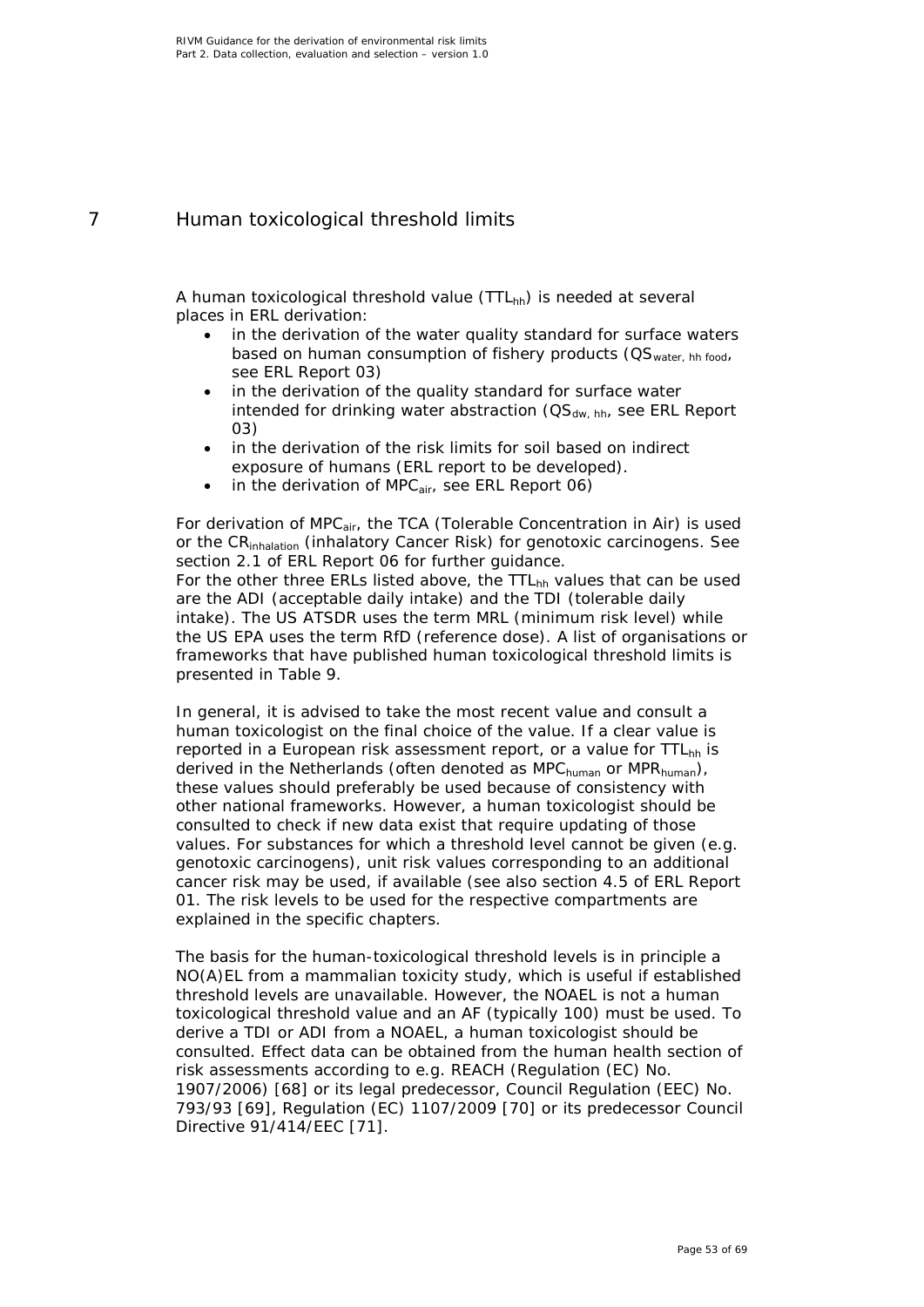In recent years, overarching databases have become available. These systems give access to existing (inter)national databases with toxicological information, including most of the abovementioned ones. Two important databases to obtain toxicological information are: eChemPortal (https://www.echemportal.org/echemportal/index.action) US EPA [\(http://actor.epa.gov/toxrefdb/faces/Home.jsp\)](http://actor.epa.gov/toxrefdb/faces/Home.jsp).

| Source name and                        | Available at                               |
|----------------------------------------|--------------------------------------------|
| publisher                              |                                            |
| <b>ATSDR Toxicological Profiles</b>    | https://www.atsdr.cdc.gov/toxprofiledocs/i |
| (ATSDR)                                | ndex.html                                  |
| German BfR summary of                  | Via                                        |
| ADIs for pesticides                    | https://link.springer.com/article/10.1007  |
|                                        | %2Fs00103-007-0303-x                       |
| IPCS (CICAD)                           | http://www.inchem.org/pages/cicads.html    |
| DWQG (WHO)                             | http://www.who.int/water_sanitation_heal   |
|                                        | th/dwq/guidelines/en/                      |
| <b>EFSA</b>                            | http://www.efsa.europa.eu/                 |
| <b>Environmental Health</b>            | http://www.inchem.org/pages/ehc.html       |
| Criteria (EHC)                         |                                            |
| (WHO/IPCS)                             |                                            |
| EU pesticides database                 | http://ec.europa.eu/food/plant/pesticides/ |
|                                        | eu-pesticides-                             |
|                                        | database/public/?event=homepage&langu      |
|                                        | $age = EN$                                 |
| HSDB (NLM/NIH)                         | https://toxnet.nlm.nih.gov/newtoxnet/hsd   |
|                                        | b.htm                                      |
| HSG (WHO)                              | http://www.inchem.org/pages/hsg.html       |
| IARC Monographs (WHO)                  | https://monographs.iarc.fr/                |
|                                        | http://www.inchem.org/pages/iarc.html      |
| ICSC (IPCS-EU)                         | http://www.inchem.org/pages/icsc.html      |
| IRIS (US EPA)                          | https://www.epa.gov/IRIS/                  |
| ITER (TERA)                            | https://www.tera.org/iter/                 |
| <b>JECFA Monographs</b>                | http://www.inchem.org/pages/jecfa.html     |
| (WHO/FAO)                              |                                            |
| <b>JMPR Monographs</b>                 | http://www.inchem.org/pages/jmpr.html      |
| (WHO/FAO)                              |                                            |
| <b>OEHHA Toxicity Criteria</b>         | https://oehha.ca.gov/chemicals             |
| Database (Cal-EPA)                     |                                            |
| <b>RIVM</b>                            | https://rvs.rivm.nl/ <sup>#</sup>          |
| RIVM: MPC <sub>human</sub> values for  | https://www.rivm.nl/bibliotheek/rapporten  |
| the derivation of SRC <sub>human</sub> | /711701025.pdf                             |
| SIDS (OECD-UNEP)                       | https://hpvchemicals.oecd.org/ui/Default.  |
|                                        | aspx                                       |
| WHO Air Quality Guidelines             | https://www.who.int/phe/health_topics/ou   |
|                                        | tdoorair/outdoorair_agg/en/                |
|                                        | http://www.euro.who.int/ data/assets/p     |
|                                        | df_file/0005/74732/E71922.pdf              |

*Table 9 Sources for the retrieval of human toxicological threshold limits.*

#: this website does not contain a list of ADI- or TDI-values, but can be used to find documentation on the substance of concern.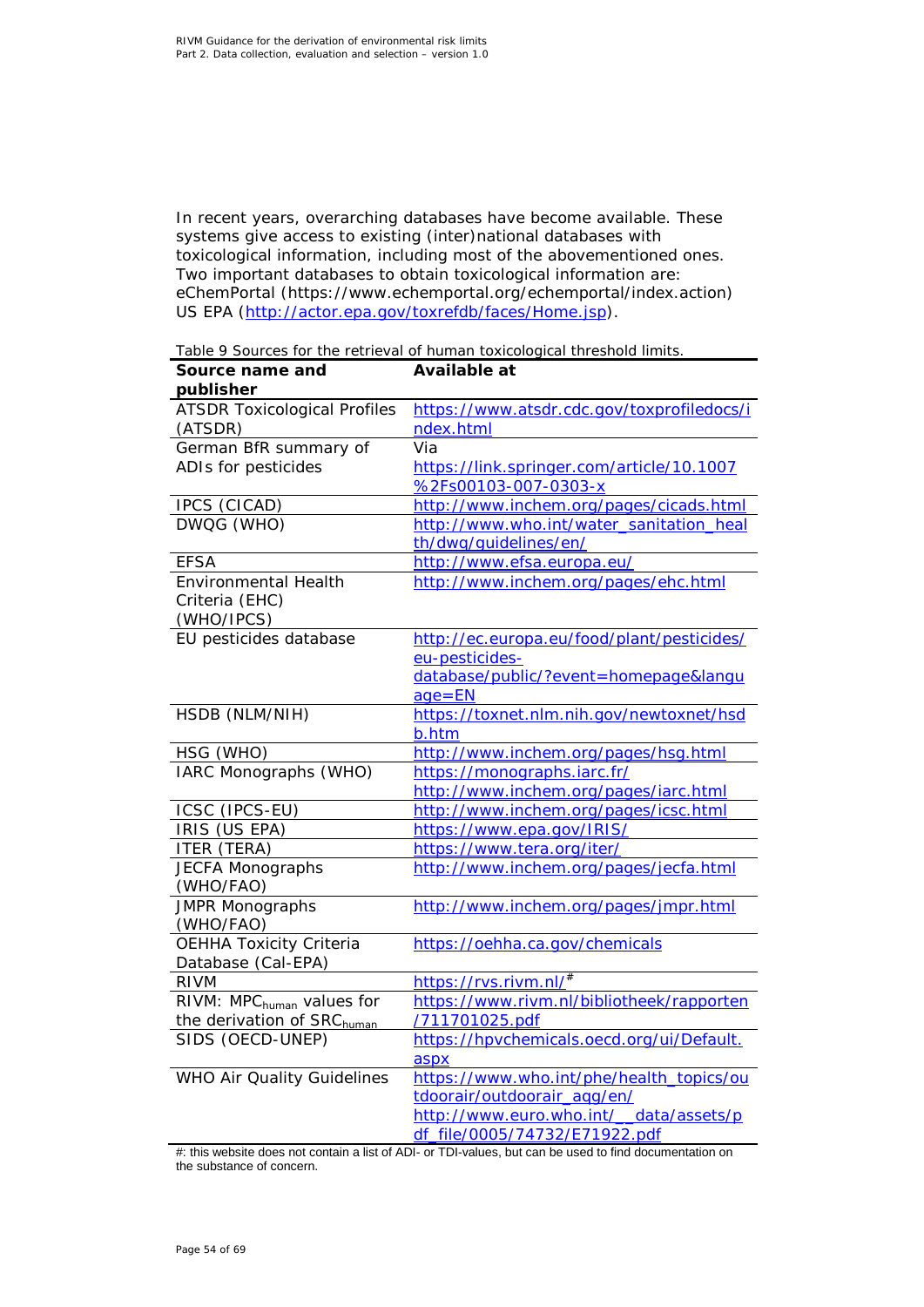# 8 References

- <span id="page-54-1"></span><span id="page-54-0"></span>1. Lepper P. 2005. Manual on the methodological framework to derive Environmental Quality Standards for priority substances in accordance with Article 16 of the Water Framework Directive (2000/60/EC). Schmallenberg, Germany. Fraunhofer-Institute Molecular Biology and Applied Biology.
- <span id="page-54-2"></span>2. Lepper P. 2002. Towards the derivation of quality standards for priorit substances in the context of the water framework directive. Fraunhofer-Institute Molecular Biology and Applied Biology.
- <span id="page-54-3"></span>3. ECHA. 2008. Guidance on information requirements and chemical safety assessment. Chapter R.10: Characterisation of dose [concentration]-response for environment. Helsinki, Finland. European Chemicals Agency.
- <span id="page-54-7"></span>4. ECHA. 2014. Guidance on information requirements and chemical safety assessment. Chapter R.7b: Endpoint specific guidance. Version 2.0. Helsinki, Finland. European Chemicals Agency. Report ECHA-14-G-05-EN.
- <span id="page-54-8"></span>5. ECHA. 2014. Guidance on information requirements and chemical safety assessment. Chapter R.7c: Endpoint specific guidance. Version 2.0. Helsinki, Finland. European Chemicals Agency. Report ECHA-14-G-06-EN.
- <span id="page-54-11"></span>6. ECHA. 2012. Guidance on information requirements and chemical safety assessment. Chapter R.16: Environmental Exposure Estimation. Version 2.1. Helsinki, Finland. European Chemicals Agency. Report ECHA-10-G-06-EN.
- <span id="page-54-10"></span>7. ECHA. 2012. Guidance on information requirements and chemical safety assessment. Chapter R.8: Characterisation of dose [concentration]-response for human health. Version 2.1. Helsinki, Finland. European Chemicals Agency. Report ECHA-2010-G-19- EN.
- <span id="page-54-9"></span>8. ECHA. 2014. Guidance on information requirements and chemical safety assessment. Chapter R.7a: Endpoint specific guidance. Version 3.0. Helsinki, Finland. European Chemicals Agency. Report ECHA-14-G-03-EN.
- <span id="page-54-4"></span>9. EC. 2011. Common Implementation Strategy for the Water Framework Directive (2000/60/EC). Guidance Document No. 27. Technical Guidance For Deriving Environmental Quality Standards. Brussels, Belgium. European Commission. Report Technical Report - 2011 - 055.
- <span id="page-54-5"></span>10. Van Vlaardingen PLA, Verbruggen EMJ. 2007. Guidance for the derivation of environmental risk limits within the framework of 'International and national environmental quality standards for substances in the Netherlands' (INS). Bilthoven, the Netherlands. National Institute for Public Health and the Environment. Report 601782001.
- <span id="page-54-6"></span>11. Klimisch H-J, Andreae M, Tillman U. 1997. A systematic approach for evaluating the quality of experimental toxicological and ecotoxicological data. Regulatory Toxicology and Pharmacology 25(1), 1-5.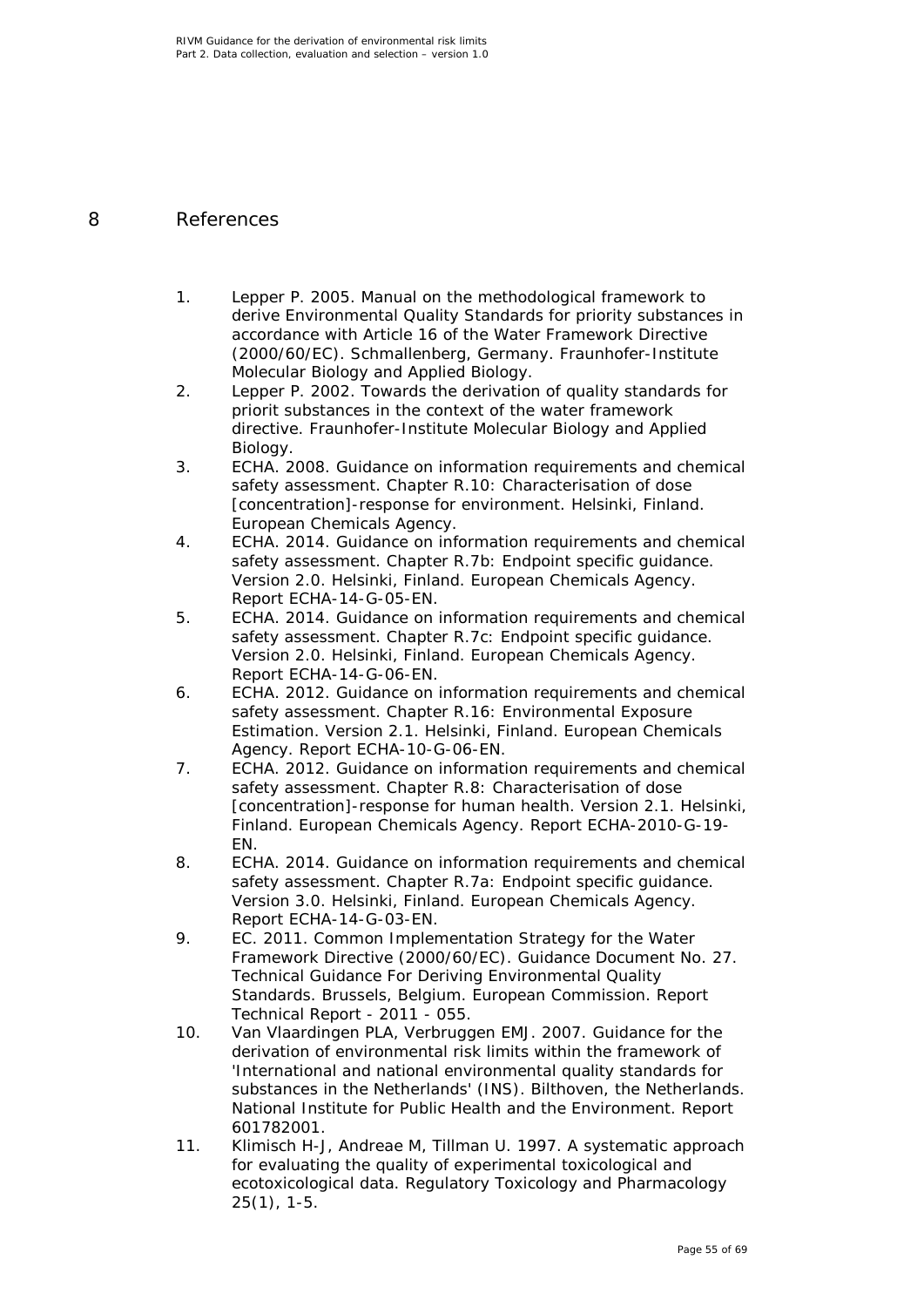- <span id="page-55-0"></span>12. Mensink BJWG, Montforts MHMM, Wijkhuizen-Maœlankiewicz L, Tibosch H, Linders JBHJ. 1995. Manual for summarising and evaluating the environmental aspects of pesticides. Bilthoven, The Netherlands. National Institute for Public Health and Environmental Protection.
- <span id="page-55-1"></span>13. Mensink BJWG, Smit CE, Montforts MHMM. 2008. Manual for summarising and evaluating environmental aspects of plant protection products. Bilthoven, the Netherlands. National Institute of Public Health and the Environment. Report 601712004.
- 14. De Jong FMW, Brock TCM, Foekema EM, Leeuwangh P. 2008. Guidance for summarising and evaluating aquatic micro- and mesocosm studies. A guidance document of the Dutch Platform for the Assessment of Higher Tier Studies. Bilthoven, The Netherlands. National Institute for Public Health and the Environment. Report 601506009.
- 15. De Jong FMW, Van Beelen P, Smit CE, Montforts MHMM. 2006. Guidance for summarising earthworm field studies. A guidance document of the Dutch Platform for the Assessment of Higher Tier Studies. Bilthoven, The Netherlands. National Institute for Public Health and the Environment. Report 601506006.
- <span id="page-55-2"></span>16. OECD. 2011-2013. The OECD QSAR Toolbox for Grouping Chemicals into Categories.
- <span id="page-55-3"></span>[http://www.qsartoolbox.org/index.html.](http://www.qsartoolbox.org/index.html) 17. ECHA. Information on chemicals. [http://echa.europa.eu/information-on-chemicals.](http://echa.europa.eu/information-on-chemicals)
- <span id="page-55-4"></span>18. US EPA. 2000-2012. EPI Suite™. Washington, DC, USA. United States Environmental Protection Agency (EPA) Office of Pollution Prevention Toxics / Syracuse Research Company (SRC).
- <span id="page-55-5"></span>19. Mackay D, Shiu W-Y, Ma K-C, Lee SC, Handbook of physicalchemical properties and environmental fate for organic chemicals. 2<sup>nd</sup> ed. 2006, Boca Raton, FL. U.S.A.: CRC Press, Taylor and Francis Group. 4182.
- <span id="page-55-6"></span>20. ACD/Labs. 2009. ACD/Chemsketch. ACD/Labs. Toronto, Canada. Advanced Chemistry Development, Inc.
- <span id="page-55-7"></span>21. BioByte. 1995-2006. BioLoom. Claremont, CA, USA. BioByte Corporation.
- <span id="page-55-8"></span>22. Tomlin CDS, The e-Pesticide Manual (Twelfth Edition). 2.2 ed. 2002: The British Crop Protection Council.
- <span id="page-55-9"></span>23. OECD. 2006. OECD Guideline for the Testing of Chemicals: 104. Vapour pressure, 18. Paris, France. Organisation for Economic Cooperation and Development (OECD).
- <span id="page-55-10"></span>24. Mackay D, Shiu WY, Ma KC, *Henry's Law Constant*, in *Handbook of property estimation methods for chemicals. Environmental and health sciences*, Boethling RSMackay D, Editors. 2000, Lewis Publishers: Boca Raton, FL, USA. p. 69-87.
- <span id="page-55-11"></span>25. Ten Hulscher TEM, Van der Velde LE, Bruggeman WA. 1992. Temperature dependence of Henry's law constants for selected chlorobenzenes, polychlorinated biphenyls and polycyclic aromatic hydrocarbons. Environmental Toxicology and Chemistry 11(11), 1595-1603.
- <span id="page-55-12"></span>26. OECD. 1995. OECD Guideline for the Testing of Chemicals: 105. Water solubility, 7. Paris, France. Organisation for Economic Cooperation and Development (OECD).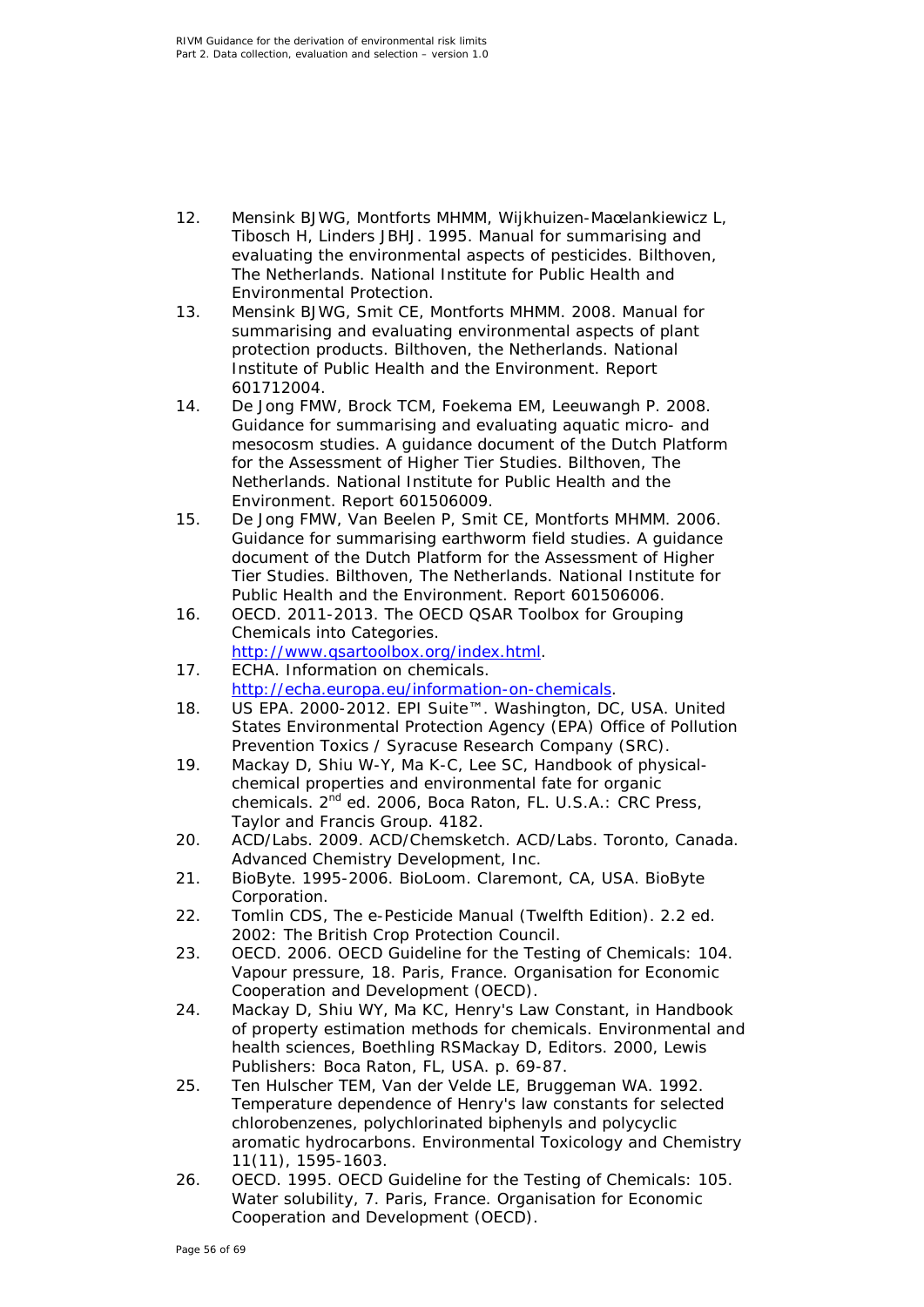- <span id="page-56-0"></span>27. Tolls J, van Dijk J, Verbruggen EMJ, Hermens JLM, Loeprecht B, Schüürmann G. 2002. Aqueous solubility-molecular size relationships: A mechanistic case study using  $C_{10}$ - to  $C_{19}$ -alkanes. Journal of Physical Chemistry A 106(11), 2760-2765.
- 28. Letinski DJ, Connelly Jr. MJ, Peterson DR, Parkerton TF. 2002. Slow-stir water solubility measurements of selected alcohols and diesters. Chemosphere 48(3), 257-265.
- 29. Ellington JJ. 1999. Octanol/water partition coefficients and water solubilities of phthalate esters. Journal of Chemical and Engineering Data 44(6), 1414-1418.
- <span id="page-56-1"></span>30. Schluep M, Gälli R, Imboden DM, Zeyer J. 2002. Dynamic equilibrium dissolution of complex nonaqueous phase liquid mixtures into the aqueous phase. Environmental Toxicology and Chemistry 21(7), 1350-1358.
- <span id="page-56-2"></span>31. ChemAxon Ltd. 2012. Marvin Sketch. [http://www.chemaxon.com/.](http://www.chemaxon.com/)
- <span id="page-56-3"></span>32. OECD. 1995. OECD Guideline for the Testing of Chemicals: 107. Partition coefficient (*n*-octanol/water): Shake-flask method, 4. Paris, France. Organisation for Economic Cooperation and Development (OECD).
- <span id="page-56-4"></span>33. Sijm DTHM, Schüürmann G, De Vries PJ, Opperhuizen A. 1999. Aqueous solubility, octanol solubility, and octanol water partition coefficient of nine hydrophobic dyes. Environmental Toxicology and Chemistry 18(6), 1109-1117.
- 34. Li A, Yalkowsky SH. 1998. Predicting cosolvency. 2. Correlation with solvent physicochemical properties. Industrial and Engineering Chemistry Research 37(11), 4476-4480.
- 35. Li A, Yalkowsky SH. 1998. Predicting cosolvency. 1. Solubility ratio and solute log K<sub>ow</sub>. Industrial and Engineering Chemistry Research 37(11), 4470-4475.
- <span id="page-56-5"></span>36. OECD. 2004. OECD Guideline for the Testing of Chemicals: 117. Partition coefficient (*n*-octanol/water), High performance liquid chromatography (HPLC) method, 11. Paris, France. Organisation for Economic Cooperation and Development (OECD).
- <span id="page-56-6"></span>37. OECD. 2006. OECD Guideline for the Testing of Chemicals: 123. Partition co-efficient (1-octanol/water): Slow-stirring method, 15. Paris, France. Organisation for Economic Cooperation and Development (OECD).
- <span id="page-56-7"></span>38. Tewari YB, Miller MM, Wasik SP, Martire DE. 1982. Aqueous solubility and octanol/water partition coefficient of organic compounds at 25.0 °C. Journal of Chemical and Engineering Data 27, 451-454.
- 39. Miller MM, Ghodbane S, Wasik SP, Tewari YB, Martire DE. 1984. Aqueous solubilities, octanol/water partition coefficients, and entropies of melting of chlorinated benzenes and biphenyls. Journal of Chemical and Engineering Data 29, 184-190.
- 40. Doucette WJ, Andren AW. 1987. Correlation of octanol/water partition coefficients and total molecular surface area for highly hydrophobic aromatic compounds. Environmental Science and Technology 21, 821-824.
- 41. Doucette WJ, Andren AW. 1988. Estimation of octanol/water partition coefficients: Evaluation of six methods for highly hydrophobic aromatic hydrocarbons. Chemosphere 17(2), 345- 359.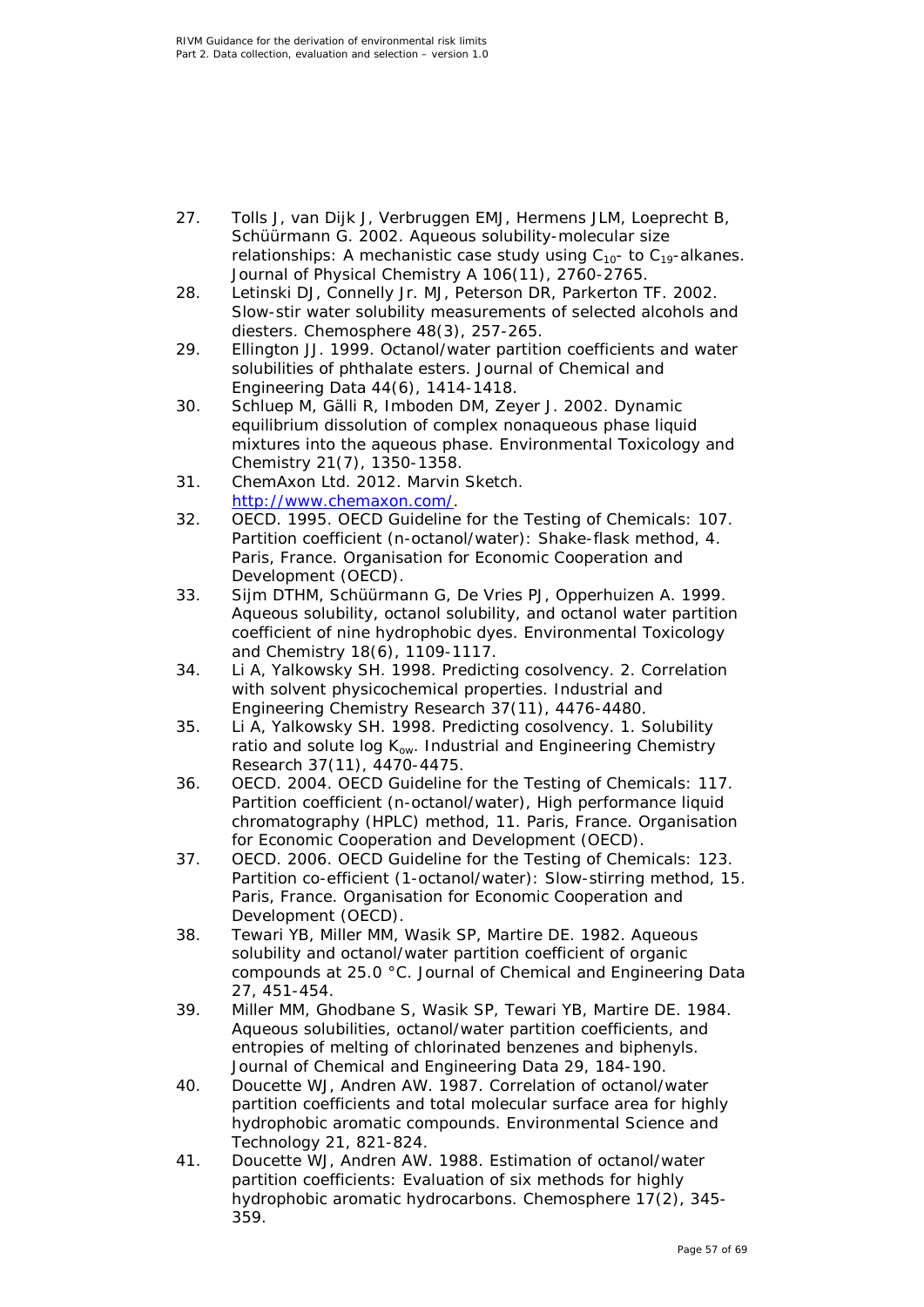- 42. Hawker DW, Connell DW. 1988. Octanol-water partition coefficients of polychlorinated biphenyl congeners. Environmental Science and Technology 22, 382-387.
- 43. Shiu WY, Doucette W, Gobas FAPC, Andren A, Mackay D. 1988. Physical-chemical properties of chlorinated dibenzo-*p*-dioxins. Environmental Science and Technology 22, 651-658.
- 44. Li A, Doucette WJ. 1993. The effect of cosolutes on the aqueous solubilities and octanol/water partition coefficients of selected polychlorinated biphenyl congeners. Environmental Toxicology and Chemistry 12(3), 2031-2035.
- 45. Yeh M-F, Hong C-S. 2002. Octanol-water partition coefficients of non-*ortho*- and mono-*ortho*-substituted polychlorinated biphenyls. Journal of Chemical and Engineering Data 47, 209- 215.
- <span id="page-57-0"></span>46. Schüürmann G, Ebert R-U, Nendza M, Dearden JC, Paschke A, Kühne R, *Predicting fate-related physicochemical properties*, in *Risk assessment of chemicals. An introduction*, Van Leeuwen CJVermeire TG, Editors. 2007, Springer: Dordrecht, The Netherlands. p. 375-426.
- <span id="page-57-1"></span>47. OECD. 2000. OECD guidelines for the testing of chemicals. Proposal for a new guideline 122. Partition Coefficient (n-Octanol/Water), pH-Metric Method for Ionisable Substances, 19. Paris, France. Organisation for Economic Cooperation and Development (OECD).
- <span id="page-57-2"></span>48. Avdeef A. 1992. pH-Metric log P. Part 1. Difference plots for determining ion-pair octanol-water partition coefficients of multiprotic substances. Quantitative Structure-Activity Relationships 11, 510-517.
- <span id="page-57-9"></span><span id="page-57-3"></span>49. Takács-Novák K, Avdeef A. 1996. Interlaboratory study of log P determination by shake-flask and potentiometric methods. Journal of Pharmaceutical and Biomedical Analysis 14(11), 1405- 1413.
- <span id="page-57-4"></span>50. OECD. 2000. OECD Guideline for the Testing of Chemicals: 106. Adsorption – desorption using a batch equilibrium method, 45. Paris, France. Organisation for Economic Cooperation and Development (OECD).
- <span id="page-57-5"></span>51. OECD. 2001. OECD Guideline for the Testing of Chemicals: 121. Estimation of the adsorption coefficient  $(K_{oc})$  on soil and on sewage sludge using high-performance liquid chromatography (HPLC), 11. Paris, France. Organisation for Economic Cooperation and Development (OECD).
- <span id="page-57-6"></span>52. OECD. 2004. OECD Guideline for the Testing of Chemicals: 312. Leaching in soil columns. Paris, France. Organisation for Economic Cooperation and Development (OECD).
- <span id="page-57-7"></span>53. Verschoor AJ, Boesten JJTT, Leistra M, Van der Linden AMA, Linders JBHJ, JW P. 2002. Evaluation of pesticide leaching in lysimeter and field studies. Parent substances. Bilthoven, the Netherlands. National Institute for Public Health and the Environment. Report 601506007.
- <span id="page-57-8"></span>54. EC (JRC). 2003. Technical Guidance Document in support of Commission Directive 93/67/EEC on Risk Assessment for new notified substances, Commision Regulation (EC) No 1488/94 on Risk Assessment for existing substances and Directive 98/9/EC of the European Parliament and of the Council concerning the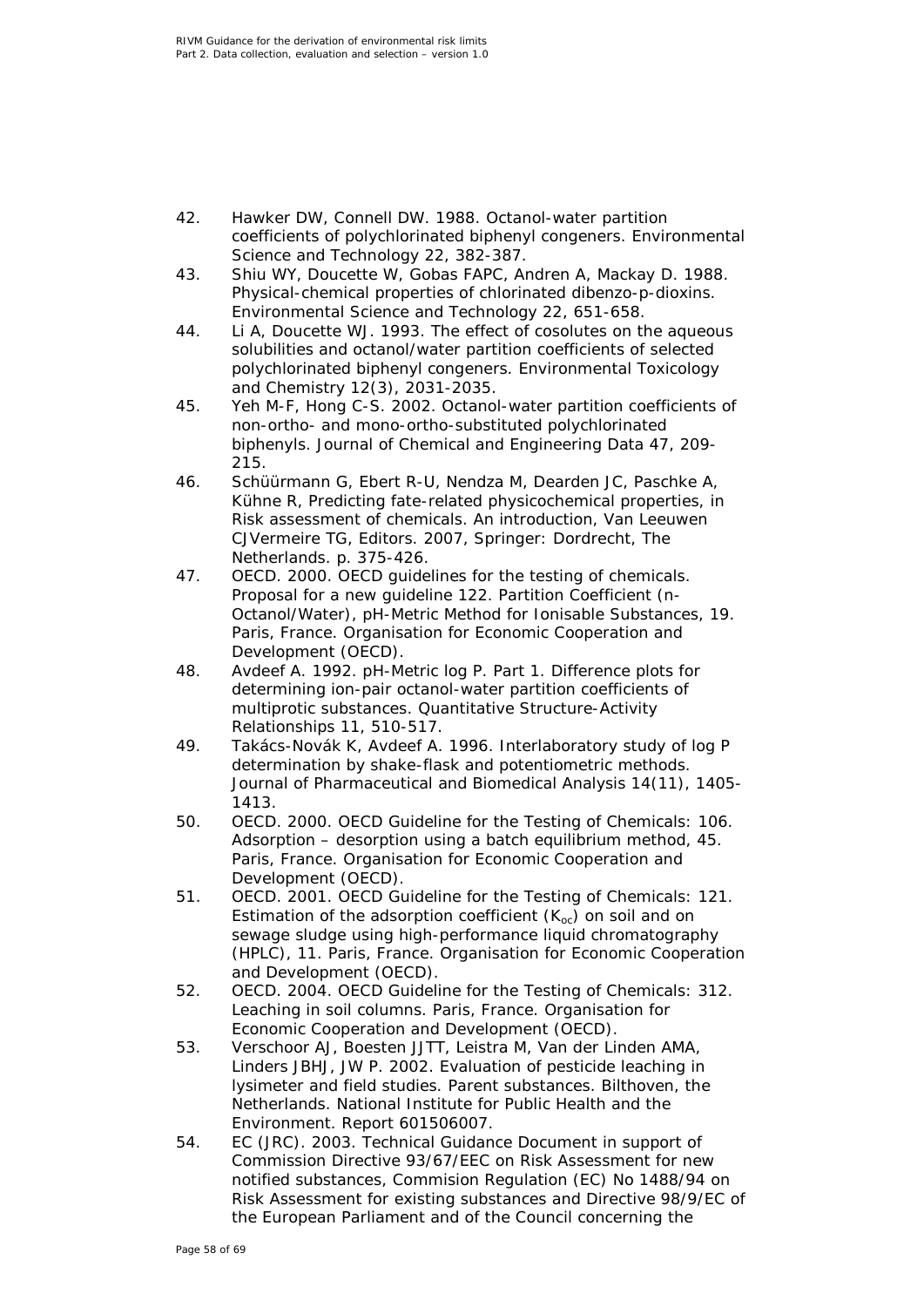<span id="page-58-2"></span>placing of biocidal products on the market. Part III. Ispra, Italy. European Chemicals Bureau, Institute for Health and Consumer Protection, Joint Research Centre. Report EUR 20418 EN/3.

- <span id="page-58-0"></span>55. Sabljić A, Güsten H, Verhaar H, Hermens J. 1995. QSAR modelling of soil sorption. Improvements and systematics of log *K*oc vs. log *K*ow correlations. Chemosphere 31(11/12), 4489-4514.
- <span id="page-58-1"></span>56. Otte PF, Lijzen JPA, Otte JG, Swartjes FA, Versluijs CW. 2001. Evaluation and revision of the CSOIL parameter set. Bilthoven, The Netherlands. National Institute for Public Health and the Environment. Report 711701021.
- <span id="page-58-3"></span>57. Sauvé S, Hendershot W, Allen HE. 2000. Solid-solution partitioning of metals in contaminated soils: dependence on pH, total metal burden, and organic matter. Environmental Science and Technology 34(7), 1125-1131.
- <span id="page-58-4"></span>58. Bockting GJM, Van de Plassche EJ, Stuijs J, Canton JH. 1992. Soil-water partition coefficients for some trace metals. Bilthoven, The Netherlands. National Institute for Public Health and Environmental Protection. Report 679101003.
- <span id="page-58-5"></span>59. Koops R, Van Grinsven JJM, Crommentuijn T, Van den Hoop MAGT, Swartjes FA, Kramer PRG, Peijnenburg WJGM. 1998. Evaluatie van door het RIVM gehanteerde partitiecoëfficiënten voor metalen. Bilthoven, The Netherlands. National Institute for Public Health and the Environment. Report 711401005.
- <span id="page-58-6"></span>60. OECD. 2004. OECD Guideline for the Testing of Chemicals: 111. Hydrolysis as a function of pH, 15. Paris, France. Organisation for Economic Cooperation and Development (OECD).
- <span id="page-58-7"></span>61. US EPA. 2011. ECOTOX Database. Duluth, MN, USA. US EPA. [Accessed. Available from: [http://cfpub.epa.gov/ecotox/index.html.](http://cfpub.epa.gov/ecotox/index.html)
- <span id="page-58-8"></span>62. Smit CE, Arts GHP, Brock TCM, Ten Hulscher TEM, Luttik R, Van Vliet PJM. 2013. Aquatic effect and risk assessment for plant protection products; Evaluation of the Dutch 2011 proposal. Wageningen, the Netherlands. Alterra Wageningen UR (University & Research centre). Report 2463.
- <span id="page-58-9"></span>63. Postma JF, Keijzers CM. 2014. Behavior as response parameter A literature review on the relevance for population sustainability. Weesp, the Netherlands. Ecofide. Report 74.
- <span id="page-58-10"></span>64. Depew DC, Basu N, Burgess NM, Campbell LM, Evers DC, Grasman KA, Scheuhammer AM. 2012. Derivation of screening benchmarks for dietary methylmercury exposure for the common loon (Gavia immer): Rationale for use in ecological risk assessment. Environ Toxicol Chem 31(10), 2399-2407.
- <span id="page-58-11"></span>65. Verbruggen EMJ. 2012. Environmental risk limits for polycyclic aromatic hydrocarbons (PAHs). For direct aquatic, benthic, and terrestrial toxicity. Bilthoven, the Netherlands. National Institute for Public Health and the Environment. Report 607711007.
- <span id="page-58-12"></span>66. EFSA. 2013. Scientific Opinion. Guidance on tiered risk assessment for plant protection products for aquatic organisms in edge-of-field surface waters. EFSA Journal 11(7), 3290.
- <span id="page-58-13"></span>67. EFSA. 2009. Guidance of EFSA. Risk Assessment for Birds and Mammals. On request from EFSA, Question No EFSA-Q-2009- 00223. First published on 17 December 2009. EFSA Journal 7(12), 1438.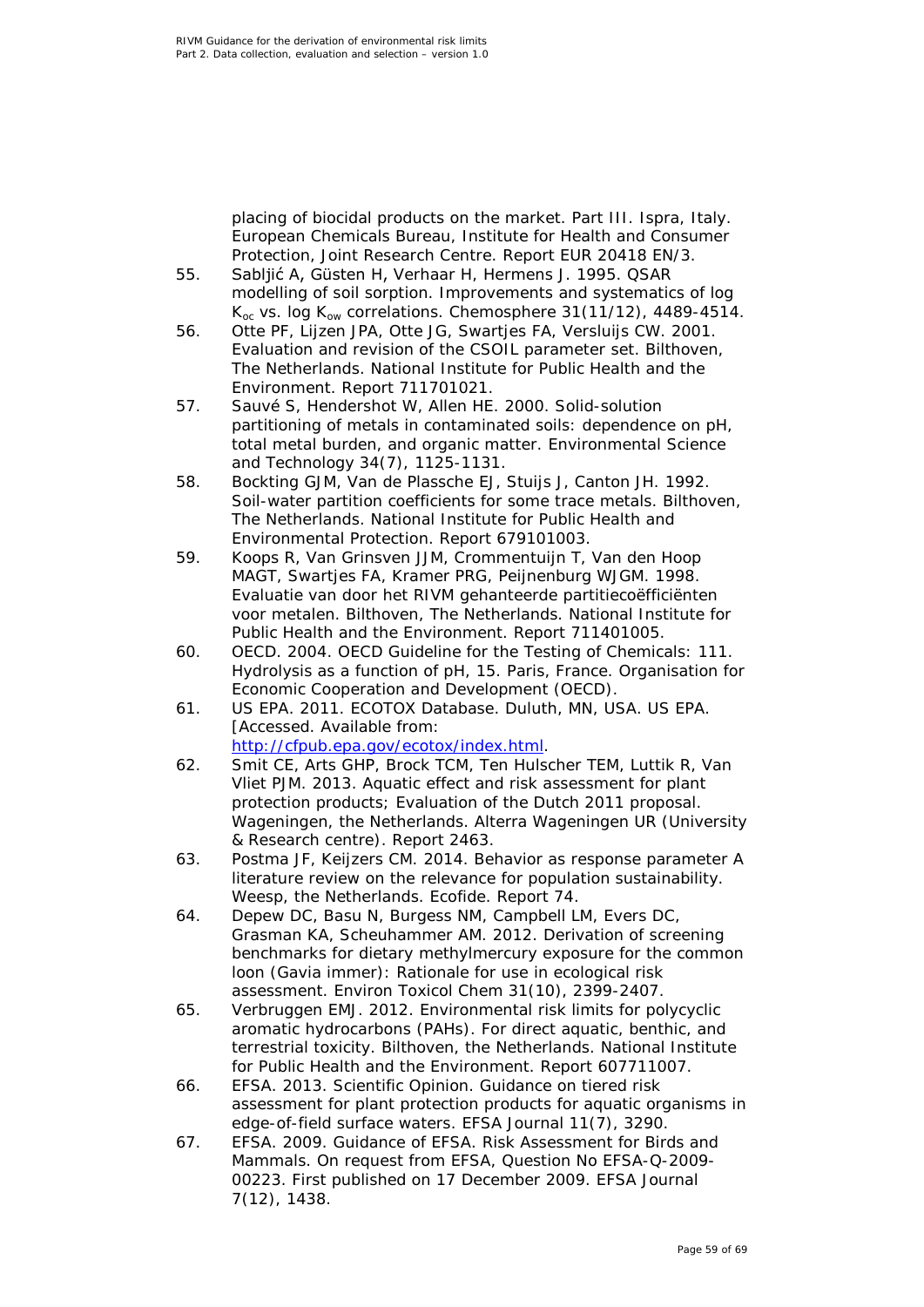- <span id="page-59-0"></span>68. EC. 2006. Regulation (EC) No 1907/2006 of the European Parliament and of the Council of 18 December 2006 concerning the Registration, Evaluation, Authorisation and Restriction of Chemicals (REACH), establishing a European Chemicals Agency, amending Directive 1999/45/EC and repealing Council Regulation (EEC) No 793/93 and Commission Regulation (EC) No 1488/94 as well as Council Directive 76/769/EEC and Commission Directives 91/155/EEC, 93/67/EEC, 93/105/EC and 2000/21/EC. Official Journal of the European Communities L 396, 1-849.
- <span id="page-59-1"></span>69. EC. 1993. Council Regulation (EEC) No 793/93 of 23 March 1993 on the evaluation and control of the risks of existing substances. Official Journal of the European Communities L 84, 1-75.
- <span id="page-59-2"></span>70. EC. 2009. Regulation (EC) No 1107/2009 of the European Parliament and of the Council of of 21 October 2009 concerning the placing of plant protection products on the market and repealing Council Directives 79/117/EEC and 91/414/EEC. Official Journal of the European Communities L 309, 1-50.
- <span id="page-59-3"></span>71. EC. 1991. Council Directive 91/414/EEC of 15 July 1991 concerning the placing of plant protection products on the market. (L 230), 1-32.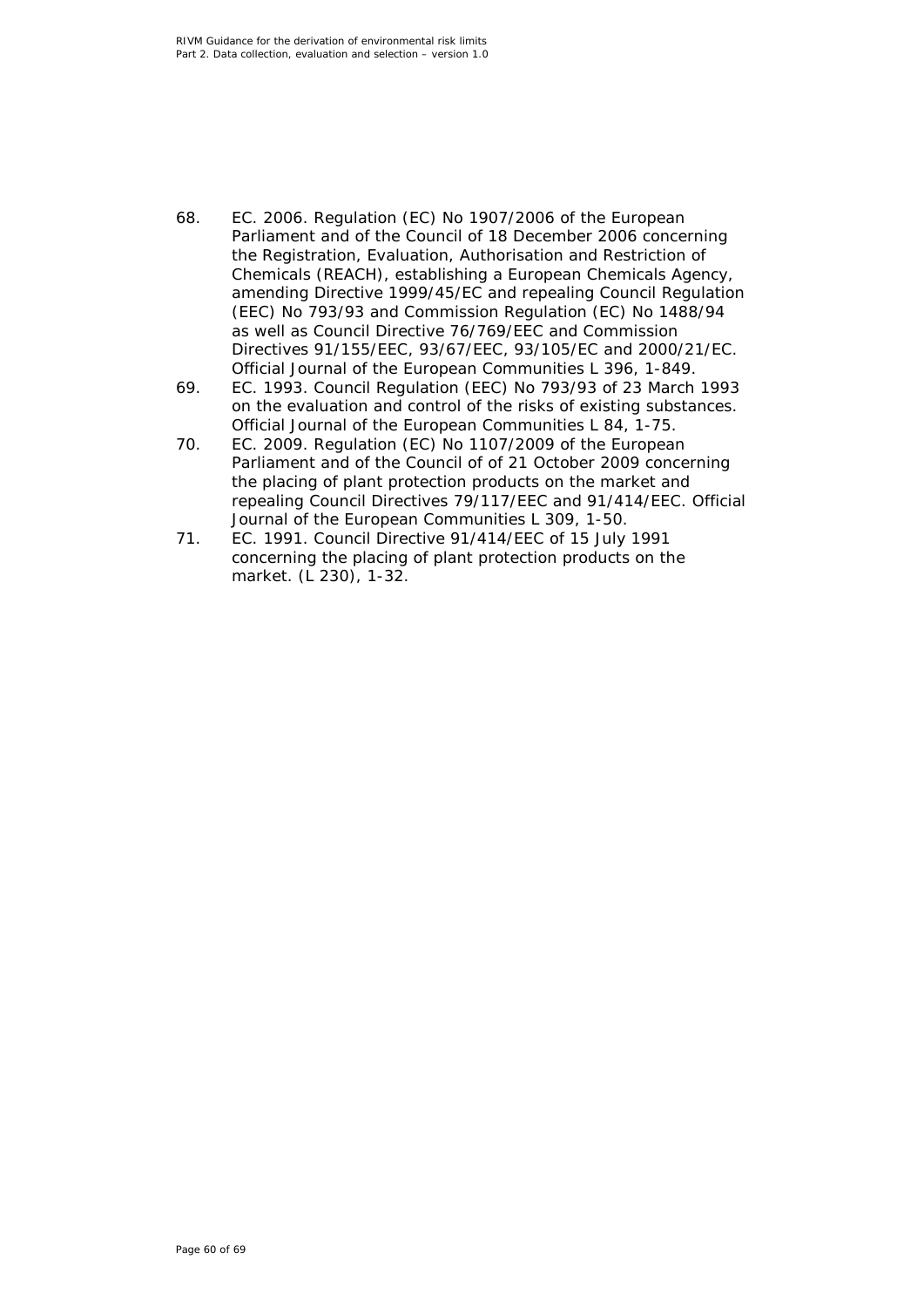# <span id="page-60-0"></span>List of abbreviations

| ADI                     | acceptable daily intake                                                                                      |
|-------------------------|--------------------------------------------------------------------------------------------------------------|
| AF                      | assessment factor                                                                                            |
| a.i.                    | active ingredient                                                                                            |
|                         | US ATSDR United States Agency for Toxic Substances and Disease                                               |
|                         | Registry                                                                                                     |
| <b>BfR</b>              | Bundesinstitut für Risikobewertung                                                                           |
| <b>BCF</b>              | bioconcentration factor                                                                                      |
| bw                      | body weight                                                                                                  |
| CAR                     | competent authority report in the context of European<br>biocide authorisation under 98/9/EC and 528/2012/EC |
| CAS                     | <b>Chemical Abstract Service</b>                                                                             |
| ClogP                   | calculated log octanol/water partitioning coefficient by the<br>software program BioLoom [21]                |
| <b>CONV</b>             | conversion factor                                                                                            |
| d                       | days                                                                                                         |
| <b>DAR</b>              | draft assessment report in the context of EU Regulation<br>1107/2009                                         |
| <b>DEE</b>              | daily energy expenditure                                                                                     |
| DFI                     | daily food intake                                                                                            |
| DT50                    | dissipation time for 50% of the substance                                                                    |
| <b>DWQG</b>             | drinking water quality guidelines                                                                            |
| EC.                     | European Commission                                                                                          |
| <b>ECHA</b>             | <b>European Chemicals Agency</b>                                                                             |
| $EC_{x}$                | effect concentration at which an effect of x% is observed,<br>generally EC10 and EC50 are calculated         |
| EEC                     | European Economic Community (replaced by EU)                                                                 |
| EFSA                    | European Food Safety Authority                                                                               |
| <b>EHC</b>              | Environmental Health Criteria                                                                                |
| <b>ELS</b>              | early life stage                                                                                             |
| <b>EPAR</b>             | European public assessment report (pharmaceuticals)                                                          |
| EPI suite               | estimation programs interface suite                                                                          |
| <b>EPICS</b>            | equilibrium partitioning in closed systems                                                                   |
| ERL                     | environmental risk limit                                                                                     |
| EU                      | European Union                                                                                               |
| EU-RAR                  | European Union-Risk Assessment Report in the context of the                                                  |
|                         | former the former Directive 67/548/EEC and following                                                         |
|                         | Regulation (EC) 1488/94                                                                                      |
| <b>FAO</b>              | Food and Agriculture Organisation                                                                            |
| <b>FETAX</b>            | frog embryo teratogenesis assay                                                                              |
| $\operatorname{\sf GC}$ | gas chromatography                                                                                           |
| <b>GLP</b>              | <b>Good Laboratory Practice</b>                                                                              |
| h.                      | hours                                                                                                        |
| <b>HPLC</b>             | high performance liquid chromatography                                                                       |
| <b>HSDB</b>             | hazardous substances databank                                                                                |
| <b>HSG</b>              | health and safety guides                                                                                     |
| <b>IARC</b>             | International Agency for Research on Cancer                                                                  |
| <b>ICSC</b>             | <b>International Chemical Safety Cards</b>                                                                   |
| <b>INS</b>              | International and National Environmental Quality Standards                                                   |
|                         | for Substances in the Netherlands In Dutch: (Inter)nationale<br>Normen Stoffen                               |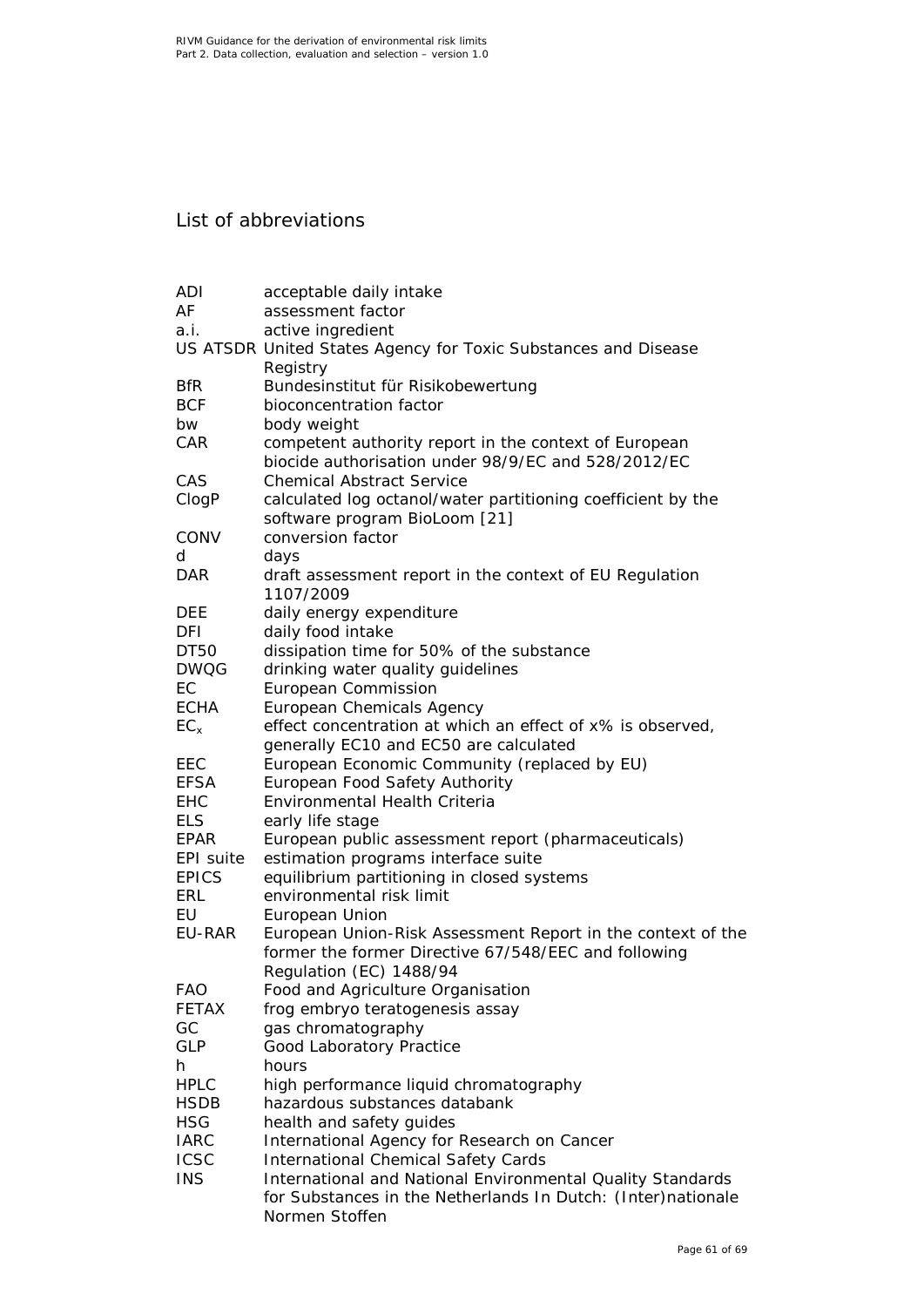| <b>IPCS</b>          | International Programme on Chemical Safety                   |
|----------------------|--------------------------------------------------------------|
| <b>IRIS</b>          | <b>Integrated Risk Information System</b>                    |
| <b>ITER</b>          | International Toxicity Estimates for Risk assessment         |
| <b>IUPAC</b>         | International Union of Pure and Applied Chemistry            |
| <b>JECFA</b>         | Joint Expert Committee on Food Additives                     |
| <b>JMPR</b>          | Joint Meeting on Pesticide Residues                          |
| $LC_{x}$             | effect concentration at which x% lethality is observed,      |
|                      | generally LC50 and LC10 are calculated                       |
| LD50                 | dose that is lethal to 50% of the tested animals             |
| LOEC                 | lowest observed effect concentration                         |
| <b>MATC</b>          | maximum acceptable toxicant concentration                    |
| <b>MCI</b>           | molecular connectivity indices                               |
| MlogP                | measured log octanol/water partitioning coefficient selected |
|                      | by the software program BioLoom                              |
| mo                   | months                                                       |
| <b>MPC</b>           | maximum permissible concentration                            |
| <b>MPR</b>           | maximum permissible risk level                               |
| <b>MRL</b>           | minimum risk level                                           |
| mRNA                 | messenger ribonucleic acid                                   |
| <b>NIH</b>           | national institutes of health                                |
| <b>NITE</b>          | (Japanese) National Institute of Technology and Evaluation   |
| <b>NLM</b>           | National Library of Medicine                                 |
| <b>NOAEL</b>         | no observed adverse effect level                             |
| <b>NOEC</b>          | no observed effect concentration                             |
| NOEL                 | no observed effect level                                     |
|                      |                                                              |
| ОC                   | organic carbon                                               |
| OECD                 | Organization for Economic Co-operation and Development       |
| OEHHA                | Office of Environmental Health Hazard Assessment             |
| om                   | organic matter                                               |
| <b>PAH</b>           | polycyclic aromatic hydrocarbon                              |
| <b>PCB</b>           | polychlorinated biphenyl                                     |
| <b>PNEC</b>          | predicted no effect concentration                            |
| <b>PSD</b>           | Pesticides Safety Directorate (United Kingdom)               |
| PuAR                 | public assessment report (pharmaceuticals)                   |
| QS                   | quality standard                                             |
| <b>QSAR</b>          | quantitative structure activity relationship                 |
| <b>REACH</b>         | Registration, Evaluation, Authorisation and Restriction of   |
|                      | Chemical substances.                                         |
| <b>RfD</b>           | reference dose                                               |
| Ri                   | reliability index                                            |
| RIVM                 | National Institute for Public Health and the Environment     |
| <b>SIDS</b>          | screening information data set (OECD)                        |
| <b>SMILES</b>        | simplified molecular input line entry system                 |
| sp.                  | species                                                      |
| <b>SPM</b>           | suspended particulate matter                                 |
| <b>SPMD</b>          | semi permeable membrane device                               |
| <b>SPME</b>          | solid phase micro extraction                                 |
| <b>SRC</b>           | Syracuse Research Company                                    |
| SRC <sub>human</sub> | serious risk concentration for humans                        |
| susp                 | suspended particulate matter                                 |
| <b>SSD</b>           | species sensitivity distribution                             |
| TDI                  | tolerable daily intake                                       |
| <b>TERA</b>          | <b>Toxicology Excellence for Risk Assessment</b>             |
| <b>TGD</b>           | <b>Technical Guidance Document</b>                           |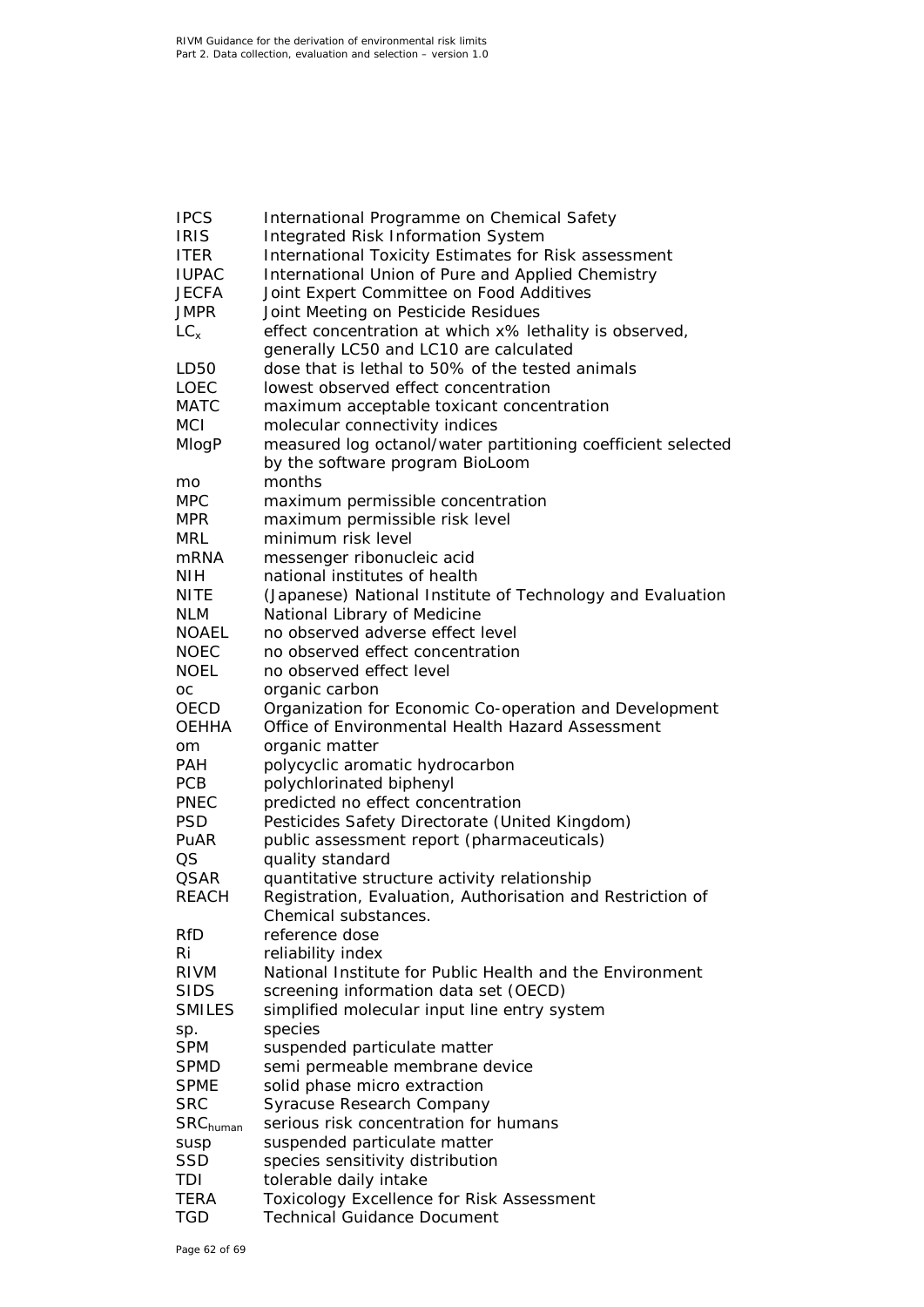| <b>TTL<sub>hh</sub></b> | threshold level for human health                    |
|-------------------------|-----------------------------------------------------|
| $TL_m$                  | median tolerance limit; also encountered as: median |
|                         | threshold limit                                     |
| UK.                     | United Kingdom                                      |
| <b>US EPA</b>           | United States Environmental Protection Agency       |
| W                       | Weeks                                               |
| <b>WAF</b>              | water accommodated fraction                         |
| WFD                     | Water Framework Directive                           |
| <b>WHO</b>              | World Health Organization                           |
|                         | Years                                               |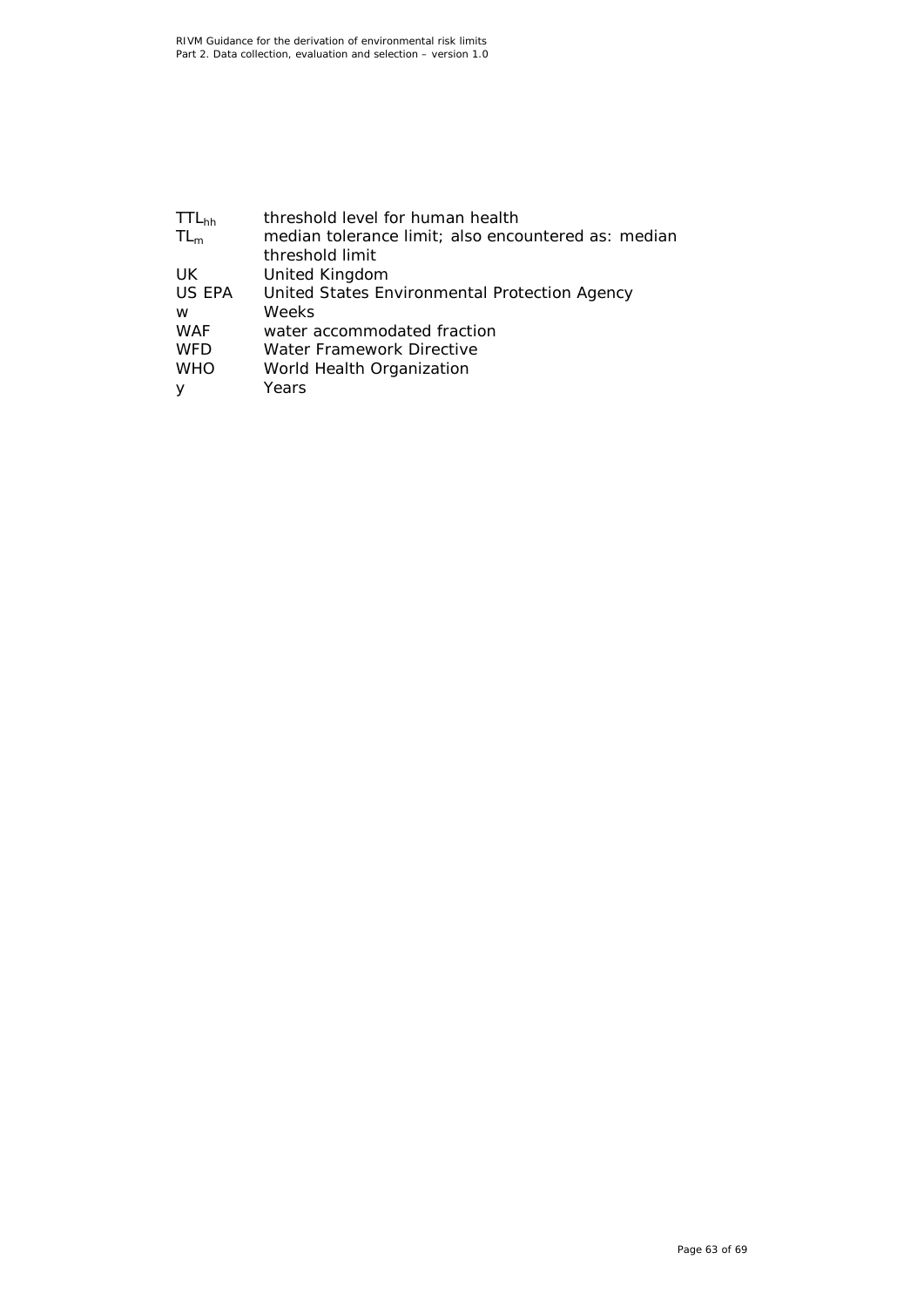RIVM Guidance for the derivation of environmental risk limits Part 2. Data collection, evaluation and selection – version 1.0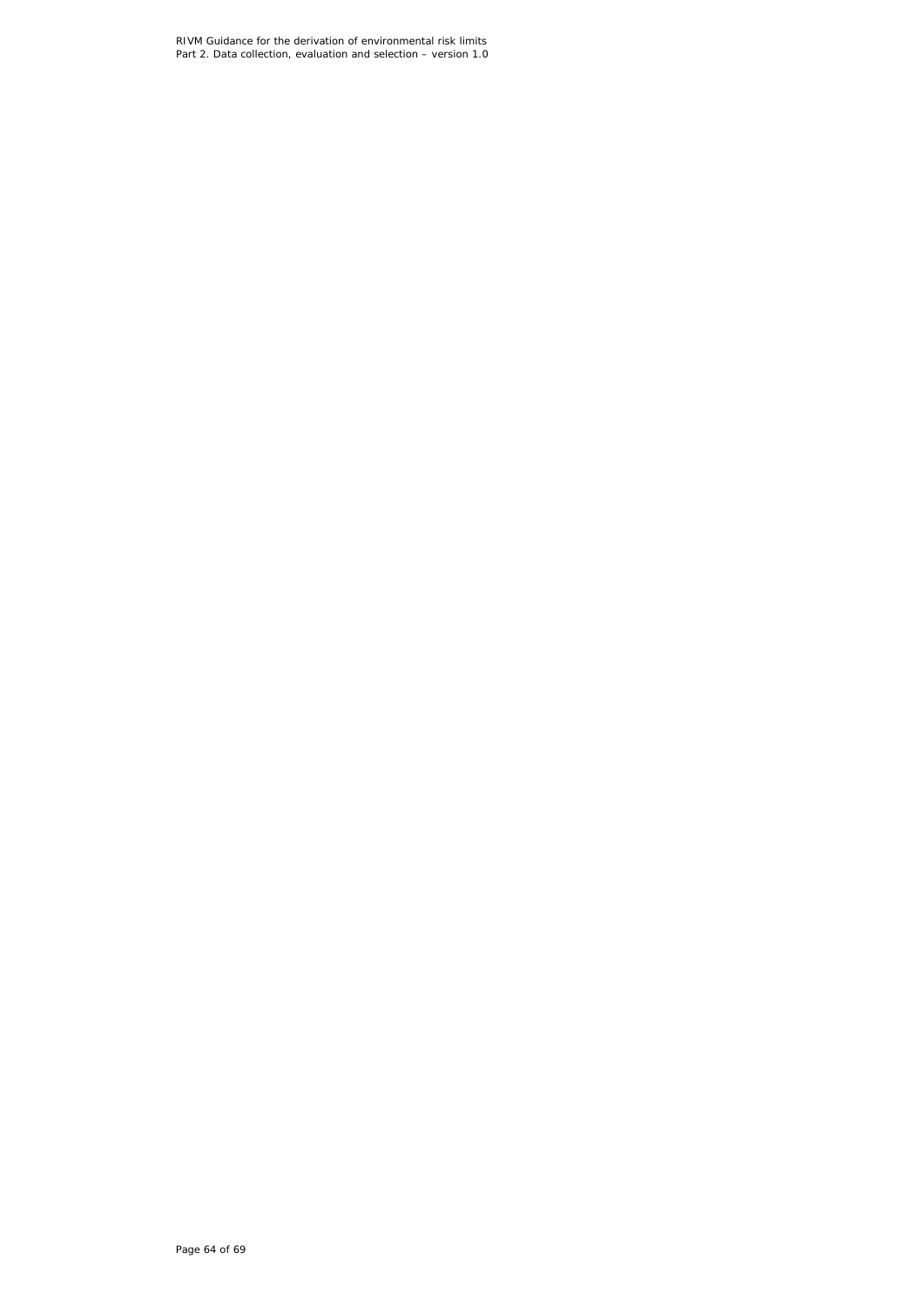<span id="page-64-0"></span>Appendix 1. Established guidelines for bird and mammal tests

# OECD 205 (1984)

Avian Dietary Toxicity Test. This test can be used as an acute toxicity test with birds for the assessment of secondary poisoning. Birds are exposed to the test substance via the diet for five days. From day 6 onwards birds are fed a basal diet, for a period three days (recovery period). Concentration in the diet should be maintained at ≥80% of nominal during the exposure period. The lowest test concentration should not display any toxic effects in the birds. Species described as suitable in this TG are, *Anas platyrhynchos* (Mallard duck), *Colinus virginianus* (Bobwhite quail), *Columba livia* (Pigeon), *Coturnix coturnix* (Japanese quail), *Phasianus colchicus* (Ring-necked pheasant), *Alectoris rufa* (Redlegged

partridge) but other species may be tested using this set up as well. Birds should be 10-17 days of age, except *C. livia*, which should be 56- 70 days. Recorded are intoxication/behaviour symptoms, mortality, weight and food consumption. The expressed effect level is the LC50 (mg/kg<sub>food</sub>). The testing limit is 5000 mg/kg<sub>fd</sub>. Note that the composition including nutrient analysis: protein, carbohydrate, fat, calcium, phosphorus, etc.) of the basal diet (i.e. the diet without the test substance) should be reported.

#### OECD 206 (1984)

Avian Reproduction Test. This test can be used as a chronic toxicity test with birds for the assessment of secondary poisoning, because the exposure duration is at least 20 weeks. Species described as suitable in this TG are, *Anas platyrhynchos* (Mallard duck), *Colinus virginianus* (Bobwhite quail) and *Coturnix coturnix* (Japanese quail). Other species may be tested, but this selection should be justified in the report. Age of the birds at test start is ca. 2-9 months for duck and 20-24 weeks for Bobwhite. Japanese quails should be proven breeders. Birds cohorts of comparable age are fed the test substance via the diet for the entire exposure period. Birds are induced to lay eggs, which are collected, incubated and hatched and young maintained for 14 days. There are at least three test concentrations, the highest 0.5 x acute LC10. Maximum dose is 1000 mg/kg<sub>fd</sub>. A carrier (water, corn oil, etc.) may be used at maximally 2% (w/w) diet. Analytical measurements of diet concentrations are prescribed in the test (see TG for details) and test concentrations should be carefully maintained.

For adults: toxicity symptoms, mortality, weight, food consumption and pathology are recorded. For young birds, weight (14 d) and food consumption are recorded. Reproduction related parameters reported are: egg production, percentage of cracked eggs, egg shell thickness, viability, hatchability and effects on young birds are the investigated parameters. The expressed effect level for these endpoints is a NOEC  $(mg/kg<sub>fd</sub>)$ . Any statistically significant levels should be reported as well. In addition to tests on birds (OECD guidelines 205 and 206), the OECD has a series of guidelines of toxicity tests with mammals for use in human health risk assessment. These data might also be used in the derivation of EQSs (secondary poisoning of top predators) provided that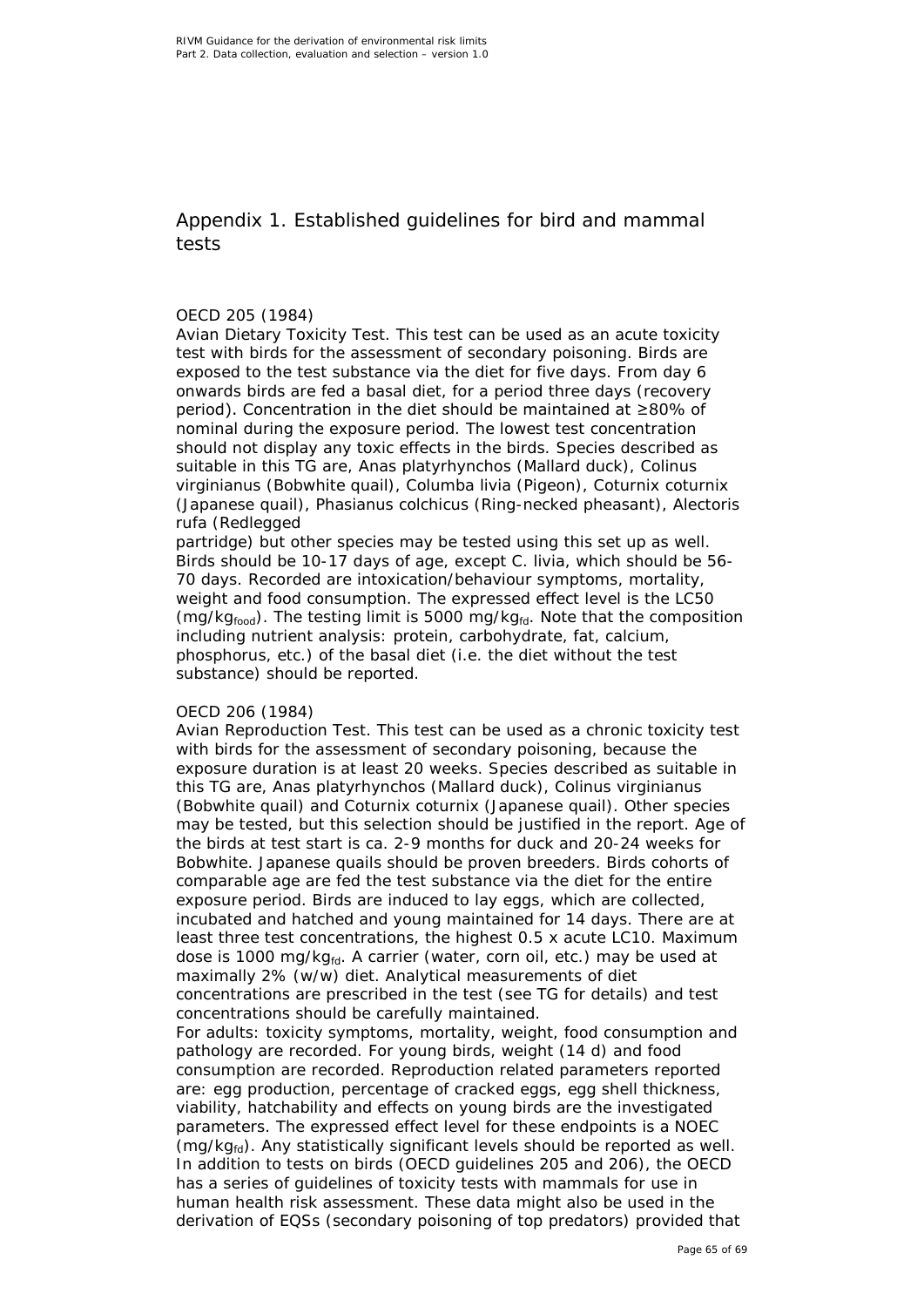the test endpoints relate to the effects at the population level of the species (see section 6.1.2.12). The following OECD guidelines are most important in this respect: OECD 407, 409, 414, 415, 416 and 443.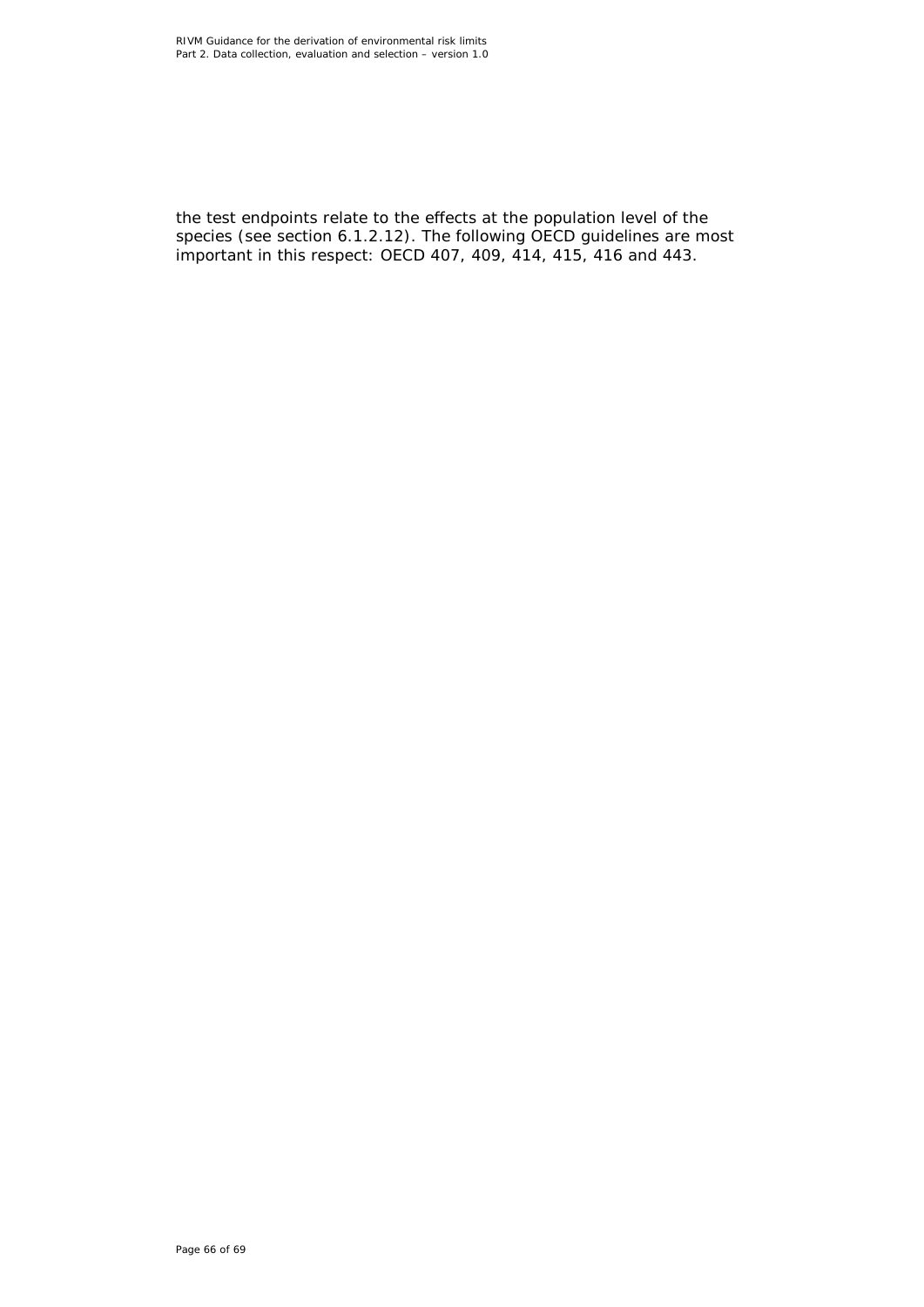# <span id="page-66-0"></span>Appendix 2. Partition coefficients – glossary

This appendix gives a brief overview of terminology and equations used with respect to partition coefficients encountered in soil and sediment adsorption studies.

In the field of environmental chemistry and ecotoxicology, the distribution of a compound over two different environmental compartments is commonly described using an equilibrium constant, expressed by the capital letter *K*. The equilibrium constant describes a ratio of concentrations of a chemical compound in two different phases, similar to the description of the dissociation constant of acids and bases at equilibrium (usually  $pK_a$ ).

Since the solute solvent sorbent system is assumed to be in thermodynamic equilibrium, *K* can be considered a constant; however, it is valid only for the conditions (pH, temperature, concentration range, type of sorbent, etc.) employed during its determination. To illustrate that the ratio refers to the *distribution* of a compound over two phases rather than a concentration ratio in identical phases, a subscript d (for distribution) is added:  $K_d$ .

The term *partitioning* is also used to describe the distribution of a compound over different phases, e.g. when describing the partitioning of a compound between octanol and water:  $K_{ow}$ . The same parameter is also found as  $P_{ow}$ .

In practice, distribution constants of metals between water and soil (or sediment, or suspended matter) are often expressed as  $K_p$  values, and are then referred to as partition coefficients (rather than constants). In fact, both  $K_d$  and  $K_p$  are used here to describe the same process (i.e. adsorption) and can be seen as synonyms. In the pesticide registration framework,  $K_{s/l}$  is also used to describe the same parameter and is called solid/liquid partition coefficient.

When sorption is independent of the concentration of the compound of interest, the sorption isotherm<sup>[7](#page-66-1)</sup> is linear and  $K_d$  is calculated as follows:

Kd=Kp= Cs Cw

(8)

in which

- $-$  K<sub>d</sub> and K<sub>p</sub> are the linear distribution coefficient, linear partition coefficient or simply: linear sorption coefficient [L/kg]
- − C<sub>s</sub> is the concentration in the solid phase [mg/kg]
- − C<sub>w</sub> is the concentration in the aqueous phase [mg/L]

The units presented are those most commonly encountered in scientific literature, but different units may also be used.

<span id="page-66-1"></span> $7$  A sorption isotherm is the relationship between the adsorbed concentration (dependent variable) and the dissolved concentration of a compound, determined at a constant temperature.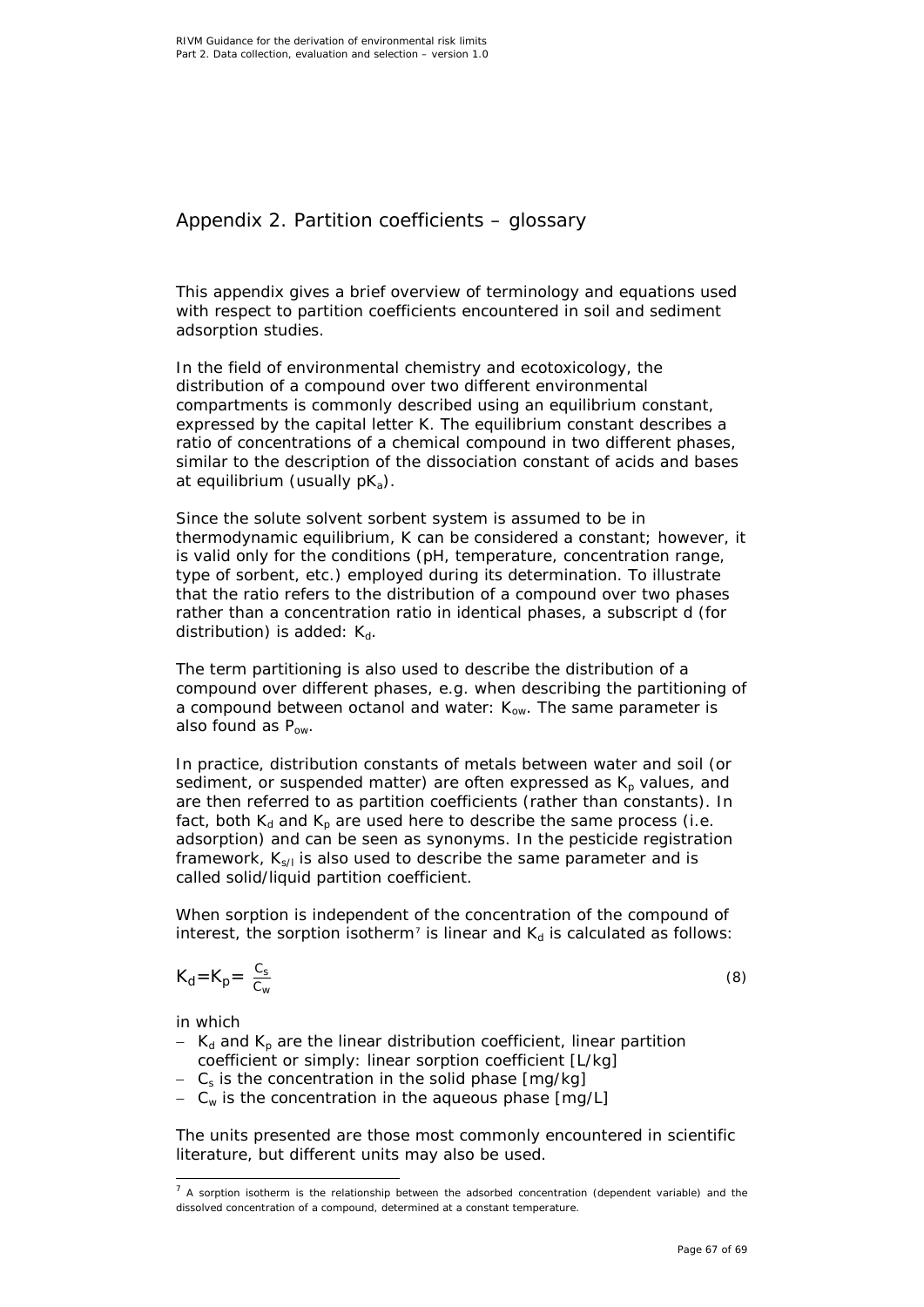The relationship most often used to describe non linear sorption is the (empirical) Freundlich model:

$$
C_{s} = K_{f} \times C_{w} \frac{1}{n}
$$
 (9)

in which

- $-$  K $_{\rm f}$  is the Freundlich sorption coefficient [L/kg, when  $^1\prime$ <sub>n</sub>=1 $^{\rm s}$ ]
- − *n* is an empirically determined parameter [-]

When  $n = 1$ , sorption is linear and  $K_f = K_d$ . When  $n > 1$ , the sorption isotherm is curved downward, with  $n < 1$ , the sorption isotherm is curved upward. It is not possible to specifically address the causes of non linearity of sorption isotherms. Both compound properties and sorbent characteristics influence sorption behaviour and at present, no general agreement exists on the mechanism(s) of sorption (Ten Hulscher, 2005).

Linearity or non linearity of sorption can be investigated by plotting logarithms of  $C_s$  versus logarithms of  $C_w$ . The slope of the linear function fitted through the data points is 1 /*<sup>n</sup>* and the logarithmic form of equation 9 is a linear relationship when  $n = 1$ . In evaluating adsorption studies in the framework of Dutch pesticide registration,  $K_f$  values are considered acceptable when  $\frac{1}{n}$  is within the range of 0.7 – 1.1 [\[13\]](#page-55-1). We refer to Mensink *et al*. for quality criteria when reviewing batch adsorption studies.

 $K_f$  values are accepted as  $K_d$  values without correction when  $\frac{1}{n}$  values are within the range of 0.7 – 1.1. K<sub>f</sub> values with  $\frac{1}{n}$  values outside the range of 0.7 – 1.1 are considered unreliable and are not used for ERL derivation.

For many organic compounds (in particular, neutral hydrophobic compounds), the sorption constant is directly proportional to the quantity of organic matter of the sorbent (Boethling and Mackay, 2000).  $K_p$  can then be normalised to the organic carbon content of the sorbent:

$$
K_{oc} = \frac{K_p}{F_{oc}} \tag{102}
$$

in which

- − K<sub>oc</sub> is organic carbon normalised sorption coefficient [L/kg<sub>oc</sub>]
- − K<sub>p</sub> is the partition coefficient [L/kg<sub>dw</sub>]
- $-$  F<sub>oc</sub> is the fraction organic carbon of the sorbent  $\left[\frac{kg_{0c}}{kg_{dw}}\right]$

When the percentage of organic carbon of the sorbent is not reported it can be calculated from the percentage organic matter using a conversion factor. In equation:

$$
\% \text{o.c.} = \frac{\% \text{o.m.}}{1.7} \tag{11}
$$

<span id="page-67-0"></span><sup>&</sup>lt;sup>8</sup> When <sup>1</sup>/<sub>n</sub> ≠ 1, *K*<sub>f</sub> has the unit L<sup>1/n</sup>.mg<sup>1-1/n</sup>/kg.